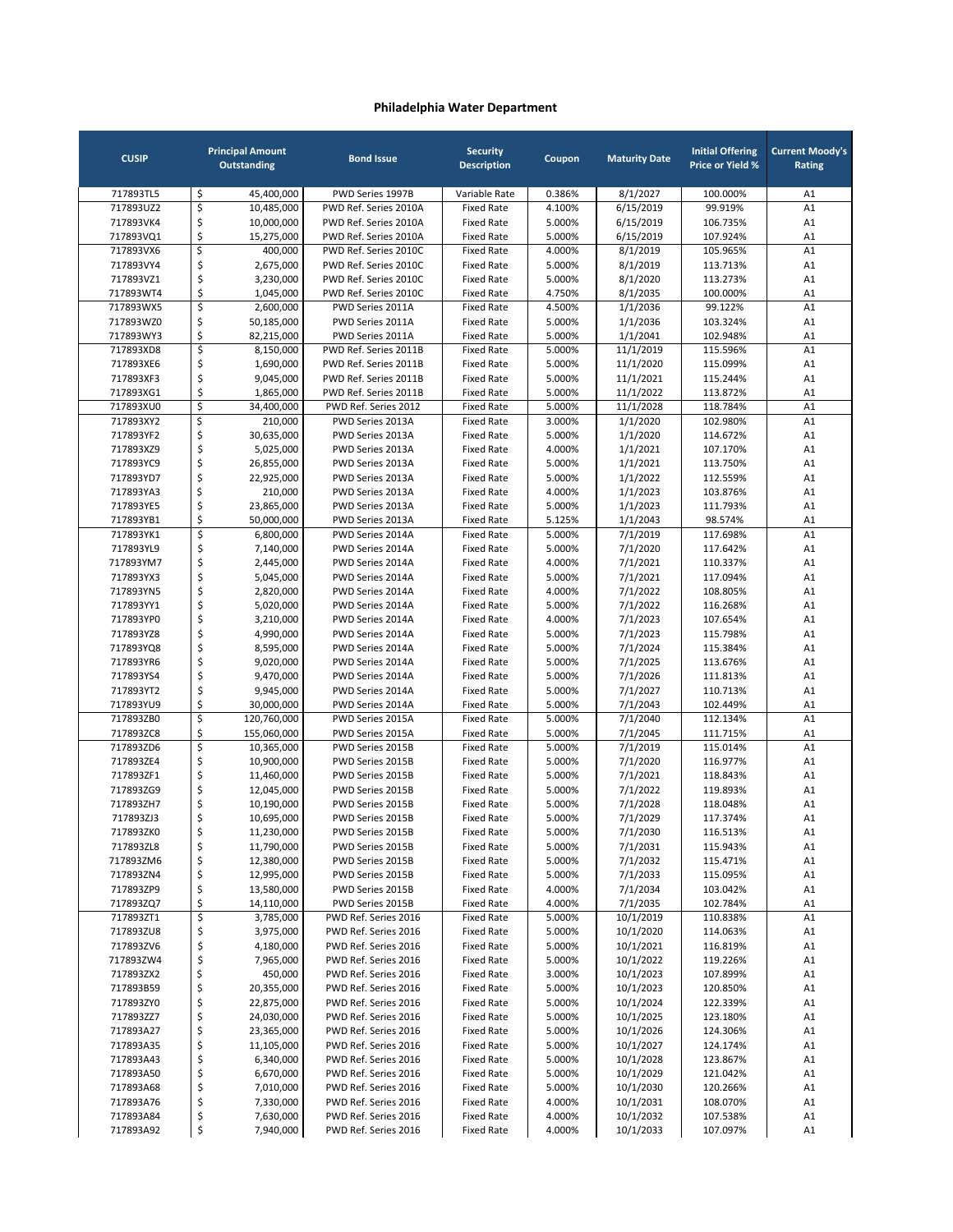| <b>CUSIP</b>           | <b>Principal Amount</b><br>Outstanding | <b>Bond Issue</b>                              | <b>Security</b><br><b>Description</b>  | Coupon           | <b>Maturity Date</b>   | <b>Initial Offering</b><br><b>Price or Yield %</b> | <b>Current Moody's</b><br>Rating |
|------------------------|----------------------------------------|------------------------------------------------|----------------------------------------|------------------|------------------------|----------------------------------------------------|----------------------------------|
| 717893B26              | \$<br>5,045,000                        | PWD Ref. Series 2016                           | <b>Fixed Rate</b>                      | 3.000%           | 10/1/2034              | 97.287%                                            | A1                               |
| 717893B67              | \$<br>3,195,000                        | PWD Ref. Series 2016                           | <b>Fixed Rate</b>                      | 4.000%           | 10/1/2034              | 106.658%                                           | A1                               |
| 717893B34              | \$<br>6,110,000                        | PWD Ref. Series 2016                           | <b>Fixed Rate</b>                      | 3.125%           | 10/1/2035              | 97.550%                                            | A1                               |
| 717893B75              | \$<br>2,415,000                        | PWD Ref. Series 2016                           | <b>Fixed Rate</b>                      | 4.000%           | 10/1/2035              | 106.309%                                           | A1                               |
| 717893B91              | \$<br>20,000,000                       | PWD Series 2017A                               | <b>Fixed Rate</b>                      | 5.000%           | 10/1/2019              | 109.054%                                           | A1                               |
| 717893C25              | \$<br>7,145,000                        | PWD Series 2017A                               | <b>Fixed Rate</b>                      | 5.000%           | 10/1/2032              | 115.998%                                           | A1                               |
| 717893C33              | \$<br>7,515,000                        | PWD Series 2017A                               | <b>Fixed Rate</b>                      | 5.000%           | 10/1/2033              | 115.228%                                           | A1                               |
| 717893C41              | \$<br>7,900,000                        | PWD Series 2017A                               | <b>Fixed Rate</b>                      | 5.000%           | 10/1/2034              | 114.655%                                           | A1                               |
| 717893C58              | \$<br>8,305,000                        | PWD Series 2017A                               | <b>Fixed Rate</b>                      | 5.000%           | 10/1/2035              | 114.180%                                           | A1                               |
| 717893C66              | \$<br>8,730,000                        | PWD Series 2017A                               | <b>Fixed Rate</b>                      | 5.000%           | 10/1/2036              | 113.801%                                           | A1                               |
| 717893C74              | \$<br>9,175,000                        | PWD Series 2017A                               | <b>Fixed Rate</b>                      | 5.000%           | 10/1/2037              | 113.613%                                           | A1                               |
| 717893C82              | \$<br>41,660,000                       | PWD Series 2017A                               | <b>Fixed Rate</b>                      | 5.000%           | 10/1/2042              | 112.769%                                           | A1                               |
| 717893C90              | \$<br>65,285,000                       | PWD Series 2017A                               | <b>Fixed Rate</b>                      | 5.000%           | 10/1/2047              | 112.025%                                           | A1                               |
| 717893D24<br>717893D32 | \$<br>35,000,000<br>\$<br>49,150,000   | PWD Series 2017A<br>PWD Series 2017A           | <b>Fixed Rate</b><br><b>Fixed Rate</b> | 5.000%<br>5.250% | 10/1/2052<br>10/1/2052 | 110.920%<br>113.814%                               | A1<br>A1                         |
| 717893D65              | \$<br>5,980,000                        | PWD Ref. Series 2017B                          | <b>Fixed Rate</b>                      | 5.000%           | 11/1/2020              | 112.017%                                           | A1                               |
| 717893D73              | \$<br>3,140,000                        | PWD Ref. Series 2017B                          | <b>Fixed Rate</b>                      | 5.000%           | 11/1/2021              | 115.027%                                           | A1                               |
| 717893D81              | \$<br>6,590,000                        | PWD Ref. Series 2017B                          | <b>Fixed Rate</b>                      | 5.000%           | 11/1/2022              | 117.578%                                           | A1                               |
| 717893D99              | \$<br>7,895,000                        | PWD Ref. Series 2017B                          | <b>Fixed Rate</b>                      | 5.000%           | 11/1/2023              | 119.804%                                           | A1                               |
| 717893E23              | \$<br>7,325,000                        | PWD Ref. Series 2017B                          | <b>Fixed Rate</b>                      | 5.000%           | 11/1/2024              | 121.586%                                           | A1                               |
| 717893E31              | \$<br>7,160,000                        | PWD Ref. Series 2017B                          | <b>Fixed Rate</b>                      | 5.000%           | 11/1/2025              | 122.645%                                           | A1                               |
| 717893E49              | \$<br>9,365,000                        | PWD Ref. Series 2017B                          | <b>Fixed Rate</b>                      | 5.000%           | 11/1/2026              | 123.635%                                           | A1                               |
| 717893E56              | \$<br>9,835,000                        | PWD Ref. Series 2017B                          | <b>Fixed Rate</b>                      | 5.000%           | 11/1/2027              | 124.473%                                           | A1                               |
| 717893E64              | \$<br>4,390,000                        | PWD Ref. Series 2017B                          | <b>Fixed Rate</b>                      | 5.000%           | 11/1/2028              | 122.835%                                           | A1                               |
| 717893E72              | \$<br>31,750,000                       | PWD Ref. Series 2017B                          | <b>Fixed Rate</b>                      | 5.000%           | 11/1/2029              | 121.624%                                           | A1                               |
| 717893E80              | \$<br>32,495,000                       | PWD Ref. Series 2017B                          | <b>Fixed Rate</b>                      | 5.000%           | 11/1/2030              | 120.824%                                           | A1                               |
| 717893E98              | \$<br>34,425,000                       | PWD Ref. Series 2017B                          | <b>Fixed Rate</b>                      | 5.000%           | 11/1/2031              | 120.228%                                           | A1                               |
| 717893F22              | \$<br>3,390,000                        | PWD Ref. Series 2017B                          | <b>Fixed Rate</b>                      | 5.000%           | 11/1/2032              | 119.538%                                           | A1                               |
| 717893F30              | \$<br>3,615,000                        | PWD Ref. Series 2017B                          | <b>Fixed Rate</b>                      | 5.000%           | 11/1/2033              | 118.852%                                           | A1                               |
| 717893F48              | \$<br>3,850,000<br>\$                  | PWD Ref. Series 2017B                          | <b>Fixed Rate</b>                      | 5.000%           | 11/1/2034              | 118.268%                                           | A1                               |
| 717893G54<br>717893G62 | 10,000,000<br>\$<br>10,000,000         | PWD Ref. Series 2018A<br>PWD Ref. Series 2018A | <b>Fixed Rate</b><br><b>Fixed Rate</b> | 5.000%<br>5.000% | 10/1/2019<br>10/1/2020 | 102.497%<br>105.097%                               | A1<br>A1                         |
| 717893G70              | \$<br>10,000,000                       | PWD Ref. Series 2018A                          | <b>Fixed Rate</b>                      | 5.000%           | 10/1/2021              | 107.468%                                           | A1                               |
| 717893G88              | \$<br>5,000,000                        | PWD Ref. Series 2018A                          | <b>Fixed Rate</b>                      | 5.000%           | 10/1/2022              | 109.715%                                           | A1                               |
| 717893G96              | \$<br>6,190,000                        | PWD Ref. Series 2018A                          | <b>Fixed Rate</b>                      | 5.000%           | 10/1/2032              | 113.731%                                           | A1                               |
| 717893H20              | \$<br>6,505,000                        | PWD Ref. Series 2018A                          | <b>Fixed Rate</b>                      | 5.000%           | 10/1/2033              | 113.194%                                           | A1                               |
| 717893H38              | \$<br>6,840,000                        | PWD Ref. Series 2018A                          | <b>Fixed Rate</b>                      | 5.000%           | 10/1/2034              | 112.748%                                           | A1                               |
| 717893H46              | \$<br>7,190,000                        | PWD Ref. Series 2018A                          | <b>Fixed Rate</b>                      | 5.000%           | 10/1/2035              | 112.039%                                           | A1                               |
| 717893H53              | \$<br>7,560,000                        | PWD Ref. Series 2018A                          | <b>Fixed Rate</b>                      | 5.000%           | 10/1/2036              | 111.598%                                           | A1                               |
| 717893H61              | \$<br>7,945,000                        | PWD Ref. Series 2018A                          | <b>Fixed Rate</b>                      | 5.000%           | 10/1/2037              | 111.247%                                           | A1                               |
| 717893H79              | \$<br>8,355,000                        | PWD Ref. Series 2018A                          | <b>Fixed Rate</b>                      | 5.000%           | 10/1/2038              | 110.898%                                           | A1                               |
| 717893H87              | \$<br>48,650,000                       | PWD Ref. Series 2018A                          | <b>Fixed Rate</b>                      | 5.000%           | 10/1/2043              | 109.685%                                           | A1                               |
| 717893H95              | \$<br>62,475,000                       | PWD Ref. Series 2018A                          | <b>Fixed Rate</b>                      | 5.000%           | 10/1/2048              | 109.084%                                           | A1                               |
| 717893J28              | \$<br>80,225,000                       | PWD Ref. Series 2018A                          | <b>Fixed Rate</b>                      | 5.000%           | 10/1/2053              | 107.980%                                           | A1                               |
| 717893J36              | \$<br>340,000.00                       | PWD Ref. Series 2019A                          | <b>Fixed Rate</b>                      | 2.826%           | 10/1/2020              | 100.000%                                           | A1                               |
| 717893J44              | \$<br>350,000.00                       | PWD Ref. Series 2019A                          | <b>Fixed Rate</b>                      | 2.876%           | 10/1/2021              | 100.000%                                           | A1                               |
| 717893J51              | \$<br>365,000.00                       | PWD Ref. Series 2019A                          | <b>Fixed Rate</b>                      | 2.964%           | 10/1/2022              | 100.000%                                           | A1                               |
| 717893J69              | \$<br>2,320,000.00                     | PWD Ref. Series 2019A                          | Fixed Rate                             | 3.017%           | 10/1/2023              | 100.000%                                           | A1                               |
| 717893J77<br>717893J85 | \$<br>2,390,000.00<br>\$               | PWD Ref. Series 2019A<br>PWD Ref. Series 2019A | Fixed Rate                             | 3.117%           | 10/1/2024<br>10/1/2025 | 100.000%<br>100.000%                               | A1                               |
| 717893J93              | 3,845,000<br>\$<br>3,975,000           | PWD Ref. Series 2019A                          | Fixed Rate<br><b>Fixed Rate</b>        | 3.185%<br>3.305% | 10/1/2026              | 100.000%                                           | A1<br>A1                         |
| 717893K26              | \$<br>1,720,000                        | PWD Ref. Series 2019A                          | <b>Fixed Rate</b>                      | 3.399%           | 10/1/2027              | 100.000%                                           | A1                               |
| 717893K34              | \$<br>185,000                          | PWD Ref. Series 2019A                          | Fixed Rate                             | 3.549%           | 10/1/2028              | 100.000%                                           | A1                               |
| 717893K42              | \$<br>1,435,000                        | PWD Ref. Series 2019A                          | <b>Fixed Rate</b>                      | 3.599%           | 10/1/2029              | 100.000%                                           | A1                               |
| 717893K59              | \$<br>2,460,000                        | PWD Ref. Series 2019A                          | <b>Fixed Rate</b>                      | 3.719%           | 10/1/2030              | 100.000%                                           | A1                               |
| 717893K67              | \$<br>1,215,000                        | PWD Ref. Series 2019A                          | <b>Fixed Rate</b>                      | 3.899%           | 10/1/2031              | 100.000%                                           | A1                               |
| 717893K75              | \$<br>1,210,000                        | PWD Ref. Series 2019A                          | Fixed Rate                             | 3.999%           | 10/1/2032              | 100.000%                                           | A1                               |
| 717893K83              | \$<br>1,210,000                        | PWD Ref. Series 2019A                          | <b>Fixed Rate</b>                      | 4.049%           | 10/1/2033              | 100.000%                                           | A1                               |
| 717893K91              | \$<br>1,215,000                        | PWD Ref. Series 2019A                          | <b>Fixed Rate</b>                      | 4.099%           | 10/1/2034              | 100.000%                                           | A1                               |
| 717893L25              | \$<br>20,090,000                       | PWD Ref. Series 2019A                          | <b>Fixed Rate</b>                      | 4.189%           | 10/1/2037              | 100.000%                                           | A1                               |
| 717893L33              | \$<br>24,010,000                       | PWD Ref. Series 2019A                          | Fixed Rate                             | 4.280%           | 10/1/2040              | 100.000%                                           | A1                               |
| N/A                    | \$<br>99,142                           | Pennvest Loan 2009B                            | Fixed Rate                             | 2.110%           | 5/1/2019               | 100.000%                                           | N/A                              |
| N/A                    | \$<br>99,316                           | Pennvest Loan 2009B                            | Fixed Rate                             | 2.110%           | 6/1/2019               | 100.000%                                           | N/A                              |
| N/A                    | \$<br>99,490                           | Pennvest Loan 2009B                            | <b>Fixed Rate</b>                      | 2.110%           | 7/1/2019               | 100.000%                                           | N/A                              |
| N/A                    | \$<br>99,665                           | Pennvest Loan 2009B                            | Fixed Rate                             | 2.110%           | 8/1/2019               | 100.000%                                           | N/A                              |
| N/A                    | \$<br>99,840                           | Pennvest Loan 2009B                            | Fixed Rate                             | 2.110%           | 9/1/2019               | 100.000%                                           | N/A                              |
| N/A                    | \$<br>100,015                          | Pennvest Loan 2009B                            | Fixed Rate                             | 2.110%           | 10/1/2019              | 100.000%                                           | N/A                              |
| N/A                    | \$<br>100,191                          | Pennvest Loan 2009B                            | Fixed Rate                             | 2.110%           | 11/1/2019              | 100.000%                                           | N/A                              |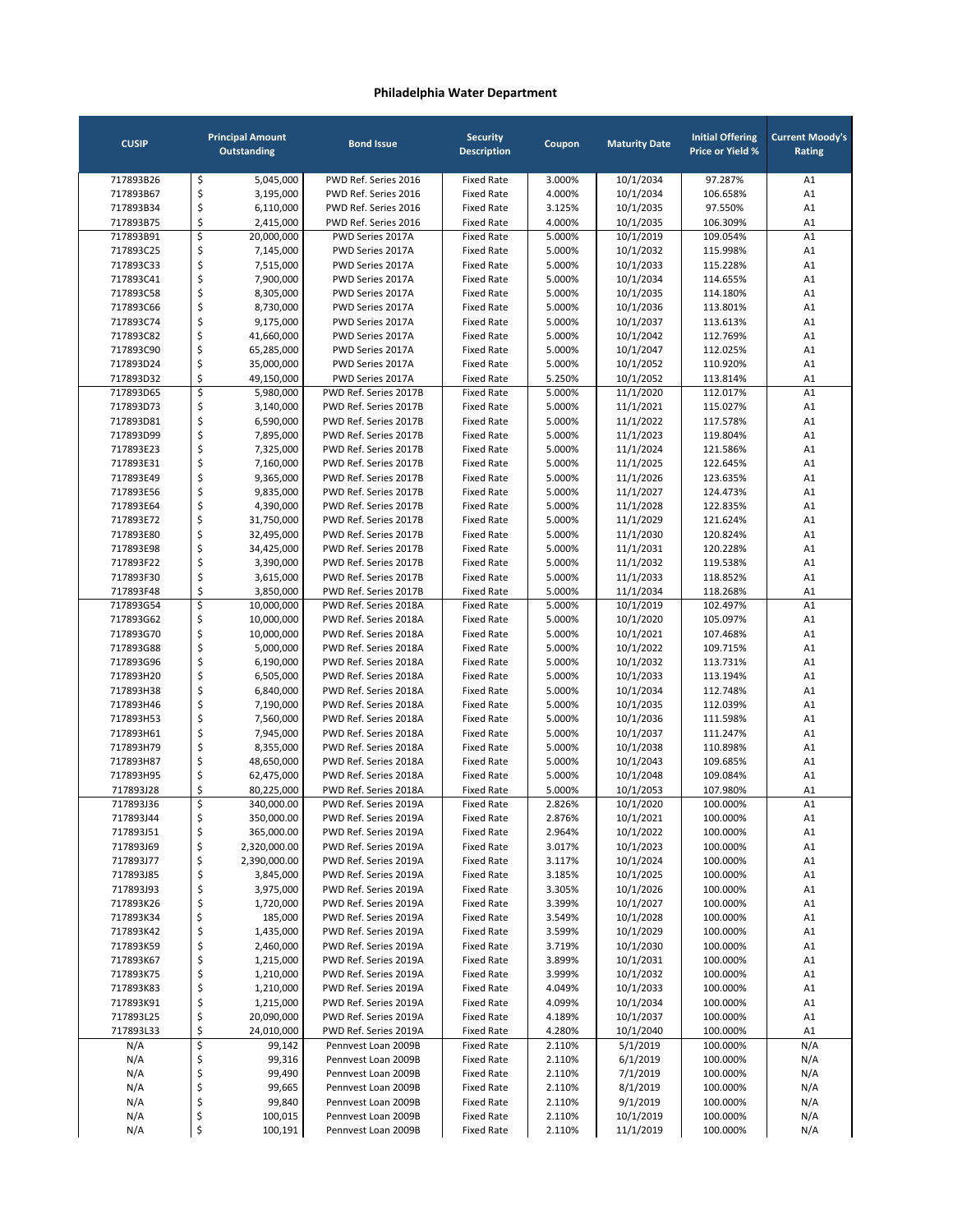| <b>CUSIP</b> |          | <b>Principal Amount</b><br><b>Outstanding</b> | <b>Bond Issue</b>                          | <b>Security</b><br><b>Description</b>  | Coupon           | <b>Maturity Date</b> | <b>Initial Offering</b><br><b>Price or Yield %</b> | <b>Current Moody's</b><br>Rating |
|--------------|----------|-----------------------------------------------|--------------------------------------------|----------------------------------------|------------------|----------------------|----------------------------------------------------|----------------------------------|
| N/A          | \$       | 100,366                                       | Pennvest Loan 2009B                        | <b>Fixed Rate</b>                      | 2.110%           | 12/1/2019            | 100.000%                                           | N/A                              |
| N/A          | \$       | 100,543                                       | Pennvest Loan 2009B                        | <b>Fixed Rate</b>                      | 2.110%           | 1/1/2020             | 100.000%                                           | N/A                              |
| N/A          | \$       | 100,719                                       | Pennvest Loan 2009B                        | <b>Fixed Rate</b>                      | 2.110%           | 2/1/2020             | 100.000%                                           | N/A                              |
| N/A          | \$       | 100,896                                       | Pennvest Loan 2009B                        | <b>Fixed Rate</b>                      | 2.110%           | 3/1/2020             | 100.000%                                           | N/A                              |
| N/A          | \$       | 101,073                                       | Pennvest Loan 2009B                        | <b>Fixed Rate</b>                      | 2.110%           | 4/1/2020             | 100.000%                                           | N/A                              |
| N/A          | \$       | 101,251                                       | Pennvest Loan 2009B                        | <b>Fixed Rate</b>                      | 2.110%           | 5/1/2020             | 100.000%                                           | N/A                              |
| N/A          | \$       | 101,428                                       | Pennvest Loan 2009B                        | <b>Fixed Rate</b>                      | 2.110%           | 6/1/2020             | 100.000%                                           | N/A                              |
| N/A          | \$       | 101,607                                       | Pennvest Loan 2009B                        | <b>Fixed Rate</b>                      | 2.110%           | 7/1/2020             | 100.000%                                           | N/A                              |
| N/A          | \$       | 101,785                                       | Pennvest Loan 2009B                        | <b>Fixed Rate</b>                      | 2.110%           | 8/1/2020             | 100.000%                                           | N/A                              |
| N/A          | \$       | 101,964                                       | Pennyest Loan 2009B                        | <b>Fixed Rate</b>                      | 2.110%           | 9/1/2020             | 100.000%                                           | N/A                              |
| N/A          | \$       | 102,143                                       | Pennvest Loan 2009B                        | <b>Fixed Rate</b>                      | 2.110%           | 10/1/2020            | 100.000%                                           | N/A                              |
| N/A          | \$<br>\$ | 102,322                                       | Pennyest Loan 2009B                        | <b>Fixed Rate</b>                      | 2.110%           | 11/1/2020            | 100.000%                                           | N/A                              |
| N/A          | \$       | 102,502                                       | Pennvest Loan 2009B<br>Pennvest Loan 2009B | <b>Fixed Rate</b><br><b>Fixed Rate</b> | 2.110%           | 12/1/2020            | 100.000%                                           | N/A                              |
| N/A<br>N/A   | \$       | 102,682<br>102,862                            | Pennvest Loan 2009B                        | <b>Fixed Rate</b>                      | 2.110%<br>2.110% | 1/1/2021<br>2/1/2021 | 100.000%<br>100.000%                               | N/A<br>N/A                       |
| N/A          | \$       | 103,043                                       | Pennvest Loan 2009B                        | <b>Fixed Rate</b>                      | 2.110%           | 3/1/2021             | 100.000%                                           | N/A                              |
| N/A          | \$       | 103,224                                       | Pennvest Loan 2009B                        | <b>Fixed Rate</b>                      | 2.110%           | 4/1/2021             | 100.000%                                           | N/A                              |
| N/A          | \$       | 103,405                                       | Pennvest Loan 2009B                        | <b>Fixed Rate</b>                      | 2.110%           | 5/1/2021             | 100.000%                                           | N/A                              |
| N/A          | \$       | 103,586                                       | Pennvest Loan 2009B                        | <b>Fixed Rate</b>                      | 2.110%           | 6/1/2021             | 100.000%                                           | N/A                              |
| N/A          | \$       | 103,768                                       | Pennvest Loan 2009B                        | <b>Fixed Rate</b>                      | 2.110%           | 7/1/2021             | 100.000%                                           | N/A                              |
| N/A          | \$       | 103,950                                       | Pennvest Loan 2009B                        | <b>Fixed Rate</b>                      | 2.110%           | 8/1/2021             | 100.000%                                           | N/A                              |
| N/A          | \$       | 104,133                                       | Pennvest Loan 2009B                        | <b>Fixed Rate</b>                      | 2.110%           | 9/1/2021             | 100.000%                                           | N/A                              |
| N/A          | \$       | 104,316                                       | Pennvest Loan 2009B                        | <b>Fixed Rate</b>                      | 2.110%           | 10/1/2021            | 100.000%                                           | N/A                              |
| N/A          | \$       | 104,499                                       | Pennyest Loan 2009B                        | <b>Fixed Rate</b>                      | 2.110%           | 11/1/2021            | 100.000%                                           | N/A                              |
| N/A          | \$       | 104,682                                       | Pennvest Loan 2009B                        | <b>Fixed Rate</b>                      | 2.110%           | 12/1/2021            | 100.000%                                           | N/A                              |
| N/A          | \$       | 104,866                                       | Pennyest Loan 2009B                        | <b>Fixed Rate</b>                      | 2.110%           | 1/1/2022             | 100.000%                                           | N/A                              |
| N/A          | \$       | 105,050                                       | Pennvest Loan 2009B                        | <b>Fixed Rate</b>                      | 2.110%           | 2/1/2022             | 100.000%                                           | N/A                              |
| N/A          | \$       | 105,235                                       | Pennvest Loan 2009B                        | <b>Fixed Rate</b>                      | 2.110%           | 3/1/2022             | 100.000%                                           | N/A                              |
| N/A          | \$       | 105,420                                       | Pennvest Loan 2009B                        | <b>Fixed Rate</b>                      | 2.110%           | 4/1/2022             | 100.000%                                           | N/A                              |
| N/A          | \$       | 105,605                                       | Pennvest Loan 2009B                        | <b>Fixed Rate</b>                      | 2.110%           | 5/1/2022             | 100.000%                                           | N/A                              |
| N/A          | \$       | 105,790                                       | Pennvest Loan 2009B                        | <b>Fixed Rate</b>                      | 2.110%           | 6/1/2022             | 100.000%                                           | N/A                              |
| N/A          | \$       | 105,976                                       | Pennvest Loan 2009B                        | <b>Fixed Rate</b>                      | 2.110%           | 7/1/2022             | 100.000%                                           | N/A                              |
| N/A          | \$       | 106,162                                       | Pennvest Loan 2009B                        | <b>Fixed Rate</b>                      | 2.110%           | 8/1/2022             | 100.000%                                           | N/A                              |
| N/A          | \$       | 106,348                                       | Pennvest Loan 2009B                        | <b>Fixed Rate</b>                      | 2.110%           | 9/1/2022             | 100.000%                                           | N/A                              |
| N/A          | \$       | 106,535                                       | Pennvest Loan 2009B                        | <b>Fixed Rate</b>                      | 2.110%           | 10/1/2022            | 100.000%                                           | N/A                              |
| N/A          | \$       | 106,722                                       | Pennvest Loan 2009B                        | <b>Fixed Rate</b>                      | 2.110%           | 11/1/2022            | 100.000%                                           | N/A                              |
| N/A          | \$       | 106,910                                       | Pennvest Loan 2009B                        | <b>Fixed Rate</b>                      | 2.110%           | 12/1/2022            | 100.000%                                           | N/A                              |
| N/A          | \$       | 107,097                                       | Pennvest Loan 2009B                        | <b>Fixed Rate</b>                      | 2.110%           | 1/1/2023             | 100.000%                                           | N/A                              |
| N/A          | \$       | 107,285                                       | Pennvest Loan 2009B                        | <b>Fixed Rate</b>                      | 2.110%           | 2/1/2023             | 100.000%                                           | N/A                              |
| N/A          | \$       | 107,474                                       | Pennvest Loan 2009B                        | <b>Fixed Rate</b>                      | 2.110%           | 3/1/2023             | 100.000%                                           | N/A                              |
| N/A          | \$       | 107,662                                       | Pennvest Loan 2009B                        | <b>Fixed Rate</b>                      | 2.110%           | 4/1/2023             | 100.000%                                           | N/A                              |
| N/A          | \$       | 107,851                                       | Pennvest Loan 2009B                        | <b>Fixed Rate</b>                      | 2.110%           | 5/1/2023             | 100.000%                                           | N/A                              |
| N/A          | \$       | 108,041                                       | Pennvest Loan 2009B                        | <b>Fixed Rate</b>                      | 2.110%           | 6/1/2023             | 100.000%                                           | N/A                              |
| N/A          | \$       | 108,230                                       | Pennvest Loan 2009B                        | <b>Fixed Rate</b>                      | 2.110%           | 7/1/2023             | 100.000%                                           | N/A                              |
| N/A          | \$       | 108,420                                       | Pennyest Loan 2009B                        | <b>Fixed Rate</b>                      | 2.110%           | 8/1/2023             | 100.000%                                           | N/A                              |
| N/A          | Ş        | 108,611                                       | Pennvest Loan 2009B                        | Fixed Rate                             | 2.110%           | 9/1/2023             | 100.000%                                           | N/A                              |
| N/A          | \$       | 108,802                                       | Pennvest Loan 2009B                        | <b>Fixed Rate</b>                      | 2.110%           | 10/1/2023            | 100.000%                                           | N/A                              |
| N/A          | \$       | 108,993                                       | Pennvest Loan 2009B                        | <b>Fixed Rate</b>                      | 2.110%           | 11/1/2023            | 100.000%                                           | N/A                              |
| N/A          | \$       | 109,184                                       | Pennvest Loan 2009B                        | <b>Fixed Rate</b>                      | 2.110%           | 12/1/2023            | 100.000%                                           | N/A                              |
| N/A          | \$       | 109,376                                       | Pennvest Loan 2009B                        | <b>Fixed Rate</b>                      | 2.110%           | 1/1/2024             | 100.000%                                           | N/A                              |
| N/A          | \$       | 109,568                                       | Pennvest Loan 2009B                        | <b>Fixed Rate</b>                      | 2.110%           | 2/1/2024             | 100.000%                                           | N/A                              |
| N/A          | \$       | 109,760                                       | Pennvest Loan 2009B                        | <b>Fixed Rate</b>                      | 2.110%           | 3/1/2024             | 100.000%                                           | N/A                              |
| N/A          | \$       | 109,953                                       | Pennvest Loan 2009B                        | <b>Fixed Rate</b>                      | 2.110%           | 4/1/2024             | 100.000%                                           | N/A                              |
| N/A          | \$       | 110,146                                       | Pennvest Loan 2009B                        | <b>Fixed Rate</b>                      | 2.110%           | 5/1/2024             | 100.000%                                           | N/A                              |
| N/A<br>N/A   | \$<br>\$ | 110,339                                       | Pennvest Loan 2009B                        | <b>Fixed Rate</b><br><b>Fixed Rate</b> | 2.110%           | 6/1/2024             | 100.000%                                           | N/A                              |
|              | \$       | 110,533                                       | Pennvest Loan 2009B                        |                                        | 2.110%           | 7/1/2024             | 100.000%                                           | N/A                              |
| N/A<br>N/A   | \$       | 110,727<br>110,922                            | Pennvest Loan 2009B<br>Pennvest Loan 2009B | <b>Fixed Rate</b><br><b>Fixed Rate</b> | 2.110%           | 8/1/2024<br>9/1/2024 | 100.000%<br>100.000%                               | N/A<br>N/A                       |
| N/A          | \$       | 111,116                                       | Pennvest Loan 2009B                        | <b>Fixed Rate</b>                      | 2.110%<br>2.110% | 10/1/2024            | 100.000%                                           | N/A                              |
| N/A          | \$       | 111,311                                       | Pennvest Loan 2009B                        | <b>Fixed Rate</b>                      | 2.110%           | 11/1/2024            | 100.000%                                           | N/A                              |
| N/A          | \$       | 111,507                                       | Pennvest Loan 2009B                        | <b>Fixed Rate</b>                      | 2.110%           | 12/1/2024            | 100.000%                                           | N/A                              |
| N/A          | \$       | 111,703                                       | Pennvest Loan 2009B                        | <b>Fixed Rate</b>                      | 2.110%           | 1/1/2025             | 100.000%                                           | N/A                              |
| N/A          | \$       | 111,899                                       | Pennvest Loan 2009B                        | <b>Fixed Rate</b>                      | 2.110%           | 2/1/2025             | 100.000%                                           | N/A                              |
| N/A          | \$       | 112,095                                       | Pennvest Loan 2009B                        | <b>Fixed Rate</b>                      | 2.110%           | 3/1/2025             | 100.000%                                           | N/A                              |
| N/A          | \$       | 112,292                                       | Pennvest Loan 2009B                        | <b>Fixed Rate</b>                      | 2.110%           | 4/1/2025             | 100.000%                                           | N/A                              |
| N/A          | \$       | 112,489                                       | Pennvest Loan 2009B                        | <b>Fixed Rate</b>                      | 2.110%           | 5/1/2025             | 100.000%                                           | N/A                              |
| N/A          | \$       | 112,687                                       | Pennvest Loan 2009B                        | <b>Fixed Rate</b>                      | 2.110%           | 6/1/2025             | 100.000%                                           | N/A                              |
| N/A          | \$       | 112,885                                       | Pennvest Loan 2009B                        | <b>Fixed Rate</b>                      | 2.110%           | 7/1/2025             | 100.000%                                           | N/A                              |
|              |          |                                               |                                            |                                        |                  |                      |                                                    |                                  |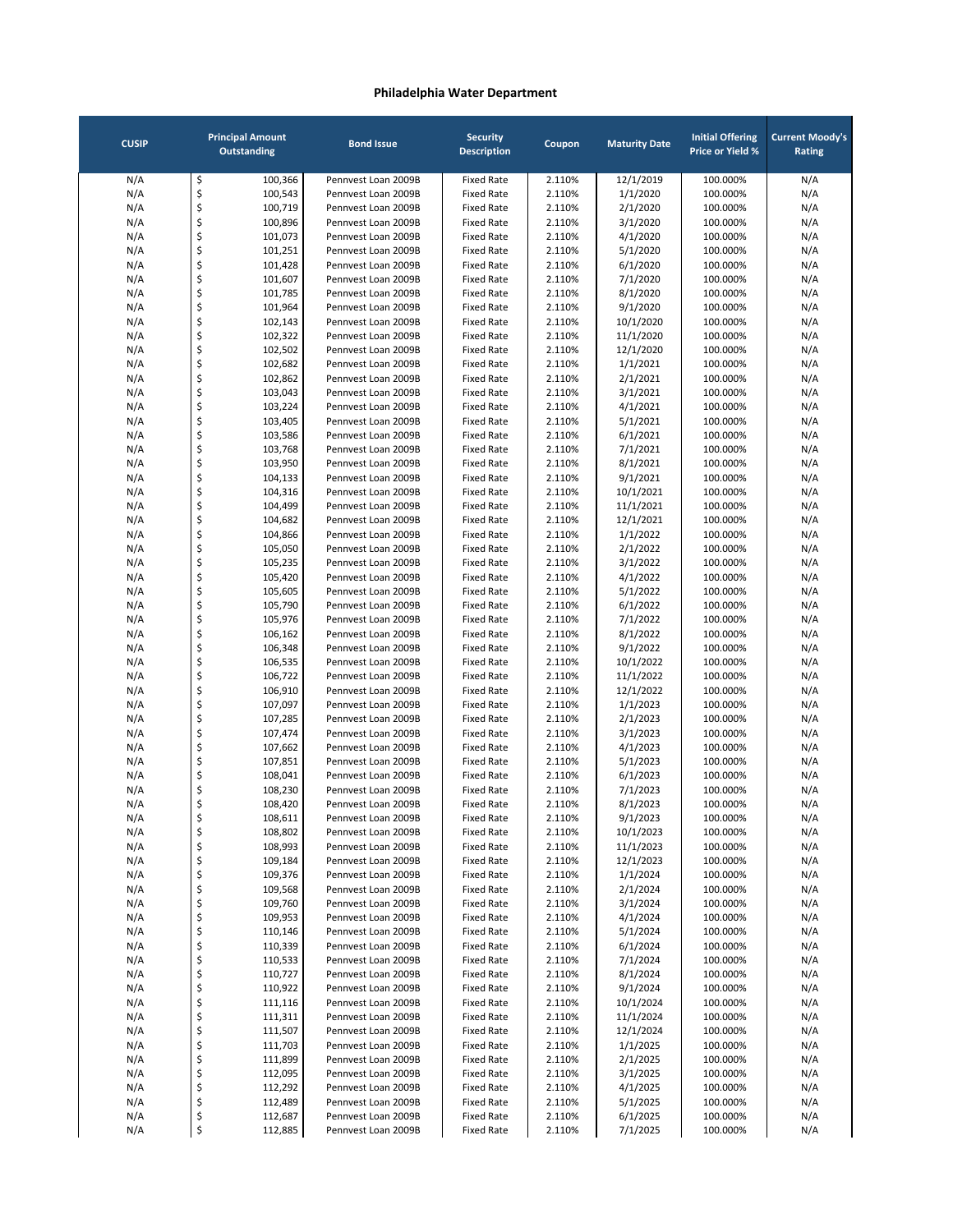| <b>CUSIP</b> |          | <b>Principal Amount</b><br><b>Outstanding</b> | <b>Bond Issue</b>                          | <b>Security</b><br><b>Description</b>  | Coupon           | <b>Maturity Date</b>   | <b>Initial Offering</b><br><b>Price or Yield %</b> | <b>Current Moody's</b><br>Rating |
|--------------|----------|-----------------------------------------------|--------------------------------------------|----------------------------------------|------------------|------------------------|----------------------------------------------------|----------------------------------|
| N/A          | \$       | 113,083                                       | Pennvest Loan 2009B                        | <b>Fixed Rate</b>                      | 2.110%           | 8/1/2025               | 100.000%                                           | N/A                              |
| N/A          | \$       | 113,281                                       | Pennvest Loan 2009B                        | <b>Fixed Rate</b>                      | 2.110%           | 9/1/2025               | 100.000%                                           | N/A                              |
| N/A          | \$       | 113,480                                       | Pennyest Loan 2009B                        | <b>Fixed Rate</b>                      | 2.110%           | 10/1/2025              | 100.000%                                           | N/A                              |
| N/A          | \$       | 113,680                                       | Pennvest Loan 2009B                        | <b>Fixed Rate</b>                      | 2.110%           | 11/1/2025              | 100.000%                                           | N/A                              |
| N/A          | \$       | 113,879                                       | Pennvest Loan 2009B                        | <b>Fixed Rate</b>                      | 2.110%           | 12/1/2025              | 100.000%                                           | N/A                              |
| N/A          | \$       | 114,079                                       | Pennvest Loan 2009B                        | <b>Fixed Rate</b>                      | 2.110%           | 1/1/2026               | 100.000%                                           | N/A                              |
| N/A          | \$       | 114,279                                       | Pennvest Loan 2009B                        | <b>Fixed Rate</b>                      | 2.110%           | 2/1/2026               | 100.000%                                           | N/A                              |
| N/A          | \$       | 114,480                                       | Pennvest Loan 2009B                        | <b>Fixed Rate</b>                      | 2.110%           | 3/1/2026               | 100.000%                                           | N/A                              |
| N/A          | \$       | 114,681                                       | Pennvest Loan 2009B                        | <b>Fixed Rate</b>                      | 2.110%           | 4/1/2026               | 100.000%                                           | N/A                              |
| N/A          | \$       | 114,882                                       | Pennvest Loan 2009B                        | <b>Fixed Rate</b>                      | 2.110%           | 5/1/2026               | 100.000%                                           | N/A                              |
| N/A          | \$       | 115,084                                       | Pennvest Loan 2009B                        | <b>Fixed Rate</b>                      | 2.110%           | 6/1/2026               | 100.000%                                           | N/A                              |
| N/A          | \$       | 115,286                                       | Pennvest Loan 2009B                        | <b>Fixed Rate</b>                      | 2.110%           | 7/1/2026               | 100.000%                                           | N/A                              |
| N/A          | \$       | 115,489                                       | Pennvest Loan 2009B                        | <b>Fixed Rate</b>                      | 2.110%           | 8/1/2026               | 100.000%                                           | N/A                              |
| N/A          | \$       | 115,691                                       | Pennvest Loan 2009B                        | <b>Fixed Rate</b>                      | 2.110%           | 9/1/2026               | 100.000%                                           | N/A                              |
| N/A<br>N/A   | \$<br>\$ | 115,895<br>116,098                            | Pennvest Loan 2009B<br>Pennvest Loan 2009B | <b>Fixed Rate</b><br><b>Fixed Rate</b> | 2.110%<br>2.110% | 10/1/2026<br>11/1/2026 | 100.000%<br>100.000%                               | N/A<br>N/A                       |
| N/A          | \$       | 116,302                                       | Pennvest Loan 2009B                        | <b>Fixed Rate</b>                      | 2.110%           | 12/1/2026              | 100.000%                                           | N/A                              |
| N/A          | \$       | 116,506                                       | Pennvest Loan 2009B                        | <b>Fixed Rate</b>                      | 2.110%           | 1/1/2027               | 100.000%                                           | N/A                              |
| N/A          | \$       | 116,711                                       | Pennvest Loan 2009B                        | <b>Fixed Rate</b>                      | 2.110%           | 2/1/2027               | 100.000%                                           | N/A                              |
| N/A          | \$       | 116,916                                       | Pennvest Loan 2009B                        | <b>Fixed Rate</b>                      | 2.110%           | 3/1/2027               | 100.000%                                           | N/A                              |
| N/A          | \$       | 117,121                                       | Pennvest Loan 2009B                        | <b>Fixed Rate</b>                      | 2.110%           | 4/1/2027               | 100.000%                                           | N/A                              |
| N/A          | \$       | 117,326                                       | Pennvest Loan 2009B                        | <b>Fixed Rate</b>                      | 2.110%           | 5/1/2027               | 100.000%                                           | N/A                              |
| N/A          | \$       | 117,532                                       | Pennvest Loan 2009B                        | <b>Fixed Rate</b>                      | 2.110%           | 6/1/2027               | 100.000%                                           | N/A                              |
| N/A          | \$       | 117,739                                       | Pennyest Loan 2009B                        | <b>Fixed Rate</b>                      | 2.110%           | 7/1/2027               | 100.000%                                           | N/A                              |
| N/A          | \$       | 117,946                                       | Pennvest Loan 2009B                        | <b>Fixed Rate</b>                      | 2.110%           | 8/1/2027               | 100.000%                                           | N/A                              |
| N/A          | \$       | 118,153                                       | Pennvest Loan 2009B                        | <b>Fixed Rate</b>                      | 2.110%           | 9/1/2027               | 100.000%                                           | N/A                              |
| N/A          | \$       | 118,360                                       | Pennvest Loan 2009B                        | <b>Fixed Rate</b>                      | 2.110%           | 10/1/2027              | 100.000%                                           | N/A                              |
| N/A          | \$       | 118,568                                       | Pennyest Loan 2009B                        | <b>Fixed Rate</b>                      | 2.110%           | 11/1/2027              | 100.000%                                           | N/A                              |
| N/A          | \$       | 118,776                                       | Pennvest Loan 2009B                        | <b>Fixed Rate</b>                      | 2.110%           | 12/1/2027              | 100.000%                                           | N/A                              |
| N/A          | \$       | 118,985                                       | Pennvest Loan 2009B                        | <b>Fixed Rate</b>                      | 2.110%           | 1/1/2028               | 100.000%                                           | N/A                              |
| N/A          | \$       | 119,194                                       | Pennvest Loan 2009B                        | <b>Fixed Rate</b>                      | 2.110%           | 2/1/2028               | 100.000%                                           | N/A                              |
| N/A          | \$       | 119,403                                       | Pennvest Loan 2009B                        | <b>Fixed Rate</b>                      | 2.110%           | 3/1/2028               | 100.000%                                           | N/A                              |
| N/A          | \$       | 119,613                                       | Pennvest Loan 2009B                        | <b>Fixed Rate</b>                      | 2.110%           | 4/1/2028               | 100.000%                                           | N/A                              |
| N/A          | \$       | 119,823                                       | Pennvest Loan 2009B                        | <b>Fixed Rate</b>                      | 2.110%           | 5/1/2028               | 100.000%                                           | N/A                              |
| N/A          | \$       | 120,033                                       | Pennvest Loan 2009B                        | <b>Fixed Rate</b>                      | 2.110%           | 6/1/2028               | 100.000%                                           | N/A                              |
| N/A          | \$       | 120,244                                       | Pennvest Loan 2009B                        | <b>Fixed Rate</b>                      | 2.110%           | 7/1/2028               | 100.000%                                           | N/A                              |
| N/A          | \$       | 120,455                                       | Pennvest Loan 2009B                        | <b>Fixed Rate</b>                      | 2.110%           | 8/1/2028               | 100.000%                                           | N/A                              |
| N/A          | \$       | 120,666                                       | Pennvest Loan 2009B                        | <b>Fixed Rate</b>                      | 2.110%           | 9/1/2028               | 100.000%                                           | N/A                              |
| N/A          | \$       | 120,878                                       | Pennvest Loan 2009B                        | <b>Fixed Rate</b>                      | 2.110%           | 10/1/2028              | 100.000%                                           | N/A                              |
| N/A<br>N/A   | \$<br>\$ | 121,090<br>121,303                            | Pennvest Loan 2009B<br>Pennvest Loan 2009B | <b>Fixed Rate</b><br><b>Fixed Rate</b> | 2.110%<br>2.110% | 11/1/2028<br>12/1/2028 | 100.000%<br>100.000%                               | N/A<br>N/A                       |
| N/A          | \$       | 121,516                                       | Pennvest Loan 2009B                        | <b>Fixed Rate</b>                      | 2.110%           | 1/1/2029               | 100.000%                                           | N/A                              |
| N/A          | \$       | 121,729                                       | Pennyest Loan 2009B                        | <b>Fixed Rate</b>                      | 2.110%           | 2/1/2029               | 100.000%                                           | N/A                              |
| N/A          | \$       | 121,943                                       | Pennyest Loan 2009B                        | <b>Fixed Rate</b>                      | 2.110%           | 3/1/2029               | 100.000%                                           | N/A                              |
| N/A          | \$       | 122,157                                       | Pennvest Loan 2009B                        | <b>Fixed Rate</b>                      | 2.110%           | 4/1/2029               | 100.000%                                           | N/A                              |
| N/A          | Ş        | 122,372                                       | Pennvest Loan 2009B                        | Fixed Rate                             | 2.110%           | 5/1/2029               | 100.000%                                           | N/A                              |
| N/A          | \$       | 122,587                                       | Pennvest Loan 2009B                        | <b>Fixed Rate</b>                      | 2.110%           | 6/1/2029               | 100.000%                                           | N/A                              |
| N/A          | \$       | 122,802                                       | Pennvest Loan 2009B                        | <b>Fixed Rate</b>                      | 2.110%           | 7/1/2029               | 100.000%                                           | N/A                              |
| N/A          | \$       | 123,017                                       | Pennvest Loan 2009B                        | <b>Fixed Rate</b>                      | 2.110%           | 8/1/2029               | 100.000%                                           | N/A                              |
| N/A          | \$       | 123,233                                       | Pennvest Loan 2009B                        | <b>Fixed Rate</b>                      | 2.110%           | 9/1/2029               | 100.000%                                           | N/A                              |
| N/A          | \$       | 123,450                                       | Pennvest Loan 2009B                        | <b>Fixed Rate</b>                      | 2.110%           | 10/1/2029              | 100.000%                                           | N/A                              |
| N/A          | \$       | 123,667                                       | Pennvest Loan 2009B                        | <b>Fixed Rate</b>                      | 2.110%           | 11/1/2029              | 100.000%                                           | N/A                              |
| N/A          | \$       | 123,884                                       | Pennvest Loan 2009B                        | <b>Fixed Rate</b>                      | 2.110%           | 12/1/2029              | 100.000%                                           | N/A                              |
| N/A          | \$       | 124,101                                       | Pennvest Loan 2009B                        | <b>Fixed Rate</b>                      | 2.110%           | 1/1/2030               | 100.000%                                           | N/A                              |
| N/A          | \$       | 124,319                                       | Pennvest Loan 2009B                        | <b>Fixed Rate</b>                      | 2.110%           | 2/1/2030               | 100.000%                                           | N/A                              |
| N/A          | \$       | 124,537                                       | Pennvest Loan 2009B                        | <b>Fixed Rate</b>                      | 2.110%           | 3/1/2030               | 100.000%                                           | N/A                              |
| N/A          | \$       | 124,756                                       | Pennvest Loan 2009B                        | <b>Fixed Rate</b>                      | 2.110%           | 4/1/2030               | 100.000%                                           | N/A                              |
| N/A          | \$       | 124,975                                       | Pennvest Loan 2009B                        | <b>Fixed Rate</b>                      | 2.110%           | 5/1/2030               | 100.000%                                           | N/A                              |
| N/A          | \$       | 125,195                                       | Pennvest Loan 2009B                        | <b>Fixed Rate</b>                      | 2.110%           | 6/1/2030               | 100.000%                                           | N/A                              |
| N/A          | \$       | 125,414                                       | Pennvest Loan 2009B                        | <b>Fixed Rate</b>                      | 2.110%           | 7/1/2030               | 100.000%                                           | N/A                              |
| N/A          | \$<br>\$ | 125,635<br>125,855                            | Pennvest Loan 2009B<br>Pennvest Loan 2009B | <b>Fixed Rate</b><br><b>Fixed Rate</b> | 2.110%           | 8/1/2030               | 100.000%<br>100.000%                               | N/A                              |
| N/A<br>N/A   |          | 126,076                                       | Pennvest Loan 2009B                        | <b>Fixed Rate</b>                      | 2.110%<br>2.110% | 9/1/2030<br>10/1/2030  | 100.000%                                           | N/A<br>N/A                       |
| N/A          |          |                                               |                                            |                                        |                  |                        |                                                    |                                  |
|              | \$       |                                               |                                            |                                        |                  |                        |                                                    |                                  |
|              | \$       | 126,298                                       | Pennvest Loan 2009B                        | <b>Fixed Rate</b>                      | 2.110%           | 11/1/2030              | 100.000%                                           | N/A                              |
| N/A          | \$       | 126,519                                       | Pennvest Loan 2009B                        | <b>Fixed Rate</b>                      | 2.110%           | 12/1/2030              | 100.000%                                           | N/A                              |
| N/A<br>N/A   | \$<br>\$ | 126,741<br>126,964                            | Pennvest Loan 2009B<br>Pennvest Loan 2009B | <b>Fixed Rate</b><br><b>Fixed Rate</b> | 2.110%<br>2.110% | 1/1/2031<br>2/1/2031   | 100.000%<br>100.000%                               | N/A<br>N/A                       |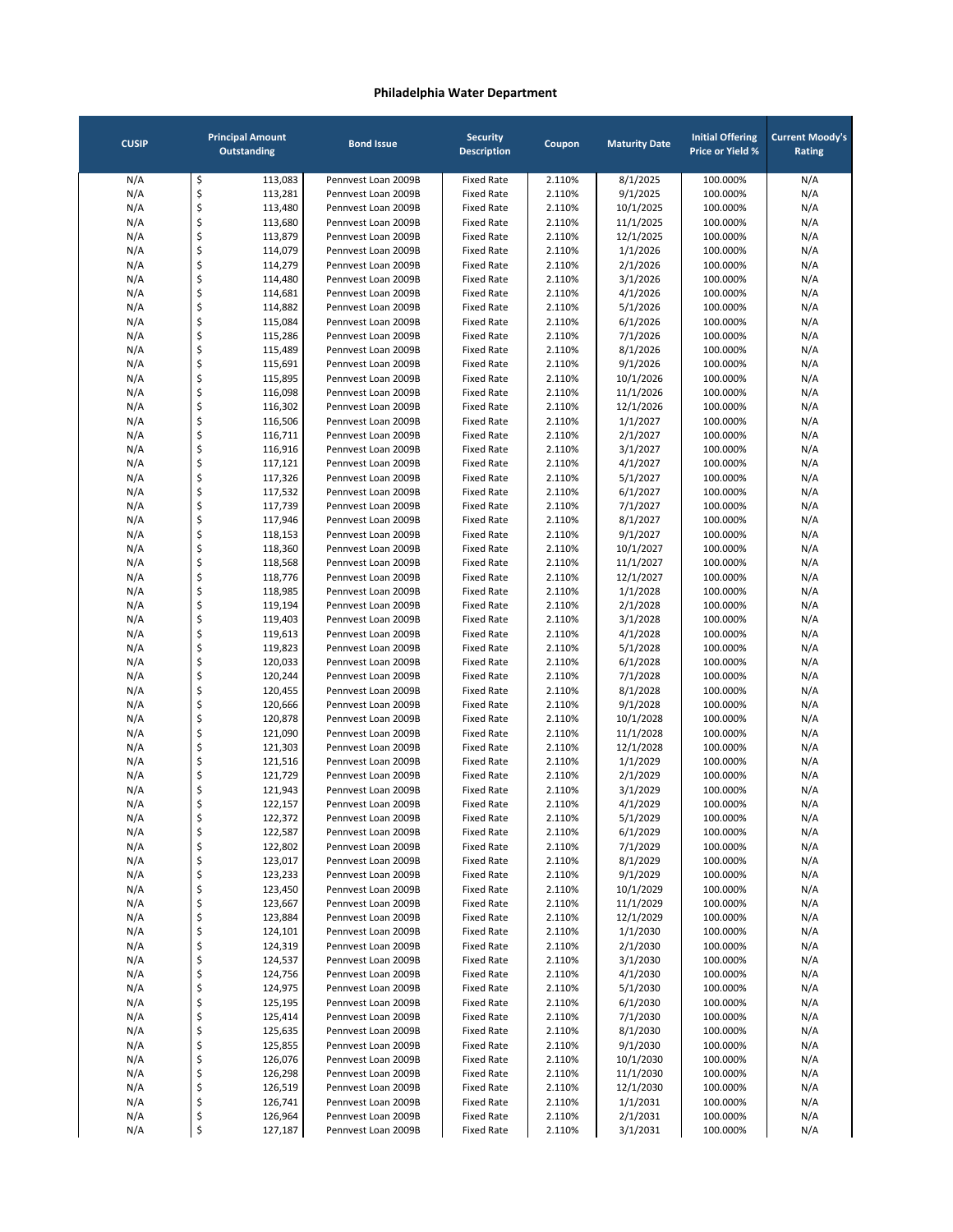| <b>CUSIP</b> |          | <b>Principal Amount</b><br><b>Outstanding</b> | <b>Bond Issue</b>                          | <b>Security</b><br><b>Description</b>  | Coupon           | <b>Maturity Date</b> | <b>Initial Offering</b><br><b>Price or Yield %</b> | <b>Current Moody's</b><br>Rating |
|--------------|----------|-----------------------------------------------|--------------------------------------------|----------------------------------------|------------------|----------------------|----------------------------------------------------|----------------------------------|
| N/A          | \$       | 127,410                                       | Pennvest Loan 2009B                        | <b>Fixed Rate</b>                      | 2.110%           | 4/1/2031             | 100.000%                                           | N/A                              |
| N/A          | \$       | 127,634                                       | Pennvest Loan 2009B                        | <b>Fixed Rate</b>                      | 2.110%           | 5/1/2031             | 100.000%                                           | N/A                              |
| N/A          | \$       | 127,858                                       | Pennvest Loan 2009B                        | <b>Fixed Rate</b>                      | 2.110%           | 6/1/2031             | 100.000%                                           | N/A                              |
| N/A          | \$       | 128,083                                       | Pennyest Loan 2009B                        | <b>Fixed Rate</b>                      | 2.110%           | 7/1/2031             | 100.000%                                           | N/A                              |
| N/A          | \$       | 128,307                                       | Pennvest Loan 2009B                        | <b>Fixed Rate</b>                      | 2.110%           | 8/1/2031             | 100.000%                                           | N/A                              |
| N/A          | \$       | 128,533                                       | Pennvest Loan 2009B                        | <b>Fixed Rate</b>                      | 2.110%           | 9/1/2031             | 100.000%                                           | N/A                              |
| N/A          | \$       | 128,758                                       | Pennvest Loan 2009B                        | <b>Fixed Rate</b>                      | 2.110%           | 10/1/2031            | 100.000%                                           | N/A                              |
| N/A          | \$       | 128,985                                       | Pennvest Loan 2009B                        | <b>Fixed Rate</b>                      | 2.110%           | 11/1/2031            | 100.000%                                           | N/A                              |
| N/A          | \$       | 129,211                                       | Pennvest Loan 2009B                        | <b>Fixed Rate</b>                      | 2.110%           | 12/1/2031            | 100.000%                                           | N/A                              |
| N/A          | \$       | 129,438                                       | Pennvest Loan 2009B                        | <b>Fixed Rate</b>                      | 2.110%           | 1/1/2032             | 100.000%                                           | N/A                              |
| N/A          | \$       | 129,665                                       | Pennvest Loan 2009B                        | <b>Fixed Rate</b>                      | 2.110%           | 2/1/2032             | 100.000%                                           | N/A                              |
| N/A          | \$       | 129,893                                       | Pennvest Loan 2009B<br>Pennvest Loan 2009B | <b>Fixed Rate</b><br><b>Fixed Rate</b> | 2.110%           | 3/1/2032             | 100.000%                                           | N/A                              |
| N/A          | \$<br>\$ | 130,121<br>130,349                            | Pennvest Loan 2009B                        | <b>Fixed Rate</b>                      | 2.110%<br>2.110% | 4/1/2032<br>5/1/2032 | 100.000%<br>100.000%                               | N/A                              |
| N/A<br>N/A   | \$       | 130,578                                       | Pennvest Loan 2009B                        | <b>Fixed Rate</b>                      | 2.110%           | 6/1/2032             | 100.000%                                           | N/A<br>N/A                       |
| N/A          | \$       | 130,807                                       | Pennvest Loan 2009B                        | <b>Fixed Rate</b>                      | 2.110%           | 7/1/2032             | 100.000%                                           | N/A                              |
| N/A          | \$       | 131,037                                       | Pennvest Loan 2009B                        | <b>Fixed Rate</b>                      | 2.110%           | 8/1/2032             | 100.000%                                           | N/A                              |
| N/A          | \$       | 131,267                                       | Pennvest Loan 2009B                        | <b>Fixed Rate</b>                      | 2.110%           | 9/1/2032             | 100.000%                                           | N/A                              |
| N/A          | \$       | 175,297                                       | Pennvest Loan 2009C                        | <b>Fixed Rate</b>                      | 2.110%           | 5/1/2019             | 100.000%                                           | N/A                              |
| N/A          | \$       | 175,604                                       | Pennyest Loan 2009C                        | <b>Fixed Rate</b>                      | 2.110%           | 6/1/2019             | 100.000%                                           | N/A                              |
| N/A          | \$       | 175,913                                       | Pennyest Loan 2009C                        | <b>Fixed Rate</b>                      | 2.110%           | 7/1/2019             | 100.000%                                           | N/A                              |
| N/A          | \$       | 176,222                                       | Pennvest Loan 2009C                        | <b>Fixed Rate</b>                      | 2.110%           | 8/1/2019             | 100.000%                                           | N/A                              |
| N/A          | \$       | 176,531                                       | Pennvest Loan 2009C                        | <b>Fixed Rate</b>                      | 2.110%           | 9/1/2019             | 100.000%                                           | N/A                              |
| N/A          | \$       | 176,841                                       | Pennvest Loan 2009C                        | <b>Fixed Rate</b>                      | 2.110%           | 10/1/2019            | 100.000%                                           | N/A                              |
| N/A          | \$       | 177,151                                       | Pennvest Loan 2009C                        | <b>Fixed Rate</b>                      | 2.110%           | 11/1/2019            | 100.000%                                           | N/A                              |
| N/A          | \$       | 177,463                                       | Pennvest Loan 2009C                        | <b>Fixed Rate</b>                      | 2.110%           | 12/1/2019            | 100.000%                                           | N/A                              |
| N/A          | \$       | 177,774                                       | Pennvest Loan 2009C                        | <b>Fixed Rate</b>                      | 2.110%           | 1/1/2020             | 100.000%                                           | N/A                              |
| N/A          | \$       | 178,086                                       | Pennvest Loan 2009C                        | <b>Fixed Rate</b>                      | 2.110%           | 2/1/2020             | 100.000%                                           | N/A                              |
| N/A          | \$       | 178,399                                       | Pennvest Loan 2009C                        | <b>Fixed Rate</b>                      | 2.110%           | 3/1/2020             | 100.000%                                           | N/A                              |
| N/A          | \$       | 178,712                                       | Pennvest Loan 2009C                        | <b>Fixed Rate</b>                      | 2.110%           | 4/1/2020             | 100.000%                                           | N/A                              |
| N/A          | \$       | 179,026                                       | Pennvest Loan 2009C                        | <b>Fixed Rate</b>                      | 2.110%           | 5/1/2020             | 100.000%                                           | N/A                              |
| N/A          | \$       | 179,340                                       | Pennvest Loan 2009C                        | <b>Fixed Rate</b>                      | 2.110%           | 6/1/2020             | 100.000%                                           | N/A                              |
| N/A          | \$       | 179,655                                       | Pennvest Loan 2009C                        | <b>Fixed Rate</b>                      | 2.110%           | 7/1/2020             | 100.000%                                           | N/A                              |
| N/A          | \$       | 179,971                                       | Pennvest Loan 2009C                        | <b>Fixed Rate</b>                      | 2.110%           | 8/1/2020             | 100.000%                                           | N/A                              |
| N/A          | \$       | 180,287                                       | Pennvest Loan 2009C                        | <b>Fixed Rate</b>                      | 2.110%           | 9/1/2020             | 100.000%                                           | N/A                              |
| N/A          | \$       | 180,603                                       | Pennvest Loan 2009C                        | <b>Fixed Rate</b>                      | 2.110%           | 10/1/2020            | 100.000%                                           | N/A                              |
| N/A          | \$       | 180,920                                       | Pennvest Loan 2009C                        | <b>Fixed Rate</b>                      | 2.110%           | 11/1/2020            | 100.000%                                           | N/A                              |
| N/A          | \$       | 181,238                                       | Pennvest Loan 2009C                        | <b>Fixed Rate</b>                      | 2.110%           | 12/1/2020            | 100.000%                                           | N/A                              |
| N/A          | \$       | 181,556                                       | Pennyest Loan 2009C                        | <b>Fixed Rate</b>                      | 2.110%           | 1/1/2021             | 100.000%                                           | N/A                              |
| N/A          | \$       | 181,875                                       | Pennvest Loan 2009C                        | <b>Fixed Rate</b>                      | 2.110%           | 2/1/2021             | 100.000%                                           | N/A                              |
| N/A          | \$       | 182,194                                       | Pennvest Loan 2009C                        | <b>Fixed Rate</b>                      | 2.110%           | 3/1/2021             | 100.000%                                           | N/A                              |
| N/A          | \$<br>\$ | 182,514<br>182,835                            | Pennvest Loan 2009C<br>Pennvest Loan 2009C | <b>Fixed Rate</b><br><b>Fixed Rate</b> | 2.110%           | 4/1/2021             | 100.000%                                           | N/A                              |
| N/A<br>N/A   | \$       | 183,156                                       | Pennyest Loan 2009C                        | <b>Fixed Rate</b>                      | 2.110%<br>2.110% | 5/1/2021<br>6/1/2021 | 100.000%<br>100.000%                               | N/A<br>N/A                       |
| N/A          | \$       | 183,477                                       | Pennvest Loan 2009C                        | <b>Fixed Rate</b>                      | 2.110%           | 7/1/2021             | 100.000%                                           | N/A                              |
| N/A          | Ş        | 183,799                                       | Pennvest Loan 2009C                        | Fixed Rate                             | 2.110%           | 8/1/2021             | 100.000%                                           | N/A                              |
| N/A          | \$       | 184,122                                       | Pennvest Loan 2009C                        | Fixed Rate                             | 2.110%           | 9/1/2021             | 100.000%                                           | N/A                              |
| N/A          | \$       | 184,445                                       | Pennvest Loan 2009C                        | <b>Fixed Rate</b>                      | 2.110%           | 10/1/2021            | 100.000%                                           | N/A                              |
| N/A          | \$       | 184,769                                       | Pennvest Loan 2009C                        | <b>Fixed Rate</b>                      | 2.110%           | 11/1/2021            | 100.000%                                           | N/A                              |
| N/A          | \$       | 185,094                                       | Pennvest Loan 2009C                        | <b>Fixed Rate</b>                      | 2.110%           | 12/1/2021            | 100.000%                                           | N/A                              |
| N/A          | \$       | 185,419                                       | Pennvest Loan 2009C                        | <b>Fixed Rate</b>                      | 2.110%           | 1/1/2022             | 100.000%                                           | N/A                              |
| N/A          | \$       | 185,744                                       | Pennvest Loan 2009C                        | <b>Fixed Rate</b>                      | 2.110%           | 2/1/2022             | 100.000%                                           | N/A                              |
| N/A          | \$       | 186,070                                       | Pennvest Loan 2009C                        | <b>Fixed Rate</b>                      | 2.110%           | 3/1/2022             | 100.000%                                           | N/A                              |
| N/A          | \$       | 186,397                                       | Pennvest Loan 2009C                        | <b>Fixed Rate</b>                      | 2.110%           | 4/1/2022             | 100.000%                                           | N/A                              |
| N/A          | \$       | 186,724                                       | Pennvest Loan 2009C                        | <b>Fixed Rate</b>                      | 2.110%           | 5/1/2022             | 100.000%                                           | N/A                              |
| N/A          | \$       | 187,052                                       | Pennvest Loan 2009C                        | <b>Fixed Rate</b>                      | 2.110%           | 6/1/2022             | 100.000%                                           | N/A                              |
| N/A          | \$       | 187,381                                       | Pennvest Loan 2009C                        | <b>Fixed Rate</b>                      | 2.110%           | 7/1/2022             | 100.000%                                           | N/A                              |
| N/A          | \$       | 187,710                                       | Pennvest Loan 2009C                        | <b>Fixed Rate</b>                      | 2.110%           | 8/1/2022             | 100.000%                                           | N/A                              |
| N/A          | \$       | 188,039                                       | Pennvest Loan 2009C                        | <b>Fixed Rate</b>                      | 2.110%           | 9/1/2022             | 100.000%                                           | N/A                              |
| N/A          | \$       | 188,370                                       | Pennvest Loan 2009C                        | <b>Fixed Rate</b>                      | 2.110%           | 10/1/2022            | 100.000%                                           | N/A                              |
| N/A          | \$       | 188,700                                       | Pennvest Loan 2009C                        | <b>Fixed Rate</b>                      | 2.110%           | 11/1/2022            | 100.000%                                           | N/A                              |
| N/A          | \$       | 189,032                                       | Pennvest Loan 2009C                        | <b>Fixed Rate</b>                      | 2.110%           | 12/1/2022            | 100.000%                                           | N/A                              |
| N/A          | \$       | 189,363                                       | Pennvest Loan 2009C                        | <b>Fixed Rate</b>                      | 2.110%           | 1/1/2023             | 100.000%                                           | N/A                              |
| N/A          | \$       | 189,696                                       | Pennvest Loan 2009C                        | <b>Fixed Rate</b>                      | 2.110%           | 2/1/2023             | 100.000%                                           | N/A                              |
| N/A          | \$       | 190,029                                       | Pennvest Loan 2009C                        | <b>Fixed Rate</b>                      | 2.110%           | 3/1/2023             | 100.000%                                           | N/A                              |
| N/A          | \$       | 190,363<br>190,697                            | Pennvest Loan 2009C<br>Pennvest Loan 2009C | <b>Fixed Rate</b><br><b>Fixed Rate</b> | 2.110%           | 4/1/2023             | 100.000%<br>100.000%                               | N/A                              |
| N/A<br>N/A   | \$       | 191,032                                       | Pennvest Loan 2009C                        | <b>Fixed Rate</b>                      | 2.110%<br>2.110% | 5/1/2023<br>6/1/2023 | 100.000%                                           | N/A<br>N/A                       |
|              | \$       |                                               |                                            |                                        |                  |                      |                                                    |                                  |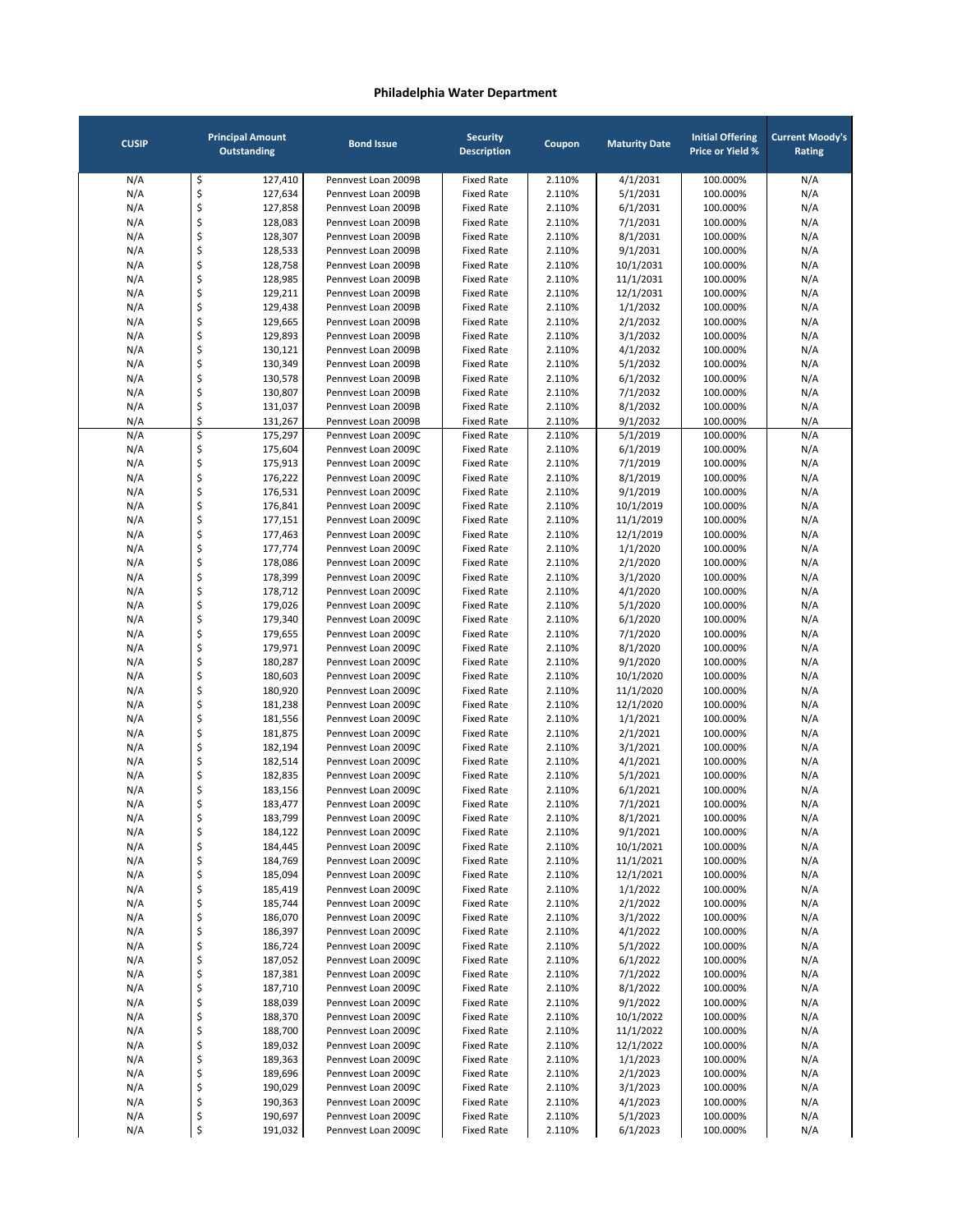| <b>CUSIP</b> |          | <b>Principal Amount</b><br><b>Outstanding</b> | <b>Bond Issue</b>                          | <b>Security</b><br><b>Description</b>  | Coupon           | <b>Maturity Date</b>   | <b>Initial Offering</b><br><b>Price or Yield %</b> | <b>Current Moody's</b><br>Rating |
|--------------|----------|-----------------------------------------------|--------------------------------------------|----------------------------------------|------------------|------------------------|----------------------------------------------------|----------------------------------|
| N/A          | \$       | 191,367                                       | Pennvest Loan 2009C                        | <b>Fixed Rate</b>                      | 2.110%           | 7/1/2023               | 100.000%                                           | N/A                              |
| N/A          | \$       | 191,703                                       | Pennvest Loan 2009C                        | <b>Fixed Rate</b>                      | 2.110%           | 8/1/2023               | 100.000%                                           | N/A                              |
| N/A          | \$       | 192,040                                       | Pennyest Loan 2009C                        | <b>Fixed Rate</b>                      | 2.110%           | 9/1/2023               | 100.000%                                           | N/A                              |
| N/A          | \$       | 192,377                                       | Pennyest Loan 2009C                        | <b>Fixed Rate</b>                      | 2.110%           | 10/1/2023              | 100.000%                                           | N/A                              |
| N/A          | \$       | 192,715                                       | Pennvest Loan 2009C                        | <b>Fixed Rate</b>                      | 2.110%           | 11/1/2023              | 100.000%                                           | N/A                              |
| N/A<br>N/A   | \$<br>\$ | 193,053<br>193,392                            | Pennvest Loan 2009C<br>Pennvest Loan 2009C | <b>Fixed Rate</b><br><b>Fixed Rate</b> | 2.110%<br>2.110% | 12/1/2023<br>1/1/2024  | 100.000%<br>100.000%                               | N/A<br>N/A                       |
| N/A          | \$       | 193,732                                       | Pennyest Loan 2009C                        | <b>Fixed Rate</b>                      | 2.110%           | 2/1/2024               | 100.000%                                           | N/A                              |
| N/A          | \$       | 194,072                                       | Pennvest Loan 2009C                        | <b>Fixed Rate</b>                      | 2.110%           | 3/1/2024               | 100.000%                                           | N/A                              |
| N/A          | \$       | 194,413                                       | Pennvest Loan 2009C                        | <b>Fixed Rate</b>                      | 2.110%           | 4/1/2024               | 100.000%                                           | N/A                              |
| N/A          | \$       | 194,754                                       | Pennyest Loan 2009C                        | <b>Fixed Rate</b>                      | 2.110%           | 5/1/2024               | 100.000%                                           | N/A                              |
| N/A          | \$       | 195,096                                       | Pennvest Loan 2009C                        | <b>Fixed Rate</b>                      | 2.110%           | 6/1/2024               | 100.000%                                           | N/A                              |
| N/A          | \$       | 195,438                                       | Pennvest Loan 2009C                        | <b>Fixed Rate</b>                      | 2.110%           | 7/1/2024               | 100.000%                                           | N/A                              |
| N/A          | \$<br>\$ | 195,782                                       | Pennvest Loan 2009C<br>Pennvest Loan 2009C | <b>Fixed Rate</b>                      | 2.110%<br>2.110% | 8/1/2024               | 100.000%                                           | N/A                              |
| N/A<br>N/A   | \$       | 196,125<br>196,470                            | Pennvest Loan 2009C                        | <b>Fixed Rate</b><br><b>Fixed Rate</b> | 2.110%           | 9/1/2024<br>10/1/2024  | 100.000%<br>100.000%                               | N/A<br>N/A                       |
| N/A          | \$       | 196,815                                       | Pennvest Loan 2009C                        | <b>Fixed Rate</b>                      | 2.110%           | 11/1/2024              | 100.000%                                           | N/A                              |
| N/A          | \$       | 197,160                                       | Pennvest Loan 2009C                        | <b>Fixed Rate</b>                      | 2.110%           | 12/1/2024              | 100.000%                                           | N/A                              |
| N/A          | \$       | 197,506                                       | Pennvest Loan 2009C                        | <b>Fixed Rate</b>                      | 2.110%           | 1/1/2025               | 100.000%                                           | N/A                              |
| N/A          | \$       | 197,853                                       | Pennvest Loan 2009C                        | <b>Fixed Rate</b>                      | 2.110%           | 2/1/2025               | 100.000%                                           | N/A                              |
| N/A          | \$       | 198,201                                       | Pennyest Loan 2009C                        | <b>Fixed Rate</b>                      | 2.110%           | 3/1/2025               | 100.000%                                           | N/A                              |
| N/A          | \$       | 198,549                                       | Pennyest Loan 2009C                        | <b>Fixed Rate</b>                      | 2.110%           | 4/1/2025               | 100.000%                                           | N/A                              |
| N/A          | \$       | 198,897                                       | Pennvest Loan 2009C                        | <b>Fixed Rate</b>                      | 2.110%           | 5/1/2025               | 100.000%                                           | N/A                              |
| N/A          | \$       | 199,247                                       | Pennvest Loan 2009C                        | <b>Fixed Rate</b>                      | 2.110%           | 6/1/2025               | 100.000%                                           | N/A                              |
| N/A<br>N/A   | \$<br>\$ | 199,596<br>199,947                            | Pennvest Loan 2009C<br>Pennvest Loan 2009C | <b>Fixed Rate</b><br><b>Fixed Rate</b> | 2.110%<br>2.110% | 7/1/2025<br>8/1/2025   | 100.000%<br>100.000%                               | N/A<br>N/A                       |
| N/A          | \$       | 200,298                                       | Pennyest Loan 2009C                        | <b>Fixed Rate</b>                      | 2.110%           | 9/1/2025               | 100.000%                                           | N/A                              |
| N/A          | \$       | 200,650                                       | Pennvest Loan 2009C                        | <b>Fixed Rate</b>                      | 2.110%           | 10/1/2025              | 100.000%                                           | N/A                              |
| N/A          | \$       | 201,002                                       | Pennvest Loan 2009C                        | <b>Fixed Rate</b>                      | 2.110%           | 11/1/2025              | 100.000%                                           | N/A                              |
| N/A          | \$       | 201,355                                       | Pennvest Loan 2009C                        | <b>Fixed Rate</b>                      | 2.110%           | 12/1/2025              | 100.000%                                           | N/A                              |
| N/A          | \$       | 201,708                                       | Pennvest Loan 2009C                        | <b>Fixed Rate</b>                      | 2.110%           | 1/1/2026               | 100.000%                                           | N/A                              |
| N/A          | \$       | 202,063                                       | Pennvest Loan 2009C                        | <b>Fixed Rate</b>                      | 2.110%           | 2/1/2026               | 100.000%                                           | N/A                              |
| N/A          | \$       | 202,417                                       | Pennvest Loan 2009C                        | <b>Fixed Rate</b>                      | 2.110%           | 3/1/2026               | 100.000%                                           | N/A                              |
| N/A          | \$       | 202,773                                       | Pennvest Loan 2009C                        | <b>Fixed Rate</b>                      | 2.110%           | 4/1/2026               | 100.000%                                           | N/A                              |
| N/A<br>N/A   | \$<br>\$ | 203,129<br>203,485                            | Pennvest Loan 2009C<br>Pennvest Loan 2009C | <b>Fixed Rate</b><br><b>Fixed Rate</b> | 2.110%<br>2.110% | 5/1/2026<br>6/1/2026   | 100.000%<br>100.000%                               | N/A                              |
| N/A          | \$       | 203,843                                       | Pennvest Loan 2009C                        | <b>Fixed Rate</b>                      | 2.110%           | 7/1/2026               | 100.000%                                           | N/A<br>N/A                       |
| N/A          | \$       | 204,201                                       | Pennvest Loan 2009C                        | <b>Fixed Rate</b>                      | 2.110%           | 8/1/2026               | 100.000%                                           | N/A                              |
| N/A          | \$       | 204,559                                       | Pennyest Loan 2009C                        | <b>Fixed Rate</b>                      | 2.110%           | 9/1/2026               | 100.000%                                           | N/A                              |
| N/A          | \$       | 204,918                                       | Pennvest Loan 2009C                        | <b>Fixed Rate</b>                      | 2.110%           | 10/1/2026              | 100.000%                                           | N/A                              |
| N/A          | \$       | 205,278                                       | Pennvest Loan 2009C                        | <b>Fixed Rate</b>                      | 2.110%           | 11/1/2026              | 100.000%                                           | N/A                              |
| N/A          | \$       | 205,639                                       | Pennvest Loan 2009C                        | <b>Fixed Rate</b>                      | 2.110%           | 12/1/2026              | 100.000%                                           | N/A                              |
| N/A          | \$       | 206,000                                       | Pennyest Loan 2009C                        | <b>Fixed Rate</b>                      | 2.110%           | 1/1/2027               | 100.000%                                           | N/A                              |
| N/A          | \$<br>\$ | 206,361<br>206,724                            | Pennvest Loan 2009C                        | <b>Fixed Rate</b>                      | 2.110%           | 2/1/2027               | 100.000%                                           | N/A                              |
| N/A<br>N/A   | Ş        | 207,087                                       | Pennvest Loan 2009C<br>Pennvest Loan 2009C | <b>Fixed Rate</b><br>Fixed Rate        | 2.110%<br>2.110% | 3/1/2027<br>4/1/2027   | 100.000%<br>100.000%                               | N/A<br>N/A                       |
| N/A          | \$       | 207,450                                       | Pennvest Loan 2009C                        | <b>Fixed Rate</b>                      | 2.110%           | 5/1/2027               | 100.000%                                           | N/A                              |
| N/A          | \$       | 207,815                                       | Pennvest Loan 2009C                        | <b>Fixed Rate</b>                      | 2.110%           | 6/1/2027               | 100.000%                                           | N/A                              |
| N/A          | \$       | 208,179                                       | Pennvest Loan 2009C                        | <b>Fixed Rate</b>                      | 2.110%           | 7/1/2027               | 100.000%                                           | N/A                              |
| N/A          | \$       | 208,545                                       | Pennvest Loan 2009C                        | <b>Fixed Rate</b>                      | 2.110%           | 8/1/2027               | 100.000%                                           | N/A                              |
| N/A          | \$       | 208,911                                       | Pennvest Loan 2009C                        | <b>Fixed Rate</b>                      | 2.110%           | 9/1/2027               | 100.000%                                           | N/A                              |
| N/A          | \$       | 209,278                                       | Pennvest Loan 2009C                        | <b>Fixed Rate</b>                      | 2.110%           | 10/1/2027              | 100.000%                                           | N/A                              |
| N/A          | \$       | 209,645                                       | Pennvest Loan 2009C                        | <b>Fixed Rate</b>                      | 2.110%           | 11/1/2027              | 100.000%                                           | N/A                              |
| N/A<br>N/A   | \$<br>\$ | 210,013<br>210,382                            | Pennvest Loan 2009C<br>Pennvest Loan 2009C | <b>Fixed Rate</b><br><b>Fixed Rate</b> | 2.110%<br>2.110% | 12/1/2027<br>1/1/2028  | 100.000%<br>100.000%                               | N/A<br>N/A                       |
| N/A          | \$       | 210,752                                       | Pennvest Loan 2009C                        | <b>Fixed Rate</b>                      | 2.110%           | 2/1/2028               | 100.000%                                           | N/A                              |
| N/A          | \$       | 211,122                                       | Pennvest Loan 2009C                        | <b>Fixed Rate</b>                      | 2.110%           | 3/1/2028               | 100.000%                                           | N/A                              |
| N/A          | \$       | 211,492                                       | Pennvest Loan 2009C                        | <b>Fixed Rate</b>                      | 2.110%           | 4/1/2028               | 100.000%                                           | N/A                              |
| N/A          | \$       | 211,864                                       | Pennvest Loan 2009C                        | <b>Fixed Rate</b>                      | 2.110%           | 5/1/2028               | 100.000%                                           | N/A                              |
| N/A          | \$       | 212,236                                       | Pennvest Loan 2009C                        | <b>Fixed Rate</b>                      | 2.110%           | 6/1/2028               | 100.000%                                           | N/A                              |
| N/A          | \$       | 212,608                                       | Pennvest Loan 2009C                        | <b>Fixed Rate</b>                      | 2.110%           | 7/1/2028               | 100.000%                                           | N/A                              |
| N/A          | \$       | 212,982                                       | Pennvest Loan 2009C                        | <b>Fixed Rate</b>                      | 2.110%           | 8/1/2028               | 100.000%                                           | N/A                              |
| N/A          | \$       | 213,356                                       | Pennvest Loan 2009C                        | <b>Fixed Rate</b>                      | 2.110%           | 9/1/2028               | 100.000%                                           | N/A                              |
| N/A<br>N/A   | \$<br>\$ | 213,730<br>214,106                            | Pennvest Loan 2009C<br>Pennvest Loan 2009C | <b>Fixed Rate</b><br><b>Fixed Rate</b> | 2.110%<br>2.110% | 10/1/2028<br>11/1/2028 | 100.000%<br>100.000%                               | N/A<br>N/A                       |
| N/A          | \$       | 214,481                                       | Pennvest Loan 2009C                        | <b>Fixed Rate</b>                      | 2.110%           | 12/1/2028              | 100.000%                                           | N/A                              |
| N/A          | \$       | 214,858                                       | Pennvest Loan 2009C                        | <b>Fixed Rate</b>                      | 2.110%           | 1/1/2029               | 100.000%                                           | N/A                              |
| N/A          | \$       | 215,235                                       | Pennvest Loan 2009C                        | <b>Fixed Rate</b>                      | 2.110%           | 2/1/2029               | 100.000%                                           | N/A                              |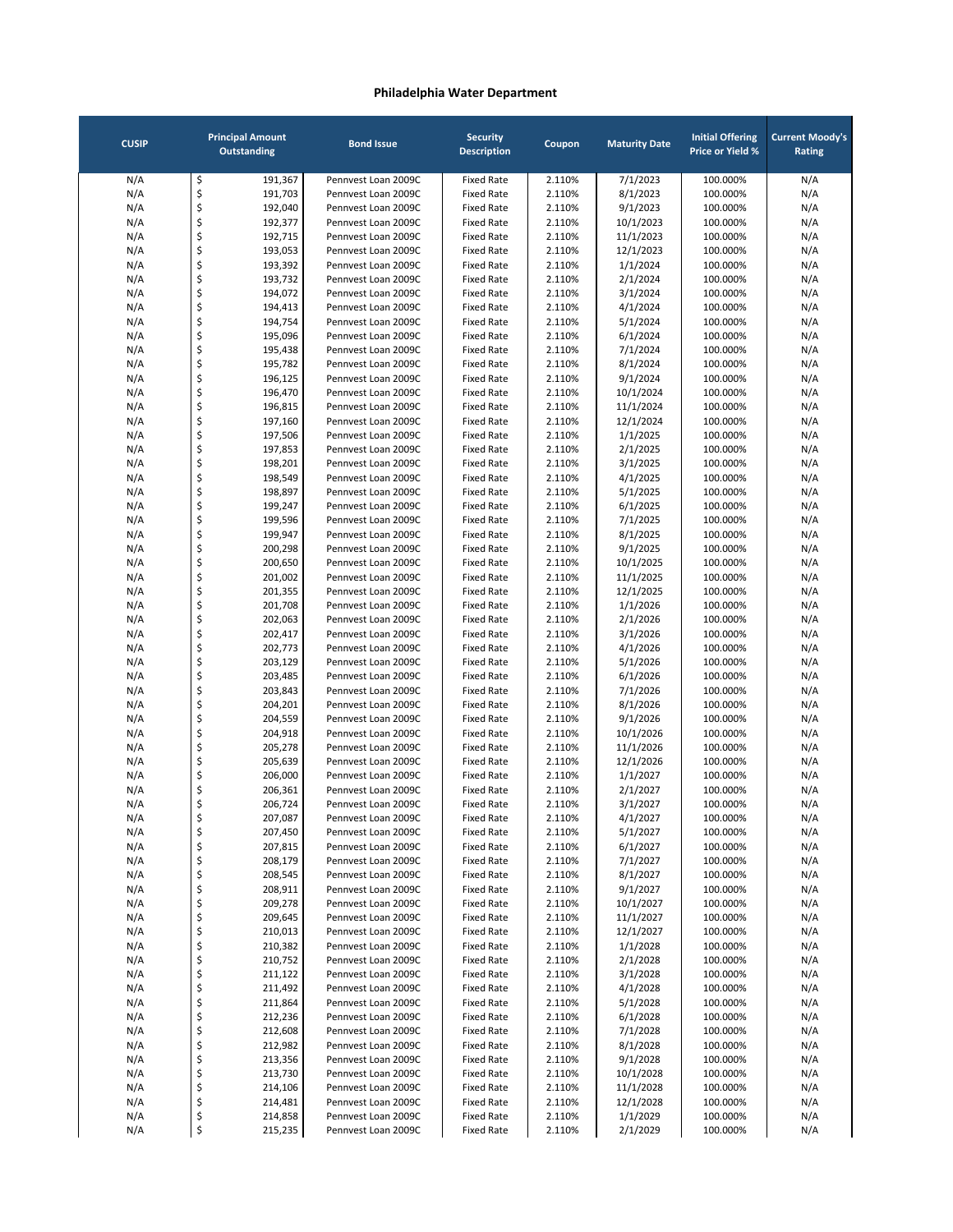| <b>CUSIP</b> |          | <b>Principal Amount</b><br>Outstanding | <b>Bond Issue</b>                          | <b>Security</b><br><b>Description</b>  | Coupon           | <b>Maturity Date</b>  | <b>Initial Offering</b><br><b>Price or Yield %</b> | <b>Current Moody's</b><br>Rating |
|--------------|----------|----------------------------------------|--------------------------------------------|----------------------------------------|------------------|-----------------------|----------------------------------------------------|----------------------------------|
| N/A          | \$       | 215,613                                | Pennvest Loan 2009C                        | <b>Fixed Rate</b>                      | 2.110%           | 3/1/2029              | 100.000%                                           | N/A                              |
| N/A          | \$       | 215,992                                | Pennvest Loan 2009C                        | <b>Fixed Rate</b>                      | 2.110%           | 4/1/2029              | 100.000%                                           | N/A                              |
| N/A          | \$       | 216,371                                | Pennvest Loan 2009C                        | <b>Fixed Rate</b>                      | 2.110%           | 5/1/2029              | 100.000%                                           | N/A                              |
| N/A          | \$       | 216,751                                | Pennyest Loan 2009C                        | <b>Fixed Rate</b>                      | 2.110%           | 6/1/2029              | 100.000%                                           | N/A                              |
| N/A          | \$       | 217,132                                | Pennvest Loan 2009C                        | <b>Fixed Rate</b>                      | 2.110%           | 7/1/2029              | 100.000%                                           | N/A                              |
| N/A          | \$       | 217,513                                | Pennvest Loan 2009C                        | <b>Fixed Rate</b>                      | 2.110%           | 8/1/2029              | 100.000%                                           | N/A                              |
| N/A          | \$       | 217,895                                | Pennvest Loan 2009C                        | <b>Fixed Rate</b>                      | 2.110%           | 9/1/2029              | 100.000%                                           | N/A                              |
| N/A          | \$       | 218,277                                | Pennvest Loan 2009C<br>Pennyest Loan 2009C | <b>Fixed Rate</b>                      | 2.110%           | 10/1/2029             | 100.000%                                           | N/A                              |
| N/A<br>N/A   | \$<br>\$ | 218,661<br>219,044                     | Pennvest Loan 2009C                        | <b>Fixed Rate</b><br><b>Fixed Rate</b> | 2.110%<br>2.110% | 11/1/2029             | 100.000%<br>100.000%                               | N/A<br>N/A                       |
| N/A          | \$       | 219,429                                | Pennvest Loan 2009C                        | <b>Fixed Rate</b>                      | 2.110%           | 12/1/2029<br>1/1/2030 | 100.000%                                           | N/A                              |
| N/A          | \$       | 219,814                                | Pennvest Loan 2009C                        | <b>Fixed Rate</b>                      | 2.110%           | 2/1/2030              | 100.000%                                           | N/A                              |
| N/A          | \$       | 220,200                                | Pennvest Loan 2009C                        | <b>Fixed Rate</b>                      | 2.110%           | 3/1/2030              | 100.000%                                           | N/A                              |
| N/A          | \$       | 220,587                                | Pennvest Loan 2009C                        | <b>Fixed Rate</b>                      | 2.110%           | 4/1/2030              | 100.000%                                           | N/A                              |
| N/A          | \$       | 220,974                                | Pennvest Loan 2009C                        | <b>Fixed Rate</b>                      | 2.110%           | 5/1/2030              | 100.000%                                           | N/A                              |
| N/A          | \$       | 221,362                                | Pennvest Loan 2009C                        | <b>Fixed Rate</b>                      | 2.110%           | 6/1/2030              | 100.000%                                           | N/A                              |
| N/A          | \$       | 221,751                                | Pennvest Loan 2009C                        | <b>Fixed Rate</b>                      | 2.110%           | 7/1/2030              | 100.000%                                           | N/A                              |
| N/A          | \$       | 222,140                                | Pennvest Loan 2009C                        | <b>Fixed Rate</b>                      | 2.110%           | 8/1/2030              | 100.000%                                           | N/A                              |
| N/A          | \$       | 222,530                                | Pennyest Loan 2009C                        | <b>Fixed Rate</b>                      | 2.110%           | 9/1/2030              | 100.000%                                           | N/A                              |
| N/A          | \$       | 222,921                                | Pennvest Loan 2009C                        | <b>Fixed Rate</b>                      | 2.110%           | 10/1/2030             | 100.000%                                           | N/A                              |
| N/A          | \$       | 223,312                                | Pennyest Loan 2009C                        | <b>Fixed Rate</b>                      | 2.110%           | 11/1/2030             | 100.000%                                           | N/A                              |
| N/A          | \$       | 223,705                                | Pennyest Loan 2009C                        | <b>Fixed Rate</b>                      | 2.110%           | 12/1/2030             | 100.000%                                           | N/A                              |
| N/A          | \$       | 224,097                                | Pennvest Loan 2009C                        | <b>Fixed Rate</b>                      | 2.110%           | 1/1/2031              | 100.000%                                           | N/A                              |
| N/A          | \$       | 224,491                                | Pennyest Loan 2009C                        | <b>Fixed Rate</b>                      | 2.110%           | 2/1/2031              | 100.000%                                           | N/A                              |
| N/A          | \$       | 224,885                                | Pennvest Loan 2009C                        | <b>Fixed Rate</b>                      | 2.110%           | 3/1/2031              | 100.000%                                           | N/A                              |
| N/A          | \$       | 225,280                                | Pennvest Loan 2009C                        | <b>Fixed Rate</b>                      | 2.110%           | 4/1/2031              | 100.000%                                           | N/A                              |
| N/A          | \$       | 225,675                                | Pennvest Loan 2009C                        | <b>Fixed Rate</b>                      | 2.110%           | 5/1/2031              | 100.000%                                           | N/A                              |
| N/A          | \$       | 226,072                                | Pennyest Loan 2009C                        | <b>Fixed Rate</b>                      | 2.110%           | 6/1/2031              | 100.000%                                           | N/A                              |
| N/A          | \$       | 226,469                                | Pennvest Loan 2009C                        | <b>Fixed Rate</b>                      | 2.110%           | 7/1/2031              | 100.000%                                           | N/A                              |
| N/A          | \$       | 226,866                                | Pennvest Loan 2009C                        | <b>Fixed Rate</b>                      | 2.110%           | 8/1/2031              | 100.000%                                           | N/A                              |
| N/A          | \$       | 227,265                                | Pennvest Loan 2009C                        | <b>Fixed Rate</b>                      | 2.110%           | 9/1/2031              | 100.000%                                           | N/A                              |
| N/A          | \$       | 227,664                                | Pennvest Loan 2009C                        | <b>Fixed Rate</b>                      | 2.110%           | 10/1/2031             | 100.000%                                           | N/A                              |
| N/A          | \$       | 228,063                                | Pennvest Loan 2009C                        | <b>Fixed Rate</b>                      | 2.110%           | 11/1/2031             | 100.000%                                           | N/A                              |
| N/A          | \$       | 228,464                                | Pennvest Loan 2009C                        | <b>Fixed Rate</b>                      | 2.110%           | 12/1/2031             | 100.000%                                           | N/A                              |
| N/A          | \$       | 228,865                                | Pennvest Loan 2009C                        | <b>Fixed Rate</b>                      | 2.110%           | 1/1/2032              | 100.000%                                           | N/A                              |
| N/A          | \$       | 229,267                                | Pennvest Loan 2009C                        | <b>Fixed Rate</b>                      | 2.110%           | 2/1/2032              | 100.000%                                           | N/A                              |
| N/A          | \$<br>\$ | 229,669<br>230,073                     | Pennvest Loan 2009C<br>Pennvest Loan 2009C | <b>Fixed Rate</b><br><b>Fixed Rate</b> | 2.110%<br>2.110% | 3/1/2032              | 100.000%<br>100.000%                               | N/A<br>N/A                       |
| N/A          | \$       | 230,477                                | Pennvest Loan 2009C                        | <b>Fixed Rate</b>                      | 2.110%           | 4/1/2032<br>5/1/2032  | 100.000%                                           |                                  |
| N/A<br>N/A   | \$       | 230,882                                | Pennvest Loan 2009C                        | <b>Fixed Rate</b>                      | 2.110%           | 6/1/2032              | 100.000%                                           | N/A<br>N/A                       |
| N/A          | \$       | 284,023                                | Pennvest Loan 2009D                        | <b>Fixed Rate</b>                      | 2.110%           | 5/1/2019              | 100.000%                                           | N/A                              |
| N/A          | \$       | 284,522                                | Pennvest Loan 2009D                        | <b>Fixed Rate</b>                      | 2.110%           | 6/1/2019              | 100.000%                                           | N/A                              |
| N/A          | \$       | 285,022                                | Pennvest Loan 2009D                        | <b>Fixed Rate</b>                      | 2.110%           | 7/1/2019              | 100.000%                                           | N/A                              |
| N/A          | \$       | 285,522                                | Pennvest Loan 2009D                        | <b>Fixed Rate</b>                      | 2.110%           | 8/1/2019              | 100.000%                                           | N/A                              |
| N/A          | \$       | 286,024                                | Pennvest Loan 2009D                        | <b>Fixed Rate</b>                      | 2.110%           | 9/1/2019              | 100.000%                                           | N/A                              |
| N/A          | Ş        | 286,526                                | Pennvest Loan 2009D                        | Fixed Rate                             | 2.110%           | 10/1/2019             | 100.000%                                           | N/A                              |
| N/A          | \$       | 287,029                                | Pennvest Loan 2009D                        | <b>Fixed Rate</b>                      | 2.110%           | 11/1/2019             | 100.000%                                           | N/A                              |
| N/A          | \$       | 287,533                                | Pennvest Loan 2009D                        | <b>Fixed Rate</b>                      | 2.110%           | 12/1/2019             | 100.000%                                           | N/A                              |
| N/A          | \$       | 288,038                                | Pennvest Loan 2009D                        | <b>Fixed Rate</b>                      | 2.110%           | 1/1/2020              | 100.000%                                           | N/A                              |
| N/A          | \$       | 288,543                                | Pennvest Loan 2009D                        | <b>Fixed Rate</b>                      | 2.110%           | 2/1/2020              | 100.000%                                           | N/A                              |
| N/A          | \$       | 289,050                                | Pennvest Loan 2009D                        | <b>Fixed Rate</b>                      | 2.110%           | 3/1/2020              | 100.000%                                           | N/A                              |
| N/A          | \$       | 289,558                                | Pennvest Loan 2009D                        | <b>Fixed Rate</b>                      | 2.110%           | 4/1/2020              | 100.000%                                           | N/A                              |
| N/A          | \$       | 290,066                                | Pennvest Loan 2009D                        | <b>Fixed Rate</b>                      | 2.110%           | 5/1/2020              | 100.000%                                           | N/A                              |
| N/A          | \$       | 290,575                                | Pennvest Loan 2009D                        | <b>Fixed Rate</b>                      | 2.110%           | 6/1/2020              | 100.000%                                           | N/A                              |
| N/A          | \$       | 291,085                                | Pennvest Loan 2009D                        | <b>Fixed Rate</b>                      | 2.110%           | 7/1/2020              | 100.000%                                           | N/A                              |
| N/A          | \$       | 291,597                                | Pennvest Loan 2009D                        | <b>Fixed Rate</b>                      | 2.110%           | 8/1/2020              | 100.000%                                           | N/A                              |
| N/A          | \$       | 292,109                                | Pennvest Loan 2009D                        | <b>Fixed Rate</b>                      | 2.110%           | 9/1/2020              | 100.000%                                           | N/A                              |
| N/A          | \$       | 292,621                                | Pennvest Loan 2009D                        | <b>Fixed Rate</b>                      | 2.110%           | 10/1/2020             | 100.000%                                           | N/A                              |
| N/A          | \$       | 293,135                                | Pennvest Loan 2009D                        | <b>Fixed Rate</b>                      | 2.110%           | 11/1/2020             | 100.000%                                           | N/A                              |
| N/A          | \$       | 293,650                                | Pennvest Loan 2009D                        | <b>Fixed Rate</b>                      | 2.110%           | 12/1/2020             | 100.000%                                           | N/A                              |
| N/A          | \$       | 294,166                                | Pennvest Loan 2009D                        | <b>Fixed Rate</b>                      | 2.110%           | 1/1/2021              | 100.000%                                           | N/A                              |
| N/A          | \$       | 294,682                                | Pennvest Loan 2009D                        | <b>Fixed Rate</b>                      | 2.110%           | 2/1/2021              | 100.000%                                           | N/A                              |
| N/A          | \$       | 295,199                                | Pennvest Loan 2009D                        | <b>Fixed Rate</b>                      | 2.110%           | 3/1/2021              | 100.000%                                           | N/A                              |
| N/A          | \$       | 295,718                                | Pennvest Loan 2009D                        | <b>Fixed Rate</b>                      | 2.110%           | 4/1/2021              | 100.000%                                           | N/A                              |
| N/A          | \$       | 296,237                                | Pennvest Loan 2009D                        | <b>Fixed Rate</b>                      | 2.110%           | 5/1/2021              | 100.000%                                           | N/A                              |
| N/A          | \$       | 296,757                                | Pennvest Loan 2009D                        | <b>Fixed Rate</b>                      | 2.110%           | 6/1/2021              | 100.000%                                           | N/A                              |
| N/A          | \$<br>\$ | 297,278                                | Pennvest Loan 2009D<br>Pennvest Loan 2009D | <b>Fixed Rate</b><br><b>Fixed Rate</b> | 2.110%           | 7/1/2021              | 100.000%                                           | N/A                              |
| N/A          |          | 297,800                                |                                            |                                        | 2.110%           | 8/1/2021              | 100.000%                                           | N/A                              |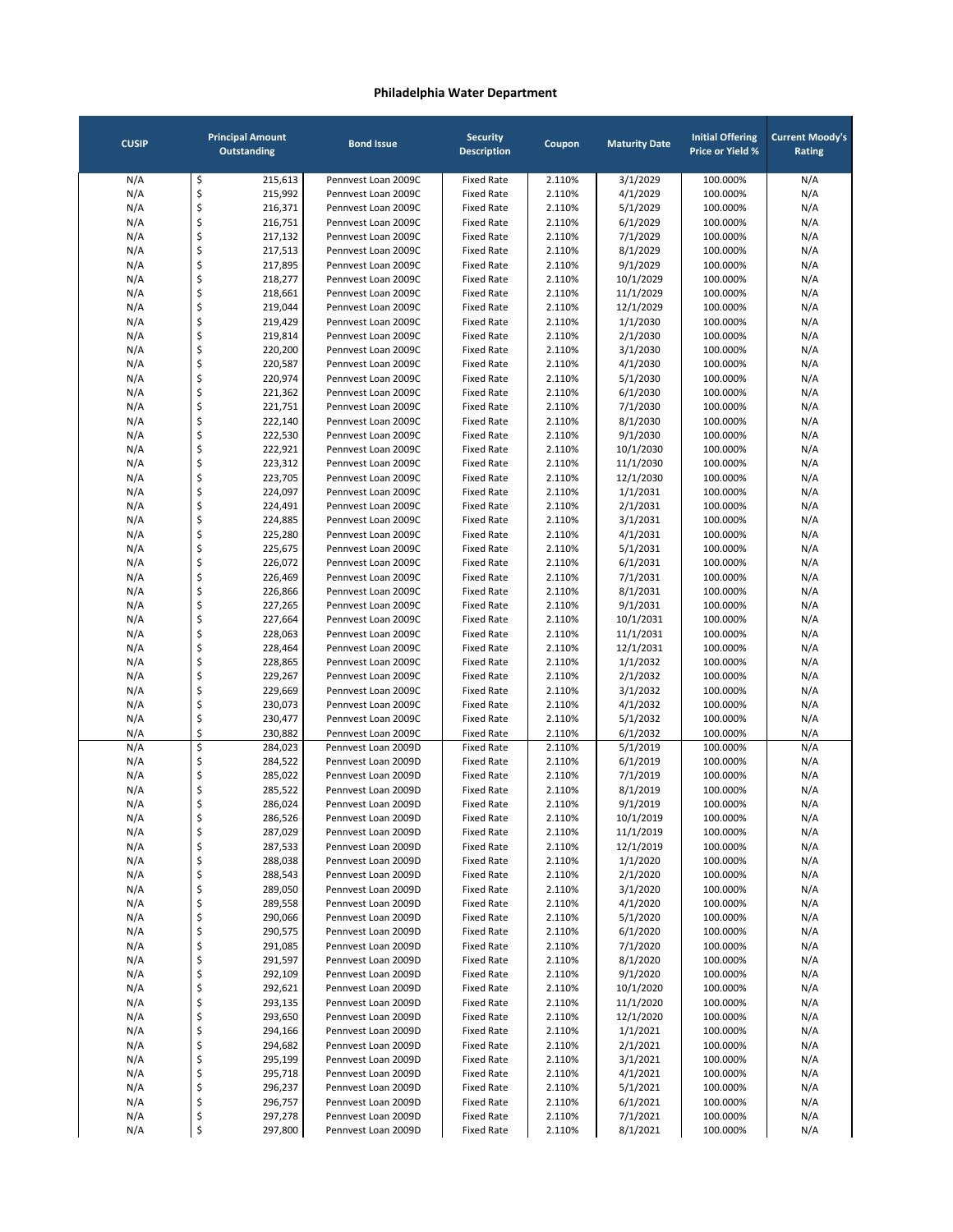| <b>CUSIP</b> |          | <b>Principal Amount</b><br><b>Outstanding</b> | <b>Bond Issue</b>                          | <b>Security</b><br><b>Description</b>  | Coupon           | <b>Maturity Date</b> | <b>Initial Offering</b><br><b>Price or Yield %</b> | <b>Current Moody's</b><br>Rating |
|--------------|----------|-----------------------------------------------|--------------------------------------------|----------------------------------------|------------------|----------------------|----------------------------------------------------|----------------------------------|
| N/A          | \$       | 298,323                                       | Pennvest Loan 2009D                        | <b>Fixed Rate</b>                      | 2.110%           | 9/1/2021             | 100.000%                                           | N/A                              |
| N/A          | \$       | 298,847                                       | Pennvest Loan 2009D                        | <b>Fixed Rate</b>                      | 2.110%           | 10/1/2021            | 100.000%                                           | N/A                              |
| N/A          | \$       | 299,372                                       | Pennvest Loan 2009D                        | <b>Fixed Rate</b>                      | 2.110%           | 11/1/2021            | 100.000%                                           | N/A                              |
| N/A          | \$       | 299,897                                       | Pennyest Loan 2009D                        | <b>Fixed Rate</b>                      | 2.110%           | 12/1/2021            | 100.000%                                           | N/A                              |
| N/A          | \$       | 300,424                                       | Pennvest Loan 2009D                        | <b>Fixed Rate</b>                      | 2.110%           | 1/1/2022             | 100.000%                                           | N/A                              |
| N/A          | \$       | 300,951                                       | Pennvest Loan 2009D                        | <b>Fixed Rate</b>                      | 2.110%           | 2/1/2022             | 100.000%                                           | N/A                              |
| N/A          | \$       | 301,480                                       | Pennvest Loan 2009D                        | <b>Fixed Rate</b>                      | 2.110%           | 3/1/2022             | 100.000%                                           | N/A                              |
| N/A          | \$       | 302,009                                       | Pennvest Loan 2009D                        | <b>Fixed Rate</b>                      | 2.110%           | 4/1/2022             | 100.000%                                           | N/A                              |
| N/A<br>N/A   | \$<br>\$ | 302,539<br>303,071                            | Pennvest Loan 2009D<br>Pennvest Loan 2009D | <b>Fixed Rate</b><br><b>Fixed Rate</b> | 2.110%<br>2.110% | 5/1/2022<br>6/1/2022 | 100.000%<br>100.000%                               | N/A<br>N/A                       |
| N/A          | \$       | 303,603                                       | Pennvest Loan 2009D                        | <b>Fixed Rate</b>                      | 2.110%           | 7/1/2022             | 100.000%                                           | N/A                              |
| N/A          | \$       | 304,136                                       | Pennvest Loan 2009D                        | <b>Fixed Rate</b>                      | 2.110%           | 8/1/2022             | 100.000%                                           | N/A                              |
| N/A          | \$       | 304,670                                       | Pennvest Loan 2009D                        | <b>Fixed Rate</b>                      | 2.110%           | 9/1/2022             | 100.000%                                           | N/A                              |
| N/A          | \$       | 305,205                                       | Pennvest Loan 2009D                        | <b>Fixed Rate</b>                      | 2.110%           | 10/1/2022            | 100.000%                                           | N/A                              |
| N/A          | \$       | 305,741                                       | Pennvest Loan 2009D                        | <b>Fixed Rate</b>                      | 2.110%           | 11/1/2022            | 100.000%                                           | N/A                              |
| N/A          | \$       | 306,277                                       | Pennvest Loan 2009D                        | <b>Fixed Rate</b>                      | 2.110%           | 12/1/2022            | 100.000%                                           | N/A                              |
| N/A          | \$       | 306,815                                       | Pennvest Loan 2009D                        | <b>Fixed Rate</b>                      | 2.110%           | 1/1/2023             | 100.000%                                           | N/A                              |
| N/A          | \$       | 307,354                                       | Pennvest Loan 2009D                        | <b>Fixed Rate</b>                      | 2.110%           | 2/1/2023             | 100.000%                                           | N/A                              |
| N/A          | \$       | 307,894                                       | Pennvest Loan 2009D                        | <b>Fixed Rate</b>                      | 2.110%           | 3/1/2023             | 100.000%                                           | N/A                              |
| N/A          | \$       | 308,434                                       | Pennyest Loan 2009D                        | <b>Fixed Rate</b>                      | 2.110%           | 4/1/2023             | 100.000%                                           | N/A                              |
| N/A          | \$       | 308,976                                       | Pennvest Loan 2009D                        | <b>Fixed Rate</b>                      | 2.110%           | 5/1/2023             | 100.000%                                           | N/A                              |
| N/A          | \$       | 309,518                                       | Pennvest Loan 2009D                        | <b>Fixed Rate</b>                      | 2.110%           | 6/1/2023             | 100.000%                                           | N/A                              |
| N/A          | \$       | 310,062                                       | Pennvest Loan 2009D                        | <b>Fixed Rate</b>                      | 2.110%           | 7/1/2023             | 100.000%                                           | N/A                              |
| N/A          | \$       | 310,606                                       | Pennvest Loan 2009D                        | <b>Fixed Rate</b>                      | 2.110%           | 8/1/2023             | 100.000%                                           | N/A                              |
| N/A          | \$       | 311,152                                       | Pennvest Loan 2009D                        | <b>Fixed Rate</b>                      | 2.110%           | 9/1/2023             | 100.000%                                           | N/A                              |
| N/A          | \$       | 311,698                                       | Pennyest Loan 2009D                        | <b>Fixed Rate</b>                      | 2.110%           | 10/1/2023            | 100.000%                                           | N/A                              |
| N/A          | \$       | 312,245                                       | Pennvest Loan 2009D                        | <b>Fixed Rate</b>                      | 2.110%           | 11/1/2023            | 100.000%                                           | N/A                              |
| N/A          | \$<br>\$ | 312,793<br>313,343                            | Pennvest Loan 2009D<br>Pennvest Loan 2009D | <b>Fixed Rate</b><br><b>Fixed Rate</b> | 2.110%           | 12/1/2023            | 100.000%                                           | N/A                              |
| N/A<br>N/A   | \$       | 313,893                                       | Pennvest Loan 2009D                        | <b>Fixed Rate</b>                      | 2.110%<br>2.110% | 1/1/2024<br>2/1/2024 | 100.000%<br>100.000%                               | N/A<br>N/A                       |
| N/A          | \$       | 314,444                                       | Pennvest Loan 2009D                        | <b>Fixed Rate</b>                      | 2.110%           | 3/1/2024             | 100.000%                                           | N/A                              |
| N/A          | \$       | 314,996                                       | Pennvest Loan 2009D                        | <b>Fixed Rate</b>                      | 2.110%           | 4/1/2024             | 100.000%                                           | N/A                              |
| N/A          | \$       | 315,549                                       | Pennvest Loan 2009D                        | <b>Fixed Rate</b>                      | 2.110%           | 5/1/2024             | 100.000%                                           | N/A                              |
| N/A          | \$       | 316,103                                       | Pennvest Loan 2009D                        | <b>Fixed Rate</b>                      | 2.110%           | 6/1/2024             | 100.000%                                           | N/A                              |
| N/A          | \$       | 316,658                                       | Pennvest Loan 2009D                        | <b>Fixed Rate</b>                      | 2.110%           | 7/1/2024             | 100.000%                                           | N/A                              |
| N/A          | \$       | 317,214                                       | Pennvest Loan 2009D                        | <b>Fixed Rate</b>                      | 2.110%           | 8/1/2024             | 100.000%                                           | N/A                              |
| N/A          | \$       | 317,771                                       | Pennvest Loan 2009D                        | <b>Fixed Rate</b>                      | 2.110%           | 9/1/2024             | 100.000%                                           | N/A                              |
| N/A          | \$       | 318,329                                       | Pennvest Loan 2009D                        | <b>Fixed Rate</b>                      | 2.110%           | 10/1/2024            | 100.000%                                           | N/A                              |
| N/A          | \$       | 318,888                                       | Pennyest Loan 2009D                        | <b>Fixed Rate</b>                      | 2.110%           | 11/1/2024            | 100.000%                                           | N/A                              |
| N/A          | \$       | 319,448                                       | Pennvest Loan 2009D                        | <b>Fixed Rate</b>                      | 2.110%           | 12/1/2024            | 100.000%                                           | N/A                              |
| N/A          | \$       | 320,009                                       | Pennvest Loan 2009D                        | <b>Fixed Rate</b>                      | 2.110%           | 1/1/2025             | 100.000%                                           | N/A                              |
| N/A          | \$       | 320,571                                       | Pennvest Loan 2009D                        | <b>Fixed Rate</b>                      | 2.110%           | 2/1/2025             | 100.000%                                           | N/A                              |
| N/A          | \$       | 321,134                                       | Pennvest Loan 2009D                        | <b>Fixed Rate</b>                      | 2.110%           | 3/1/2025             | 100.000%                                           | N/A                              |
| N/A          | \$       | 321,698                                       | Pennvest Loan 2009D                        | <b>Fixed Rate</b>                      | 2.110%           | 4/1/2025             | 100.000%                                           | N/A                              |
| N/A          | \$       | 322,262                                       | Pennvest Loan 2009D                        | <b>Fixed Rate</b>                      | 2.110%           | 5/1/2025             | 100.000%                                           | N/A                              |
| N/A          | Ş        | 322,828                                       | Pennvest Loan 2009D                        | Fixed Rate                             | 2.110%           | 6/1/2025             | 100.000%                                           | N/A                              |
| N/A<br>N/A   | \$<br>\$ | 323,395<br>323,963                            | Pennvest Loan 2009D<br>Pennvest Loan 2009D | Fixed Rate<br><b>Fixed Rate</b>        | 2.110%<br>2.110% | 7/1/2025<br>8/1/2025 | 100.000%<br>100.000%                               | N/A<br>N/A                       |
| N/A          | \$       | 324,532                                       | Pennvest Loan 2009D                        | <b>Fixed Rate</b>                      | 2.110%           | 9/1/2025             | 100.000%                                           | N/A                              |
| N/A          | \$       | 325,102                                       | Pennvest Loan 2009D                        | <b>Fixed Rate</b>                      | 2.110%           | 10/1/2025            | 100.000%                                           | N/A                              |
| N/A          | \$       | 325,672                                       | Pennvest Loan 2009D                        | <b>Fixed Rate</b>                      | 2.110%           | 11/1/2025            | 100.000%                                           | N/A                              |
| N/A          | \$       | 326,244                                       | Pennvest Loan 2009D                        | <b>Fixed Rate</b>                      | 2.110%           | 12/1/2025            | 100.000%                                           | N/A                              |
| N/A          | \$       | 326,817                                       | Pennvest Loan 2009D                        | <b>Fixed Rate</b>                      | 2.110%           | 1/1/2026             | 100.000%                                           | N/A                              |
| N/A          | \$       | 327,391                                       | Pennvest Loan 2009D                        | <b>Fixed Rate</b>                      | 2.110%           | 2/1/2026             | 100.000%                                           | N/A                              |
| N/A          | \$       | 327,966                                       | Pennvest Loan 2009D                        | <b>Fixed Rate</b>                      | 2.110%           | 3/1/2026             | 100.000%                                           | N/A                              |
| N/A          | \$       | 328,542                                       | Pennvest Loan 2009D                        | <b>Fixed Rate</b>                      | 2.110%           | 4/1/2026             | 100.000%                                           | N/A                              |
| N/A          | \$       | 329,118                                       | Pennvest Loan 2009D                        | <b>Fixed Rate</b>                      | 2.110%           | 5/1/2026             | 100.000%                                           | N/A                              |
| N/A          | \$       | 329,696                                       | Pennvest Loan 2009D                        | <b>Fixed Rate</b>                      | 2.110%           | 6/1/2026             | 100.000%                                           | N/A                              |
| N/A          | \$       | 330,275                                       | Pennvest Loan 2009D                        | <b>Fixed Rate</b>                      | 2.110%           | 7/1/2026             | 100.000%                                           | N/A                              |
| N/A          | \$       | 330,855                                       | Pennvest Loan 2009D                        | <b>Fixed Rate</b>                      | 2.110%           | 8/1/2026             | 100.000%                                           | N/A                              |
| N/A          | \$       | 331,436                                       | Pennvest Loan 2009D                        | <b>Fixed Rate</b>                      | 2.110%           | 9/1/2026             | 100.000%                                           | N/A                              |
| N/A          | \$       | 332,018                                       | Pennvest Loan 2009D                        | <b>Fixed Rate</b>                      | 2.110%           | 10/1/2026            | 100.000%                                           | N/A                              |
| N/A          | \$       | 332,601                                       | Pennvest Loan 2009D                        | <b>Fixed Rate</b>                      | 2.110%           | 11/1/2026            | 100.000%                                           | N/A                              |
| N/A          | \$       | 333,185                                       | Pennvest Loan 2009D                        | <b>Fixed Rate</b>                      | 2.110%           | 12/1/2026            | 100.000%                                           | N/A                              |
| N/A          | \$       | 333,770                                       | Pennvest Loan 2009D                        | <b>Fixed Rate</b>                      | 2.110%           | 1/1/2027             | 100.000%                                           | N/A                              |
| N/A          | \$       | 334,356                                       | Pennvest Loan 2009D                        | <b>Fixed Rate</b>                      | 2.110%           | 2/1/2027             | 100.000%                                           | N/A                              |
| N/A          | \$       | 334,943                                       | Pennvest Loan 2009D                        | <b>Fixed Rate</b>                      | 2.110%           | 3/1/2027             | 100.000%                                           | N/A                              |
| N/A          | \$       | 335,531                                       | Pennvest Loan 2009D                        | <b>Fixed Rate</b>                      | 2.110%           | 4/1/2027             | 100.000%                                           | N/A                              |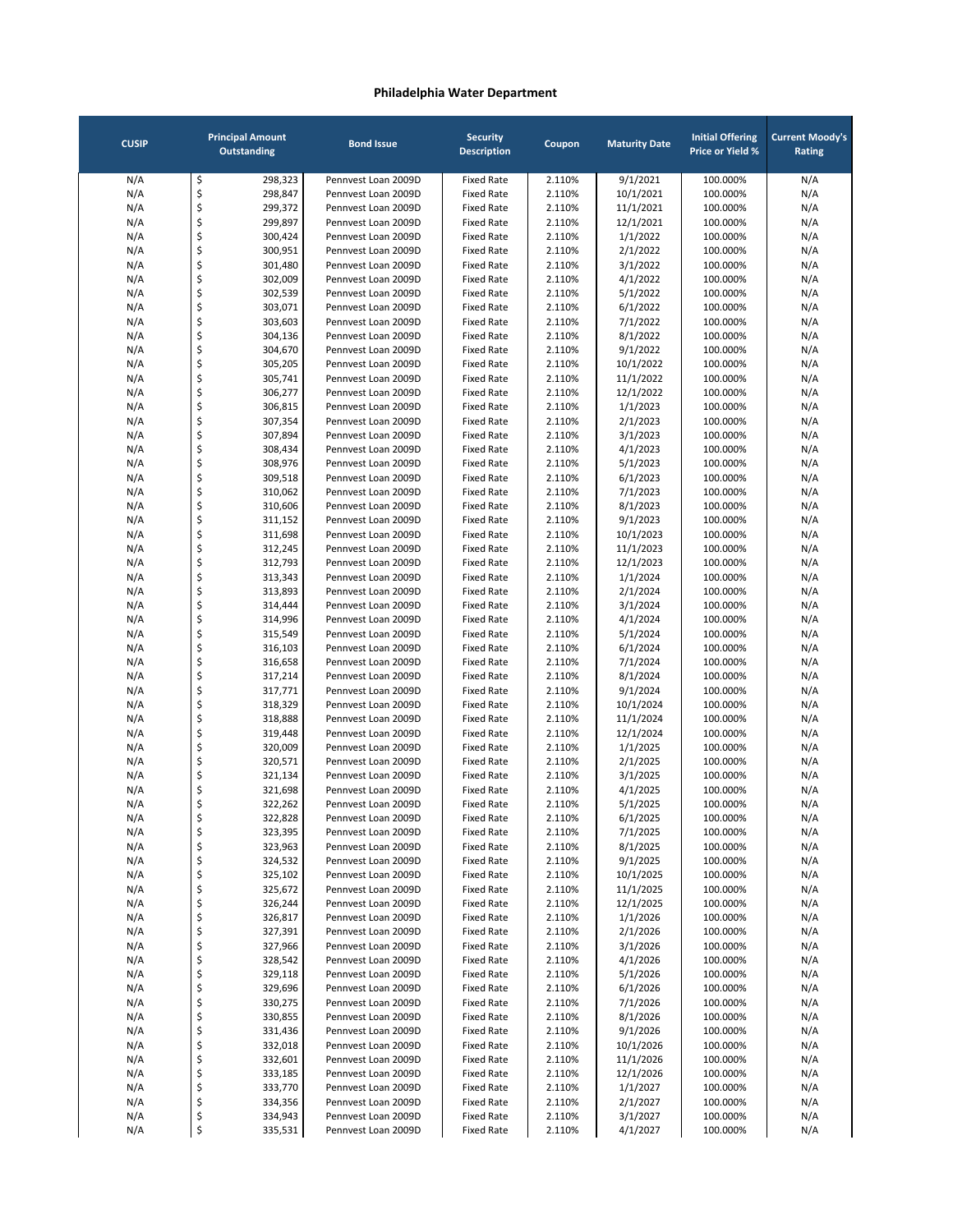| <b>CUSIP</b> | <b>Principal Amount</b><br><b>Outstanding</b> |                    | <b>Bond Issue</b>                          | <b>Security</b><br><b>Description</b>  | Coupon           | <b>Maturity Date</b>  | <b>Initial Offering</b><br><b>Price or Yield %</b> | <b>Current Moody's</b><br>Rating |
|--------------|-----------------------------------------------|--------------------|--------------------------------------------|----------------------------------------|------------------|-----------------------|----------------------------------------------------|----------------------------------|
| N/A          | \$                                            | 336,120            | Pennvest Loan 2009D                        | <b>Fixed Rate</b>                      | 2.110%           | 5/1/2027              | 100.000%                                           | N/A                              |
| N/A          | \$                                            | 336,710            | Pennvest Loan 2009D                        | <b>Fixed Rate</b>                      | 2.110%           | 6/1/2027              | 100.000%                                           | N/A                              |
| N/A          | \$                                            | 337,302            | Pennvest Loan 2009D                        | <b>Fixed Rate</b>                      | 2.110%           | 7/1/2027              | 100.000%                                           | N/A                              |
| N/A          | \$                                            | 337,894            | Pennvest Loan 2009D                        | <b>Fixed Rate</b>                      | 2.110%           | 8/1/2027              | 100.000%                                           | N/A                              |
| N/A          | \$                                            | 338,487            | Pennvest Loan 2009D                        | <b>Fixed Rate</b>                      | 2.110%           | 9/1/2027              | 100.000%                                           | N/A                              |
| N/A          | \$                                            | 339,082            | Pennvest Loan 2009D                        | <b>Fixed Rate</b>                      | 2.110%           | 10/1/2027             | 100.000%                                           | N/A                              |
| N/A          | \$                                            | 339,677            | Pennvest Loan 2009D                        | <b>Fixed Rate</b>                      | 2.110%           | 11/1/2027             | 100.000%                                           | N/A                              |
| N/A          | \$                                            | 340,273            | Pennvest Loan 2009D                        | <b>Fixed Rate</b>                      | 2.110%           | 12/1/2027             | 100.000%                                           | N/A                              |
| N/A          | \$                                            | 340,871            | Pennvest Loan 2009D                        | <b>Fixed Rate</b>                      | 2.110%           | 1/1/2028              | 100.000%                                           | N/A                              |
| N/A          | \$                                            | 341,469            | Pennvest Loan 2009D                        | <b>Fixed Rate</b>                      | 2.110%           | 2/1/2028              | 100.000%                                           | N/A                              |
| N/A          | \$                                            | 342,069            | Pennvest Loan 2009D                        | <b>Fixed Rate</b>                      | 2.110%           | 3/1/2028              | 100.000%                                           | N/A                              |
| N/A          | \$                                            | 342,669            | Pennyest Loan 2009D                        | <b>Fixed Rate</b>                      | 2.110%           | 4/1/2028              | 100.000%                                           | N/A                              |
| N/A          | \$                                            | 343,271            | Pennvest Loan 2009D                        | <b>Fixed Rate</b>                      | 2.110%           | 5/1/2028              | 100.000%                                           | N/A                              |
| N/A          | \$                                            | 343,874            | Pennvest Loan 2009D                        | <b>Fixed Rate</b>                      | 2.110%           | 6/1/2028              | 100.000%                                           | N/A                              |
| N/A          | \$                                            | 344,478            | Pennvest Loan 2009D<br>Pennvest Loan 2009D | <b>Fixed Rate</b><br><b>Fixed Rate</b> | 2.110%           | 7/1/2028              | 100.000%                                           | N/A                              |
| N/A          | \$<br>\$                                      | 345,082            | Pennvest Loan 2009D                        | <b>Fixed Rate</b>                      | 2.110%           | 8/1/2028              | 100.000%                                           | N/A                              |
| N/A<br>N/A   | \$                                            | 345,688<br>346,295 | Pennvest Loan 2009D                        | <b>Fixed Rate</b>                      | 2.110%<br>2.110% | 9/1/2028<br>10/1/2028 | 100.000%<br>100.000%                               | N/A<br>N/A                       |
| N/A          | \$                                            | 346,903            | Pennvest Loan 2009D                        | <b>Fixed Rate</b>                      | 2.110%           | 11/1/2028             | 100.000%                                           | N/A                              |
| N/A          | \$                                            | 347,513            | Pennvest Loan 2009D                        | <b>Fixed Rate</b>                      | 2.110%           | 12/1/2028             | 100.000%                                           | N/A                              |
| N/A          | \$                                            | 348,123            | Pennvest Loan 2009D                        | <b>Fixed Rate</b>                      | 2.110%           | 1/1/2029              | 100.000%                                           | N/A                              |
| N/A          | \$                                            | 348,734            | Pennyest Loan 2009D                        | <b>Fixed Rate</b>                      | 2.110%           | 2/1/2029              | 100.000%                                           | N/A                              |
| N/A          | \$                                            | 349,346            | Pennvest Loan 2009D                        | <b>Fixed Rate</b>                      | 2.110%           | 3/1/2029              | 100.000%                                           | N/A                              |
| N/A          | \$                                            | 349,960            | Pennvest Loan 2009D                        | <b>Fixed Rate</b>                      | 2.110%           | 4/1/2029              | 100.000%                                           | N/A                              |
| N/A          | \$                                            | 350,574            | Pennvest Loan 2009D                        | <b>Fixed Rate</b>                      | 2.110%           | 5/1/2029              | 100.000%                                           | N/A                              |
| N/A          | \$                                            | 351,190            | Pennyest Loan 2009D                        | <b>Fixed Rate</b>                      | 2.110%           | 6/1/2029              | 100.000%                                           | N/A                              |
| N/A          | \$                                            | 351,806            | Pennyest Loan 2009D                        | <b>Fixed Rate</b>                      | 2.110%           | 7/1/2029              | 100.000%                                           | N/A                              |
| N/A          | \$                                            | 352,424            | Pennyest Loan 2009D                        | <b>Fixed Rate</b>                      | 2.110%           | 8/1/2029              | 100.000%                                           | N/A                              |
| N/A          | \$                                            | 353,043            | Pennvest Loan 2009D                        | <b>Fixed Rate</b>                      | 2.110%           | 9/1/2029              | 100.000%                                           | N/A                              |
| N/A          | \$                                            | 353,663            | Pennvest Loan 2009D                        | <b>Fixed Rate</b>                      | 2.110%           | 10/1/2029             | 100.000%                                           | N/A                              |
| N/A          | \$                                            | 354,284            | Pennvest Loan 2009D                        | <b>Fixed Rate</b>                      | 2.110%           | 11/1/2029             | 100.000%                                           | N/A                              |
| N/A          | \$                                            | 354,906            | Pennvest Loan 2009D                        | <b>Fixed Rate</b>                      | 2.110%           | 12/1/2029             | 100.000%                                           | N/A                              |
| N/A          | \$                                            | 355,529            | Pennvest Loan 2009D                        | <b>Fixed Rate</b>                      | 2.110%           | 1/1/2030              | 100.000%                                           | N/A                              |
| N/A          | \$                                            | 356,153            | Pennvest Loan 2009D                        | <b>Fixed Rate</b>                      | 2.110%           | 2/1/2030              | 100.000%                                           | N/A                              |
| N/A          | \$                                            | 356,778            | Pennvest Loan 2009D                        | <b>Fixed Rate</b>                      | 2.110%           | 3/1/2030              | 100.000%                                           | N/A                              |
| N/A          | \$                                            | 357,405            | Pennvest Loan 2009D                        | <b>Fixed Rate</b>                      | 2.110%           | 4/1/2030              | 100.000%                                           | N/A                              |
| N/A          | \$                                            | 358,032            | Pennvest Loan 2009D                        | <b>Fixed Rate</b>                      | 2.110%           | 5/1/2030              | 100.000%                                           | N/A                              |
| N/A          | \$                                            | 358,661            | Pennvest Loan 2009D                        | <b>Fixed Rate</b>                      | 2.110%           | 6/1/2030              | 100.000%                                           | N/A                              |
| N/A          | \$                                            | 359,291            | Pennvest Loan 2009D<br>Pennyest Loan 2009D | <b>Fixed Rate</b><br><b>Fixed Rate</b> | 2.110%           | 7/1/2030              | 100.000%                                           | N/A                              |
| N/A<br>N/A   | \$<br>\$                                      | 359,922<br>360,554 | Pennvest Loan 2009D                        | <b>Fixed Rate</b>                      | 2.110%<br>2.110% | 8/1/2030<br>9/1/2030  | 100.000%<br>100.000%                               | N/A<br>N/A                       |
| N/A          | \$                                            | 361,187            | Pennvest Loan 2009D                        | <b>Fixed Rate</b>                      | 2.110%           | 10/1/2030             | 100.000%                                           | N/A                              |
| N/A          | \$                                            | 361,821            | Pennyest Loan 2009D                        | <b>Fixed Rate</b>                      | 2.110%           | 11/1/2030             | 100.000%                                           | N/A                              |
| N/A          | \$                                            | 362,456            | Pennvest Loan 2009D                        | <b>Fixed Rate</b>                      | 2.110%           | 12/1/2030             | 100.000%                                           | N/A                              |
| N/A          | \$                                            | 363,093            | Pennvest Loan 2009D                        | <b>Fixed Rate</b>                      | 2.110%           | 1/1/2031              | 100.000%                                           | N/A                              |
| N/A          | Ş                                             | 363,730            | Pennvest Loan 2009D                        | Fixed Rate                             | 2.110%           | 2/1/2031              | 100.000%                                           | N/A                              |
| N/A          | \$                                            | 364,369            | Pennvest Loan 2009D                        | <b>Fixed Rate</b>                      | 2.110%           | 3/1/2031              | 100.000%                                           | N/A                              |
| N/A          | \$                                            | 365,009            | Pennvest Loan 2009D                        | <b>Fixed Rate</b>                      | 2.110%           | 4/1/2031              | 100.000%                                           | N/A                              |
| N/A          | \$                                            | 365,649            | Pennvest Loan 2009D                        | <b>Fixed Rate</b>                      | 2.110%           | 5/1/2031              | 100.000%                                           | N/A                              |
| N/A          | \$                                            | 366,292            | Pennvest Loan 2009D                        | <b>Fixed Rate</b>                      | 2.110%           | 6/1/2031              | 100.000%                                           | N/A                              |
| N/A          | \$                                            | 366,935            | Pennvest Loan 2009D                        | <b>Fixed Rate</b>                      | 2.110%           | 7/1/2031              | 100.000%                                           | N/A                              |
| N/A          | \$                                            | 367,579            | Pennvest Loan 2009D                        | <b>Fixed Rate</b>                      | 2.110%           | 8/1/2031              | 100.000%                                           | N/A                              |
| N/A          | \$                                            | 368,224            | Pennvest Loan 2009D                        | <b>Fixed Rate</b>                      | 2.110%           | 9/1/2031              | 100.000%                                           | N/A                              |
| N/A          | \$                                            | 368,871            | Pennvest Loan 2009D                        | <b>Fixed Rate</b>                      | 2.110%           | 10/1/2031             | 100.000%                                           | N/A                              |
| N/A          | \$                                            | 369,519            | Pennvest Loan 2009D                        | <b>Fixed Rate</b>                      | 2.110%           | 11/1/2031             | 100.000%                                           | N/A                              |
| N/A          | \$                                            | 370,167            | Pennvest Loan 2009D                        | <b>Fixed Rate</b>                      | 2.110%           | 12/1/2031             | 100.000%                                           | N/A                              |
| N/A          | \$                                            | 370,817            | Pennvest Loan 2009D                        | <b>Fixed Rate</b>                      | 2.110%           | 1/1/2032              | 100.000%                                           | N/A                              |
| N/A          | \$                                            | 111,960            | Pennvest Loan 2010B                        | <b>Fixed Rate</b>                      | 1.190%           | 5/1/2019              | 100.000%                                           | N/A                              |
| N/A          | \$                                            | 112,156            | Pennvest Loan 2010B                        | <b>Fixed Rate</b>                      | 1.190%           | 6/1/2019              | 100.000%                                           | N/A                              |
| N/A          | \$                                            | 112,353            | Pennvest Loan 2010B                        | <b>Fixed Rate</b>                      | 1.190%           | 7/1/2019              | 100.000%                                           | N/A                              |
| N/A          | \$<br>\$                                      | 112,551<br>112,748 | Pennvest Loan 2010B<br>Pennvest Loan 2010B | <b>Fixed Rate</b><br><b>Fixed Rate</b> | 1.190%           | 8/1/2019              | 100.000%<br>100.000%                               | N/A                              |
| N/A<br>N/A   | \$                                            | 112,946            | Pennvest Loan 2010B                        | <b>Fixed Rate</b>                      | 1.190%<br>1.190% | 9/1/2019<br>10/1/2019 | 100.000%                                           | N/A<br>N/A                       |
| N/A          | \$                                            | 113,145            | Pennvest Loan 2010B                        | <b>Fixed Rate</b>                      | 1.190%           | 11/1/2019             | 100.000%                                           | N/A                              |
| N/A          | \$                                            | 113,343            | Pennvest Loan 2010B                        | <b>Fixed Rate</b>                      | 1.190%           | 12/1/2019             | 100.000%                                           | N/A                              |
| N/A          | \$                                            | 113,542            | Pennvest Loan 2010B                        | <b>Fixed Rate</b>                      | 1.190%           | 1/1/2020              | 100.000%                                           | N/A                              |
| N/A          | \$                                            | 113,742            | Pennvest Loan 2010B                        | <b>Fixed Rate</b>                      | 1.190%           | 2/1/2020              | 100.000%                                           | N/A                              |
| N/A          | \$                                            | 113,941            | Pennvest Loan 2010B                        | <b>Fixed Rate</b>                      | 1.190%           | 3/1/2020              | 100.000%                                           | N/A                              |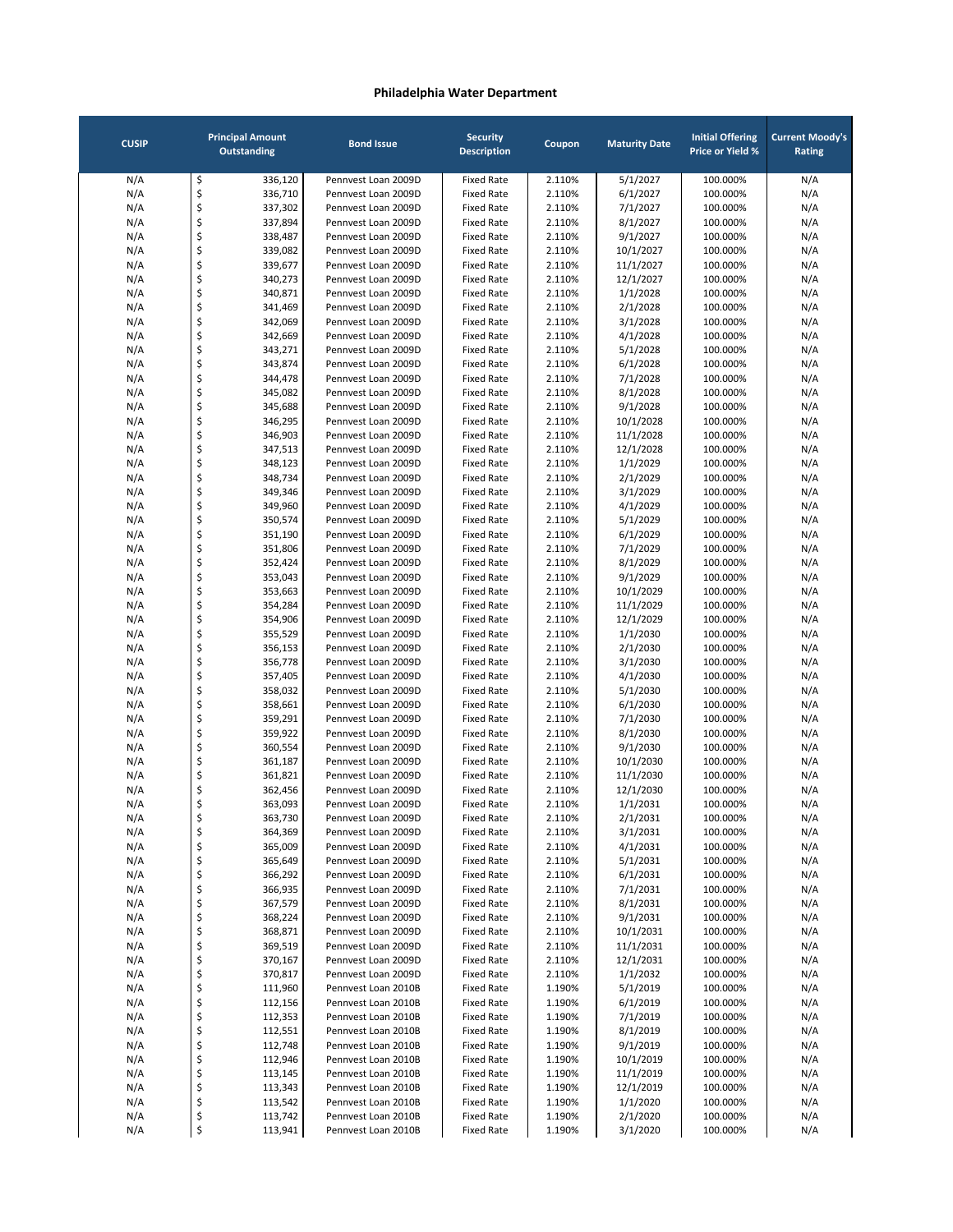| <b>CUSIP</b> |          | <b>Principal Amount</b><br><b>Outstanding</b> | <b>Bond Issue</b>                          | <b>Security</b><br><b>Description</b>  | Coupon           | <b>Maturity Date</b>  | <b>Initial Offering</b><br><b>Price or Yield %</b> | <b>Current Moody's</b><br>Rating |
|--------------|----------|-----------------------------------------------|--------------------------------------------|----------------------------------------|------------------|-----------------------|----------------------------------------------------|----------------------------------|
| N/A          | \$       | 114,141                                       | Pennvest Loan 2010B                        | <b>Fixed Rate</b>                      | 1.190%           | 4/1/2020              | 100.000%                                           | N/A                              |
| N/A          | \$       | 114,342                                       | Pennvest Loan 2010B                        | <b>Fixed Rate</b>                      | 1.190%           | 5/1/2020              | 100.000%                                           | N/A                              |
| N/A          | \$       | 114,543                                       | Pennvest Loan 2010B                        | <b>Fixed Rate</b>                      | 1.190%           | 6/1/2020              | 100.000%                                           | N/A                              |
| N/A          | \$       | 114,744                                       | Pennvest Loan 2010B                        | <b>Fixed Rate</b>                      | 1.190%           | 7/1/2020              | 100.000%                                           | N/A                              |
| N/A          | \$       | 114,945                                       | Pennvest Loan 2010B                        | <b>Fixed Rate</b>                      | 1.190%           | 8/1/2020              | 100.000%                                           | N/A                              |
| N/A<br>N/A   | \$<br>\$ | 115,147<br>115,349                            | Pennvest Loan 2010B<br>Pennvest Loan 2010B | <b>Fixed Rate</b><br><b>Fixed Rate</b> | 1.190%<br>1.190% | 9/1/2020<br>10/1/2020 | 100.000%<br>100.000%                               | N/A<br>N/A                       |
| N/A          | \$       | 115,552                                       | Pennvest Loan 2010B                        | <b>Fixed Rate</b>                      | 1.190%           | 11/1/2020             | 100.000%                                           | N/A                              |
| N/A          | \$       | 115,755                                       | Pennvest Loan 2010B                        | <b>Fixed Rate</b>                      | 1.190%           | 12/1/2020             | 100.000%                                           | N/A                              |
| N/A          | \$       | 115,958                                       | Pennyest Loan 2010B                        | <b>Fixed Rate</b>                      | 1.190%           | 1/1/2021              | 100.000%                                           | N/A                              |
| N/A          | \$       | 116,161                                       | Pennyest Loan 2010B                        | <b>Fixed Rate</b>                      | 1.190%           | 2/1/2021              | 100.000%                                           | N/A                              |
| N/A          | \$       | 116,365                                       | Pennyest Loan 2010B                        | <b>Fixed Rate</b>                      | 1.190%           | 3/1/2021              | 100.000%                                           | N/A                              |
| N/A          | \$       | 116,570                                       | Pennvest Loan 2010B                        | <b>Fixed Rate</b>                      | 1.190%           | 4/1/2021              | 100.000%                                           | N/A                              |
| N/A          | \$       | 116,774                                       | Pennvest Loan 2010B                        | <b>Fixed Rate</b>                      | 1.190%           | 5/1/2021              | 100.000%                                           | N/A                              |
| N/A          | \$       | 116,979                                       | Pennvest Loan 2010B                        | <b>Fixed Rate</b>                      | 1.190%           | 6/1/2021              | 100.000%                                           | N/A                              |
| N/A          | \$       | 117,185                                       | Pennvest Loan 2010B                        | <b>Fixed Rate</b>                      | 1.190%           | 7/1/2021              | 100.000%                                           | N/A                              |
| N/A          | \$<br>\$ | 117,391                                       | Pennvest Loan 2010B                        | <b>Fixed Rate</b><br><b>Fixed Rate</b> | 1.190%           | 8/1/2021              | 100.000%                                           | N/A                              |
| N/A<br>N/A   | \$       | 117,597<br>117,803                            | Pennvest Loan 2010B<br>Pennvest Loan 2010B | <b>Fixed Rate</b>                      | 1.190%<br>1.190% | 9/1/2021<br>10/1/2021 | 100.000%<br>100.000%                               | N/A<br>N/A                       |
| N/A          | \$       | 118,010                                       | Pennvest Loan 2010B                        | <b>Fixed Rate</b>                      | 1.190%           | 11/1/2021             | 100.000%                                           | N/A                              |
| N/A          | \$       | 118,217                                       | Pennyest Loan 2010B                        | <b>Fixed Rate</b>                      | 1.190%           | 12/1/2021             | 100.000%                                           | N/A                              |
| N/A          | \$       | 118,425                                       | Pennyest Loan 2010B                        | <b>Fixed Rate</b>                      | 1.190%           | 1/1/2022              | 100.000%                                           | N/A                              |
| N/A          | \$       | 118,633                                       | Pennvest Loan 2010B                        | <b>Fixed Rate</b>                      | 1.190%           | 2/1/2022              | 100.000%                                           | N/A                              |
| N/A          | \$       | 118,841                                       | Pennvest Loan 2010B                        | <b>Fixed Rate</b>                      | 1.190%           | 3/1/2022              | 100.000%                                           | N/A                              |
| N/A          | \$       | 119,050                                       | Pennvest Loan 2010B                        | <b>Fixed Rate</b>                      | 1.190%           | 4/1/2022              | 100.000%                                           | N/A                              |
| N/A          | \$       | 119,259                                       | Pennvest Loan 2010B                        | <b>Fixed Rate</b>                      | 1.190%           | 5/1/2022              | 100.000%                                           | N/A                              |
| N/A          | \$       | 119,468                                       | Pennvest Loan 2010B                        | <b>Fixed Rate</b>                      | 1.190%           | 6/1/2022              | 100.000%                                           | N/A                              |
| N/A          | \$       | 119,678                                       | Pennvest Loan 2010B                        | <b>Fixed Rate</b>                      | 1.190%           | 7/1/2022              | 100.000%                                           | N/A                              |
| N/A          | \$       | 119,888                                       | Pennvest Loan 2010B                        | <b>Fixed Rate</b>                      | 1.190%           | 8/1/2022              | 100.000%                                           | N/A                              |
| N/A<br>N/A   | \$<br>\$ | 120,099<br>120,309                            | Pennvest Loan 2010B<br>Pennvest Loan 2010B | <b>Fixed Rate</b><br><b>Fixed Rate</b> | 1.190%<br>1.190% | 9/1/2022<br>10/1/2022 | 100.000%<br>100.000%                               | N/A<br>N/A                       |
| N/A          | \$       | 120,521                                       | Pennvest Loan 2010B                        | <b>Fixed Rate</b>                      | 1.190%           | 11/1/2022             | 100.000%                                           | N/A                              |
| N/A          | \$       | 120,732                                       | Pennvest Loan 2010B                        | <b>Fixed Rate</b>                      | 1.190%           | 12/1/2022             | 100.000%                                           | N/A                              |
| N/A          | \$       | 120,944                                       | Pennvest Loan 2010B                        | <b>Fixed Rate</b>                      | 1.190%           | 1/1/2023              | 100.000%                                           | N/A                              |
| N/A          | \$       | 121,157                                       | Pennvest Loan 2010B                        | <b>Fixed Rate</b>                      | 1.190%           | 2/1/2023              | 100.000%                                           | N/A                              |
| N/A          | \$       | 121,369                                       | Pennvest Loan 2010B                        | <b>Fixed Rate</b>                      | 1.190%           | 3/1/2023              | 100.000%                                           | N/A                              |
| N/A          | \$       | 121,582                                       | Pennvest Loan 2010B                        | <b>Fixed Rate</b>                      | 1.190%           | 4/1/2023              | 100.000%                                           | N/A                              |
| N/A          | \$       | 121,796                                       | Pennvest Loan 2010B                        | <b>Fixed Rate</b>                      | 1.190%           | 5/1/2023              | 100.000%                                           | N/A                              |
| N/A          | \$       | 122,010                                       | Pennvest Loan 2010B                        | <b>Fixed Rate</b>                      | 1.190%           | 6/1/2023              | 100.000%                                           | N/A                              |
| N/A          | \$       | 122,224                                       | Pennvest Loan 2010B                        | <b>Fixed Rate</b>                      | 1.190%           | 7/1/2023              | 100.000%                                           | N/A                              |
| N/A<br>N/A   | \$<br>\$ | 122,439<br>122,654                            | Pennvest Loan 2010B<br>Pennyest Loan 2010B | <b>Fixed Rate</b><br><b>Fixed Rate</b> | 1.190%<br>1.190% | 8/1/2023<br>9/1/2023  | 100.000%<br>100.000%                               | N/A<br>N/A                       |
| N/A          | \$       | 122,869                                       | Pennyest Loan 2010B                        | <b>Fixed Rate</b>                      | 1.190%           | 10/1/2023             | 100.000%                                           | N/A                              |
| N/A          | \$       | 123,085                                       | Pennvest Loan 2010B                        | <b>Fixed Rate</b>                      | 1.190%           | 11/1/2023             | 100.000%                                           | N/A                              |
| N/A          | \$       | 123,301                                       | Pennvest Loan 2010B                        | <b>Fixed Rate</b>                      | 1.190%           | 12/1/2023             | 100.000%                                           | N/A                              |
| N/A          | Ş        | 123,517                                       | Pennvest Loan 2010B                        | <b>Fixed Rate</b>                      | 1.190%           | 1/1/2024              | 100.000%                                           | N/A                              |
| N/A          | \$       | 123,734                                       | Pennvest Loan 2010B                        | <b>Fixed Rate</b>                      | 1.190%           | 2/1/2024              | 100.000%                                           | N/A                              |
| N/A          | \$       | 123,951                                       | Pennvest Loan 2010B                        | <b>Fixed Rate</b>                      | 1.190%           | 3/1/2024              | 100.000%                                           | N/A                              |
| N/A          | \$       | 124,169                                       | Pennvest Loan 2010B                        | <b>Fixed Rate</b>                      | 1.190%           | 4/1/2024              | 100.000%                                           | N/A                              |
| N/A          | \$       | 124,387                                       | Pennvest Loan 2010B                        | <b>Fixed Rate</b>                      | 1.190%           | 5/1/2024              | 100.000%                                           | N/A                              |
| N/A          | \$       | 124,605                                       | Pennvest Loan 2010B                        | <b>Fixed Rate</b>                      | 1.190%           | 6/1/2024              | 100.000%                                           | N/A                              |
| N/A<br>N/A   | \$<br>\$ | 124,824<br>125,043                            | Pennvest Loan 2010B<br>Pennvest Loan 2010B | <b>Fixed Rate</b><br><b>Fixed Rate</b> | 1.190%<br>1.190% | 7/1/2024<br>8/1/2024  | 100.000%<br>100.000%                               | N/A<br>N/A                       |
| N/A          | \$       | 125,263                                       | Pennvest Loan 2010B                        | <b>Fixed Rate</b>                      | 1.190%           | 9/1/2024              | 100.000%                                           | N/A                              |
| N/A          | \$       | 125,483                                       | Pennvest Loan 2010B                        | <b>Fixed Rate</b>                      | 1.190%           | 10/1/2024             | 100.000%                                           | N/A                              |
| N/A          | \$       | 125,703                                       | Pennvest Loan 2010B                        | <b>Fixed Rate</b>                      | 1.190%           | 11/1/2024             | 100.000%                                           | N/A                              |
| N/A          | \$       | 125,924                                       | Pennvest Loan 2010B                        | <b>Fixed Rate</b>                      | 1.190%           | 12/1/2024             | 100.000%                                           | N/A                              |
| N/A          | \$       | 126,145                                       | Pennvest Loan 2010B                        | <b>Fixed Rate</b>                      | 1.190%           | 1/1/2025              | 100.000%                                           | N/A                              |
| N/A          | \$       | 126,367                                       | Pennvest Loan 2010B                        | <b>Fixed Rate</b>                      | 1.190%           | 2/1/2025              | 100.000%                                           | N/A                              |
| N/A          | \$       | 126,588                                       | Pennvest Loan 2010B                        | <b>Fixed Rate</b>                      | 1.190%           | 3/1/2025              | 100.000%                                           | N/A                              |
| N/A          | \$       | 126,811                                       | Pennvest Loan 2010B                        | <b>Fixed Rate</b>                      | 1.190%           | 4/1/2025              | 100.000%                                           | N/A                              |
| N/A          | \$       | 127,033                                       | Pennvest Loan 2010B                        | <b>Fixed Rate</b>                      | 1.190%           | 5/1/2025              | 100.000%                                           | N/A                              |
| N/A<br>N/A   | \$<br>\$ | 127,256<br>127,480                            | Pennvest Loan 2010B<br>Pennvest Loan 2010B | <b>Fixed Rate</b><br><b>Fixed Rate</b> | 1.190%<br>1.190% | 6/1/2025<br>7/1/2025  | 100.000%<br>100.000%                               | N/A<br>N/A                       |
| N/A          | \$       | 127,704                                       | Pennvest Loan 2010B                        | <b>Fixed Rate</b>                      | 1.190%           | 8/1/2025              | 100.000%                                           | N/A                              |
| N/A          | \$       | 127,928                                       | Pennvest Loan 2010B                        | <b>Fixed Rate</b>                      | 1.190%           | 9/1/2025              | 100.000%                                           | N/A                              |
| N/A          | \$       | 128,153                                       | Pennvest Loan 2010B                        | <b>Fixed Rate</b>                      | 1.190%           | 10/1/2025             | 100.000%                                           | N/A                              |
| N/A          | \$       | 128,378                                       | Pennvest Loan 2010B                        | <b>Fixed Rate</b>                      | 1.190%           | 11/1/2025             | 100.000%                                           | N/A                              |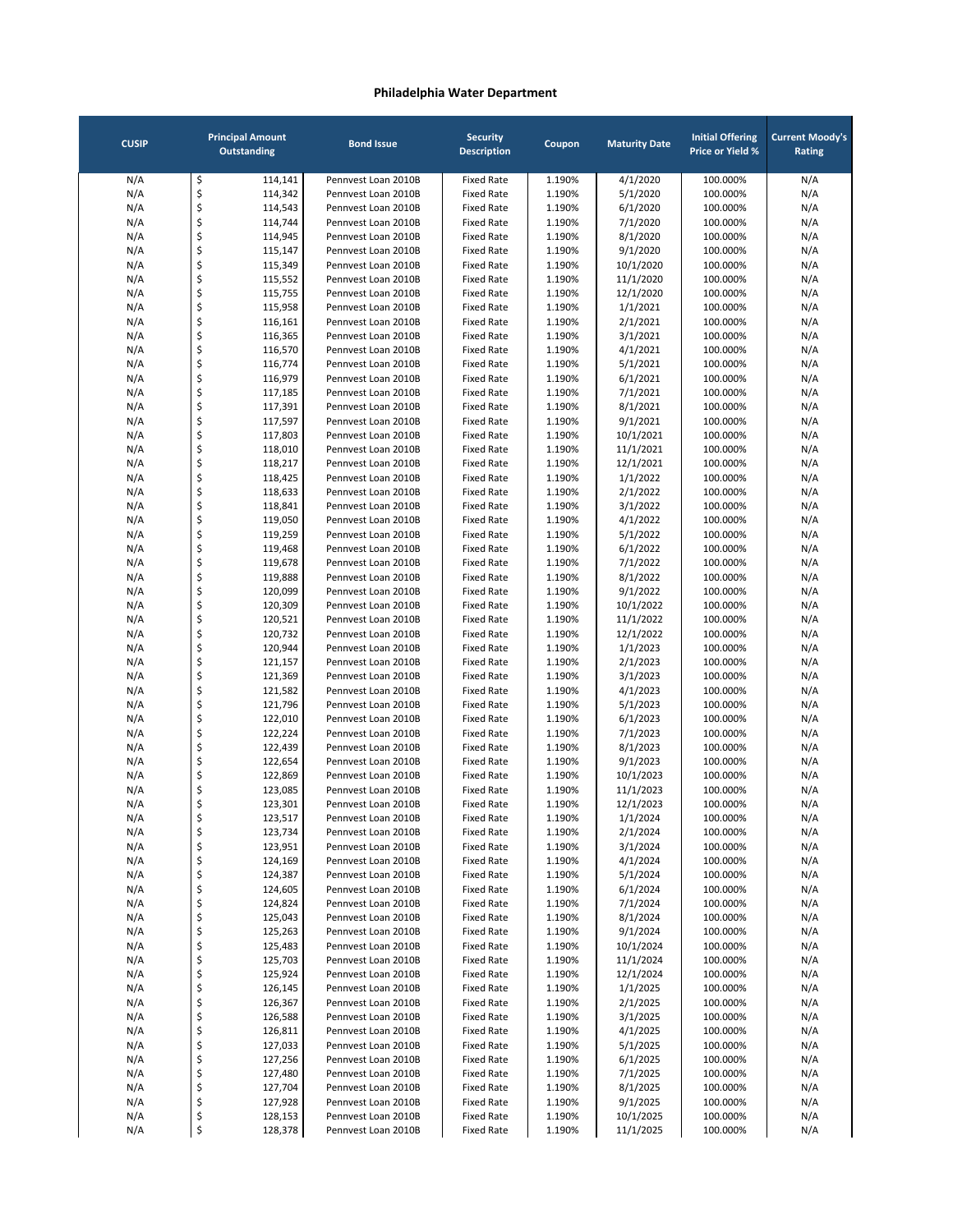| <b>CUSIP</b> |          | <b>Principal Amount</b><br><b>Outstanding</b> | <b>Bond Issue</b>                          | <b>Security</b><br><b>Description</b>  | Coupon           | <b>Maturity Date</b>   | <b>Initial Offering</b><br><b>Price or Yield %</b> | <b>Current Moody's</b><br>Rating |
|--------------|----------|-----------------------------------------------|--------------------------------------------|----------------------------------------|------------------|------------------------|----------------------------------------------------|----------------------------------|
| N/A          | \$       | 128,603                                       | Pennvest Loan 2010B                        | <b>Fixed Rate</b>                      | 1.190%           | 12/1/2025              | 100.000%                                           | N/A                              |
| N/A          | \$       | 128,829                                       | Pennvest Loan 2010B                        | <b>Fixed Rate</b>                      | 1.190%           | 1/1/2026               | 100.000%                                           | N/A                              |
| N/A          | \$       | 129,055                                       | Pennvest Loan 2010B                        | <b>Fixed Rate</b>                      | 1.190%           | 2/1/2026               | 100.000%                                           | N/A                              |
| N/A          | \$       | 129,282                                       | Pennyest Loan 2010B                        | <b>Fixed Rate</b>                      | 1.190%           | 3/1/2026               | 100.000%                                           | N/A                              |
| N/A          | \$       | 129,509                                       | Pennvest Loan 2010B                        | <b>Fixed Rate</b>                      | 1.190%           | 4/1/2026               | 100.000%                                           | N/A                              |
| N/A<br>N/A   | \$<br>\$ | 129,736<br>129,964                            | Pennvest Loan 2010B<br>Pennvest Loan 2010B | <b>Fixed Rate</b><br><b>Fixed Rate</b> | 1.190%<br>1.190% | 5/1/2026<br>6/1/2026   | 100.000%<br>100.000%                               | N/A<br>N/A                       |
| N/A          | \$       | 130,192                                       | Pennvest Loan 2010B                        | <b>Fixed Rate</b>                      | 1.190%           | 7/1/2026               | 100.000%                                           | N/A                              |
| N/A          | \$       | 130,421                                       | Pennyest Loan 2010B                        | <b>Fixed Rate</b>                      | 1.190%           | 8/1/2026               | 100.000%                                           | N/A                              |
| N/A          | \$       | 130,650                                       | Pennyest Loan 2010B                        | <b>Fixed Rate</b>                      | 1.190%           | 9/1/2026               | 100.000%                                           | N/A                              |
| N/A          | \$       | 130,879                                       | Pennyest Loan 2010B                        | <b>Fixed Rate</b>                      | 1.190%           | 10/1/2026              | 100.000%                                           | N/A                              |
| N/A          | \$       | 131,109                                       | Pennvest Loan 2010B                        | <b>Fixed Rate</b>                      | 1.190%           | 11/1/2026              | 100.000%                                           | N/A                              |
| N/A          | \$       | 131,339                                       | Pennvest Loan 2010B                        | <b>Fixed Rate</b>                      | 1.190%           | 12/1/2026              | 100.000%                                           | N/A                              |
| N/A          | \$<br>\$ | 131,570                                       | Pennvest Loan 2010B                        | <b>Fixed Rate</b>                      | 1.190%           | 1/1/2027               | 100.000%                                           | N/A                              |
| N/A<br>N/A   | \$       | 131,801<br>132,032                            | Pennvest Loan 2010B<br>Pennvest Loan 2010B | <b>Fixed Rate</b><br><b>Fixed Rate</b> | 1.190%<br>1.190% | 2/1/2027<br>3/1/2027   | 100.000%<br>100.000%                               | N/A<br>N/A                       |
| N/A          | \$       | 132,264                                       | Pennvest Loan 2010B                        | <b>Fixed Rate</b>                      | 1.190%           | 4/1/2027               | 100.000%                                           | N/A                              |
| N/A          | \$       | 132,496                                       | Pennyest Loan 2010B                        | <b>Fixed Rate</b>                      | 1.190%           | 5/1/2027               | 100.000%                                           | N/A                              |
| N/A          | \$       | 132,729                                       | Pennvest Loan 2010B                        | <b>Fixed Rate</b>                      | 1.190%           | 6/1/2027               | 100.000%                                           | N/A                              |
| N/A          | \$       | 132,962                                       | Pennyest Loan 2010B                        | <b>Fixed Rate</b>                      | 1.190%           | 7/1/2027               | 100.000%                                           | N/A                              |
| N/A          | \$       | 133,195                                       | Pennvest Loan 2010B                        | <b>Fixed Rate</b>                      | 1.190%           | 8/1/2027               | 100.000%                                           | N/A                              |
| N/A          | \$       | 133,429                                       | Pennvest Loan 2010B                        | <b>Fixed Rate</b>                      | 1.190%           | 9/1/2027               | 100.000%                                           | N/A                              |
| N/A          | \$<br>\$ | 133,663                                       | Pennyest Loan 2010B                        | <b>Fixed Rate</b>                      | 1.190%           | 10/1/2027<br>11/1/2027 | 100.000%                                           | N/A                              |
| N/A<br>N/A   | \$       | 133,898<br>134,133                            | Pennvest Loan 2010B<br>Pennvest Loan 2010B | <b>Fixed Rate</b><br><b>Fixed Rate</b> | 1.190%<br>1.190% | 12/1/2027              | 100.000%<br>100.000%                               | N/A<br>N/A                       |
| N/A          | \$       | 134,369                                       | Pennvest Loan 2010B                        | <b>Fixed Rate</b>                      | 1.190%           | 1/1/2028               | 100.000%                                           | N/A                              |
| N/A          | \$       | 134,605                                       | Pennvest Loan 2010B                        | <b>Fixed Rate</b>                      | 1.190%           | 2/1/2028               | 100.000%                                           | N/A                              |
| N/A          | \$       | 134,841                                       | Pennvest Loan 2010B                        | <b>Fixed Rate</b>                      | 1.190%           | 3/1/2028               | 100.000%                                           | N/A                              |
| N/A          | \$       | 135,078                                       | Pennvest Loan 2010B                        | <b>Fixed Rate</b>                      | 1.190%           | 4/1/2028               | 100.000%                                           | N/A                              |
| N/A          | \$       | 135,315                                       | Pennvest Loan 2010B                        | <b>Fixed Rate</b>                      | 1.190%           | 5/1/2028               | 100.000%                                           | N/A                              |
| N/A          | \$       | 135,552                                       | Pennvest Loan 2010B                        | <b>Fixed Rate</b>                      | 1.190%           | 6/1/2028               | 100.000%                                           | N/A                              |
| N/A<br>N/A   | \$<br>\$ | 135,790<br>136,029                            | Pennvest Loan 2010B<br>Pennvest Loan 2010B | <b>Fixed Rate</b><br><b>Fixed Rate</b> | 1.190%<br>1.190% | 7/1/2028<br>8/1/2028   | 100.000%<br>100.000%                               | N/A<br>N/A                       |
| N/A          | \$       | 136,268                                       | Pennvest Loan 2010B                        | <b>Fixed Rate</b>                      | 1.190%           | 9/1/2028               | 100.000%                                           | N/A                              |
| N/A          | \$       | 136,507                                       | Pennvest Loan 2010B                        | <b>Fixed Rate</b>                      | 1.190%           | 10/1/2028              | 100.000%                                           | N/A                              |
| N/A          | \$       | 136,747                                       | Pennvest Loan 2010B                        | <b>Fixed Rate</b>                      | 1.190%           | 11/1/2028              | 100.000%                                           | N/A                              |
| N/A          | \$       | 136,987                                       | Pennvest Loan 2010B                        | <b>Fixed Rate</b>                      | 1.190%           | 12/1/2028              | 100.000%                                           | N/A                              |
| N/A          | \$       | 137,227                                       | Pennvest Loan 2010B                        | <b>Fixed Rate</b>                      | 1.190%           | 1/1/2029               | 100.000%                                           | N/A                              |
| N/A          | \$       | 137,468                                       | Pennvest Loan 2010B                        | <b>Fixed Rate</b>                      | 1.190%           | 2/1/2029               | 100.000%                                           | N/A                              |
| N/A          | \$       | 137,710                                       | Pennvest Loan 2010B                        | <b>Fixed Rate</b>                      | 1.190%           | 3/1/2029               | 100.000%                                           | N/A                              |
| N/A<br>N/A   | \$<br>\$ | 137,951<br>138,194                            | Pennvest Loan 2010B<br>Pennvest Loan 2010B | <b>Fixed Rate</b><br><b>Fixed Rate</b> | 1.190%<br>1.190% | 4/1/2029<br>5/1/2029   | 100.000%<br>100.000%                               | N/A<br>N/A                       |
| N/A          | \$       | 138,436                                       | Pennvest Loan 2010B                        | <b>Fixed Rate</b>                      | 1.190%           | 6/1/2029               | 100.000%                                           | N/A                              |
| N/A          | \$       | 138,679                                       | Pennvest Loan 2010B                        | <b>Fixed Rate</b>                      | 1.190%           | 7/1/2029               | 100.000%                                           | N/A                              |
| N/A          | \$       | 138,923                                       | Pennyest Loan 2010B                        | <b>Fixed Rate</b>                      | 1.190%           | 8/1/2029               | 100.000%                                           | N/A                              |
| N/A          | Ş        | 139,167                                       | Pennvest Loan 2010B                        | Fixed Rate                             | 1.190%           | 9/1/2029               | 100.000%                                           | N/A                              |
| N/A          | \$       | 139,411                                       | Pennvest Loan 2010B                        | <b>Fixed Rate</b>                      | 1.190%           | 10/1/2029              | 100.000%                                           | N/A                              |
| N/A          | \$       | 139,656                                       | Pennvest Loan 2010B                        | <b>Fixed Rate</b>                      | 1.190%           | 11/1/2029              | 100.000%                                           | N/A                              |
| N/A          | \$       | 139,901                                       | Pennvest Loan 2010B                        | <b>Fixed Rate</b>                      | 1.190%           | 12/1/2029              | 100.000%                                           | N/A                              |
| N/A<br>N/A   | \$<br>\$ | 140,147<br>140,393                            | Pennvest Loan 2010B<br>Pennvest Loan 2010B | <b>Fixed Rate</b><br><b>Fixed Rate</b> | 1.190%<br>1.190% | 1/1/2030<br>2/1/2030   | 100.000%<br>100.000%                               | N/A<br>N/A                       |
| N/A          | \$       | 140,639                                       | Pennvest Loan 2010B                        | <b>Fixed Rate</b>                      | 1.190%           | 3/1/2030               | 100.000%                                           | N/A                              |
| N/A          | \$       | 140,886                                       | Pennvest Loan 2010B                        | <b>Fixed Rate</b>                      | 1.190%           | 4/1/2030               | 100.000%                                           | N/A                              |
| N/A          | \$       | 141,134                                       | Pennvest Loan 2010B                        | <b>Fixed Rate</b>                      | 1.190%           | 5/1/2030               | 100.000%                                           | N/A                              |
| N/A          | \$       | 141,381                                       | Pennvest Loan 2010B                        | <b>Fixed Rate</b>                      | 1.190%           | 6/1/2030               | 100.000%                                           | N/A                              |
| N/A          | \$       | 141,630                                       | Pennvest Loan 2010B                        | <b>Fixed Rate</b>                      | 1.190%           | 7/1/2030               | 100.000%                                           | N/A                              |
| N/A          | \$       | 141,878                                       | Pennvest Loan 2010B                        | <b>Fixed Rate</b>                      | 1.190%           | 8/1/2030               | 100.000%                                           | N/A                              |
| N/A<br>N/A   | \$<br>\$ | 142,128<br>142,377                            | Pennvest Loan 2010B<br>Pennvest Loan 2010B | <b>Fixed Rate</b><br><b>Fixed Rate</b> | 1.190%<br>1.190% | 9/1/2030<br>10/1/2030  | 100.000%<br>100.000%                               | N/A                              |
| N/A          | \$       | 142,627                                       | Pennvest Loan 2010B                        | <b>Fixed Rate</b>                      | 1.190%           | 11/1/2030              | 100.000%                                           | N/A<br>N/A                       |
| N/A          | \$       | 142,877                                       | Pennvest Loan 2010B                        | <b>Fixed Rate</b>                      | 1.190%           | 12/1/2030              | 100.000%                                           | N/A                              |
| N/A          | \$       | 143,128                                       | Pennvest Loan 2010B                        | <b>Fixed Rate</b>                      | 1.190%           | 1/1/2031               | 100.000%                                           | N/A                              |
| N/A          | \$       | 143,380                                       | Pennvest Loan 2010B                        | <b>Fixed Rate</b>                      | 1.190%           | 2/1/2031               | 100.000%                                           | N/A                              |
| N/A          | \$       | 143,631                                       | Pennvest Loan 2010B                        | <b>Fixed Rate</b>                      | 1.190%           | 3/1/2031               | 100.000%                                           | N/A                              |
| N/A          | \$       | 143,884                                       | Pennvest Loan 2010B                        | <b>Fixed Rate</b>                      | 1.190%           | 4/1/2031               | 100.000%                                           | N/A                              |
| N/A          | \$       | 144,136                                       | Pennvest Loan 2010B                        | <b>Fixed Rate</b>                      | 1.190%           | 5/1/2031               | 100.000%                                           | N/A                              |
| N/A<br>N/A   | \$<br>\$ | 144,389<br>144,643                            | Pennvest Loan 2010B<br>Pennvest Loan 2010B | <b>Fixed Rate</b><br><b>Fixed Rate</b> | 1.190%<br>1.190% | 6/1/2031<br>7/1/2031   | 100.000%<br>100.000%                               | N/A<br>N/A                       |
|              |          |                                               |                                            |                                        |                  |                        |                                                    |                                  |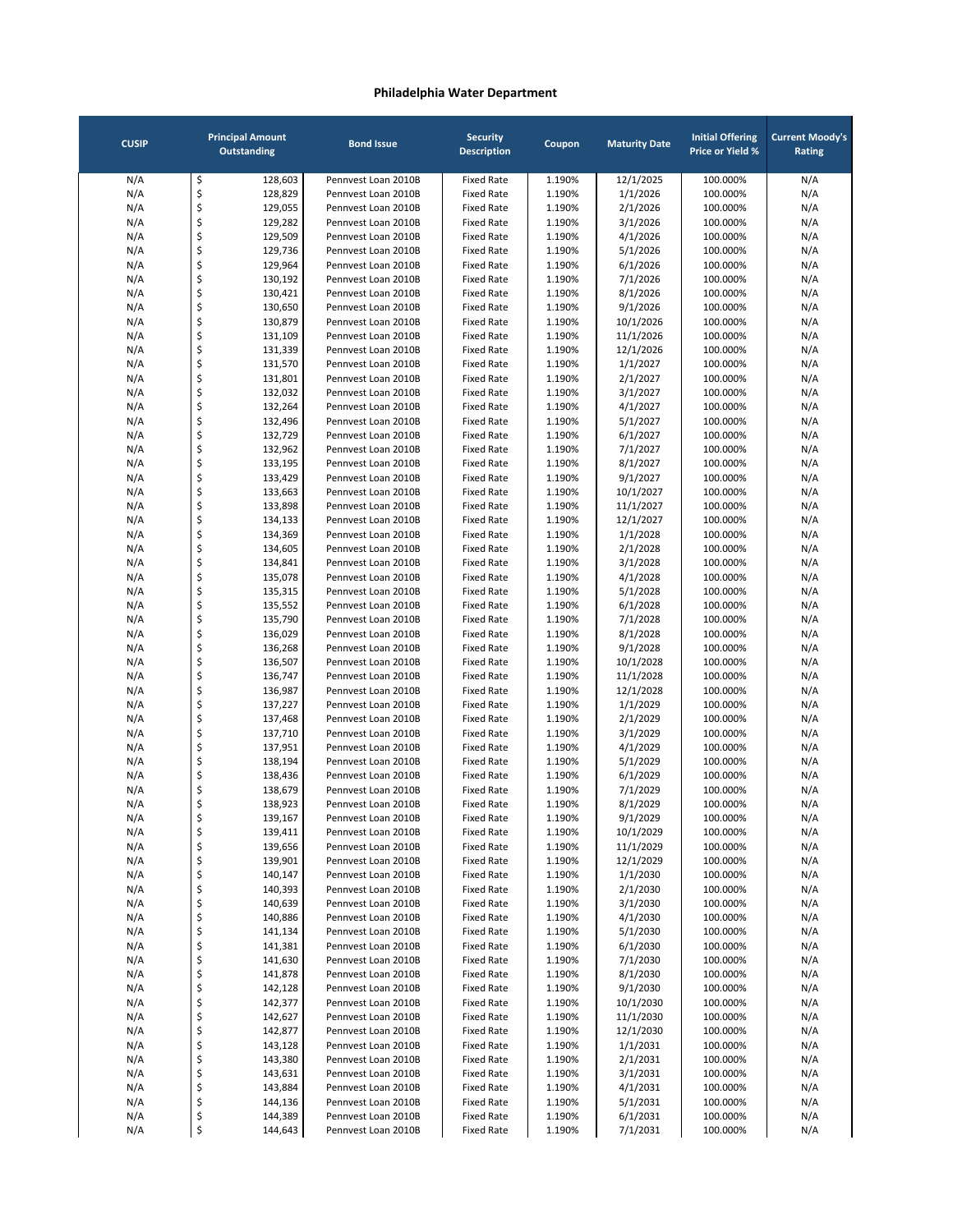| <b>CUSIP</b> |    | <b>Principal Amount</b><br><b>Outstanding</b> | <b>Bond Issue</b>   | <b>Security</b><br><b>Description</b> | Coupon | <b>Maturity Date</b> | <b>Initial Offering</b><br><b>Price or Yield %</b> | <b>Current Moody's</b><br>Rating |
|--------------|----|-----------------------------------------------|---------------------|---------------------------------------|--------|----------------------|----------------------------------------------------|----------------------------------|
| N/A          | \$ | 144,897                                       | Pennyest Loan 2010B | <b>Fixed Rate</b>                     | 1.190% | 8/1/2031             | 100.000%                                           | N/A                              |
| N/A          | \$ | 145,151                                       | Pennyest Loan 2010B | <b>Fixed Rate</b>                     | 1.190% | 9/1/2031             | 100.000%                                           | N/A                              |
| N/A          | \$ | 145,406                                       | Pennyest Loan 2010B | <b>Fixed Rate</b>                     | 1.190% | 10/1/2031            | 100.000%                                           | N/A                              |
| N/A          | \$ | 145,661                                       | Pennyest Loan 2010B | <b>Fixed Rate</b>                     | 1.190% | 11/1/2031            | 100.000%                                           | N/A                              |
| N/A          | \$ | 145,917                                       | Pennyest Loan 2010B | <b>Fixed Rate</b>                     | 1.190% | 12/1/2031            | 100.000%                                           | N/A                              |
| N/A          | \$ | 146,173                                       | Pennyest Loan 2010B | <b>Fixed Rate</b>                     | 1.190% | 1/1/2032             | 100.000%                                           | N/A                              |
| N/A          | \$ | 146,430                                       | Pennyest Loan 2010B | <b>Fixed Rate</b>                     | 1.190% | 2/1/2032             | 100.000%                                           | N/A                              |
| N/A          | \$ | 146,687                                       | Pennyest Loan 2010B | <b>Fixed Rate</b>                     | 1.190% | 3/1/2032             | 100.000%                                           | N/A                              |
| N/A          | \$ | 146,945                                       | Pennyest Loan 2010B | <b>Fixed Rate</b>                     | 1.190% | 4/1/2032             | 100.000%                                           | N/A                              |
| N/A          | \$ | 147,203                                       | Pennyest Loan 2010B | <b>Fixed Rate</b>                     | 1.190% | 5/1/2032             | 100.000%                                           | N/A                              |
| N/A          | \$ | 147,461                                       | Pennyest Loan 2010B | <b>Fixed Rate</b>                     | 1.190% | 6/1/2032             | 100.000%                                           | N/A                              |
| N/A          | \$ | 147,720                                       | Pennyest Loan 2010B | <b>Fixed Rate</b>                     | 1.190% | 7/1/2032             | 100.000%                                           | N/A                              |
| N/A          | \$ | 147,979                                       | Pennyest Loan 2010B | <b>Fixed Rate</b>                     | 1.190% | 8/1/2032             | 100.000%                                           | N/A                              |
| N/A          | \$ | 148,239                                       | Pennyest Loan 2010B | <b>Fixed Rate</b>                     | 1.190% | 9/1/2032             | 100.000%                                           | N/A                              |
| N/A          | \$ | 148,500                                       | Pennyest Loan 2010B | <b>Fixed Rate</b>                     | 1.190% | 10/1/2032            | 100.000%                                           | N/A                              |
| N/A          | \$ | 148,760                                       | Pennyest Loan 2010B | <b>Fixed Rate</b>                     | 1.190% | 11/1/2032            | 100.000%                                           | N/A                              |
| N/A          | \$ | 149,021                                       | Pennyest Loan 2010B | <b>Fixed Rate</b>                     | 1.190% | 12/1/2032            | 100.000%                                           | N/A                              |
| N/A          | \$ | 149,283                                       | Pennyest Loan 2010B | <b>Fixed Rate</b>                     | 1.190% | 1/1/2033             | 100.000%                                           | N/A                              |
| N/A          | \$ | 149,545                                       | Pennyest Loan 2010B | <b>Fixed Rate</b>                     | 1.190% | 2/1/2033             | 100.000%                                           | N/A                              |
| N/A          | \$ | 149,808                                       | Pennyest Loan 2010B | <b>Fixed Rate</b>                     | 1.190% | 3/1/2033             | 100.000%                                           | N/A                              |
| N/A          | \$ | 150,071                                       | Pennyest Loan 2010B | <b>Fixed Rate</b>                     | 1.190% | 4/1/2033             | 100.000%                                           | N/A                              |
| N/A          | \$ | 150,334                                       | Pennyest Loan 2010B | <b>Fixed Rate</b>                     | 1.190% | 5/1/2033             | 100.000%                                           | N/A                              |
| N/A          | \$ | 150,598                                       | Pennyest Loan 2010B | <b>Fixed Rate</b>                     | 1.190% | 6/1/2033             | 100.000%                                           | N/A                              |
| N/A          | \$ | 150,863                                       | Pennyest Loan 2010B | <b>Fixed Rate</b>                     | 1.190% | 7/1/2033             | 100.000%                                           | N/A                              |
| N/A          | \$ | 151,128                                       | Pennyest Loan 2010B | <b>Fixed Rate</b>                     | 1.190% | 8/1/2033             | 100.000%                                           | N/A                              |
| N/A          | \$ | 151,393                                       | Pennyest Loan 2010B | <b>Fixed Rate</b>                     | 1.190% | 9/1/2033             | 100.000%                                           | N/A                              |
| <b>Total</b> | Ś  | 2,041,283,117                                 |                     |                                       |        |                      |                                                    |                                  |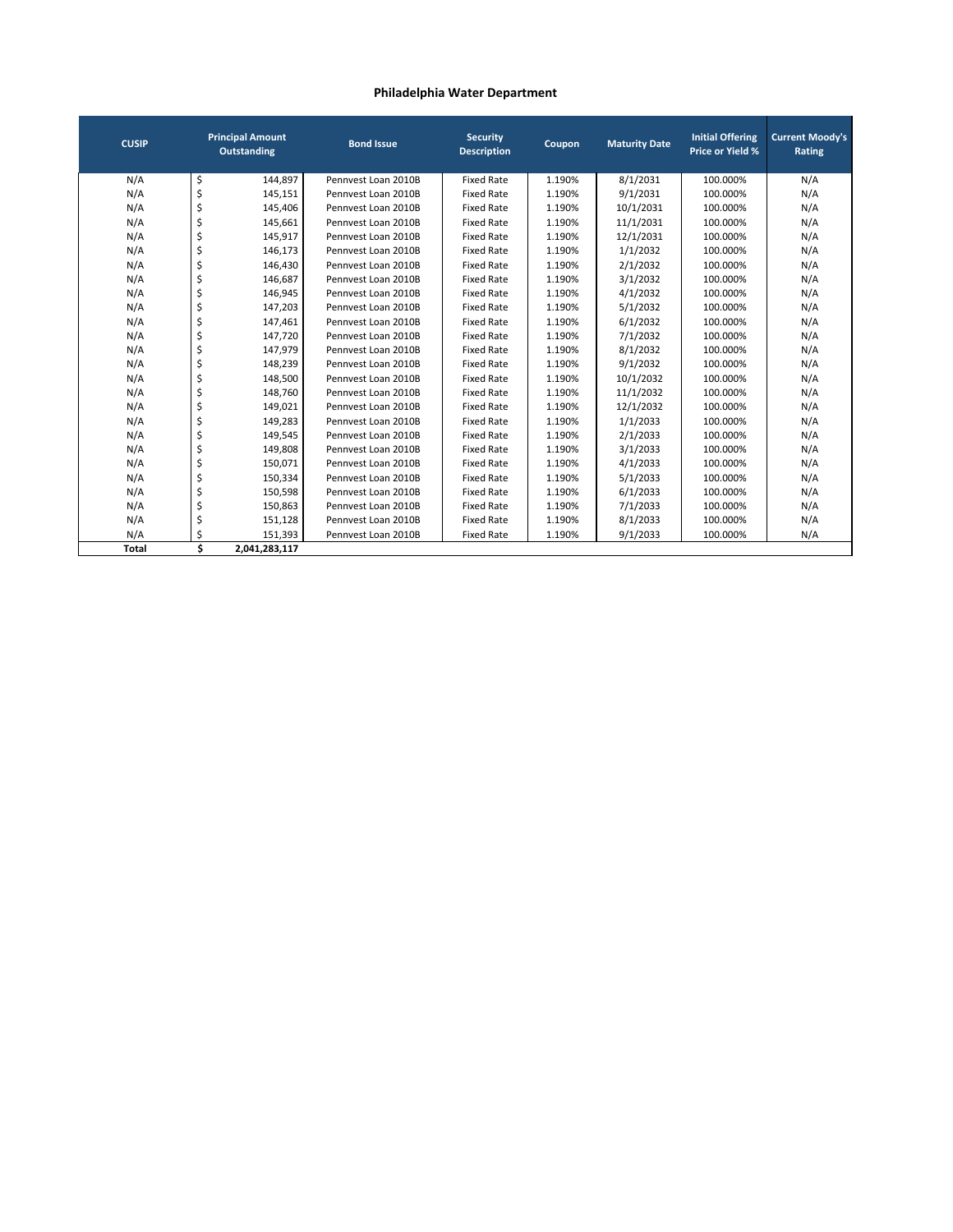| <b>Philadelphia Water Department</b><br>Series 1997B |                 |                 |                 |                      |                 |  |  |  |
|------------------------------------------------------|-----------------|-----------------|-----------------|----------------------|-----------------|--|--|--|
| <b>FY</b>                                            | Principal       | <b>Interest</b> | Total           | <b>Interest Rate</b> | <b>Balance</b>  |  |  |  |
| 2020                                                 | \$4,200,000.00  | \$462,168.77    | \$4,662,168.77  | 0.860%               | \$41,200,000.00 |  |  |  |
| 2021                                                 | \$4,400,000.00  | \$413,794.32    | \$4,813,794.32  | 0.860%               | \$36,800,000.00 |  |  |  |
| 2022                                                 | \$4,600,000.00  | \$364,226.36    | \$4,964,226.36  | 0.860%               | \$32,200,000.00 |  |  |  |
| 2023                                                 | \$4,800,000.00  | \$317,514.03    | \$5,117,514.03  | 0.860%               | \$27,400,000.00 |  |  |  |
| 2024                                                 | \$5,000,000.00  | \$255,673.68    | \$5,255,673.68  | 0.860%               | \$22,400,000.00 |  |  |  |
| 2025                                                 | \$5,200,000.00  | \$198,704.39    | \$5,398,704.39  | 0.860%               | \$17,200,000.00 |  |  |  |
| 2026                                                 | \$5,500,000.00  | \$138,983.34    | \$5,638,983.34  | 0.860%               | \$11,700,000.00 |  |  |  |
| 2027                                                 | \$5,700,000.00  | \$76,517.04     | \$5,776,517.04  | 0.860%               | \$6,000,000.00  |  |  |  |
| 2028                                                 | \$6,000,000.00  | \$10,929.70     | \$6,010,929.70  | 0.860%               | \$0.00          |  |  |  |
| <b>TOTAL</b>                                         | \$45,400,000.00 | \$2,238,511.63  | \$47,638,511.63 |                      |                 |  |  |  |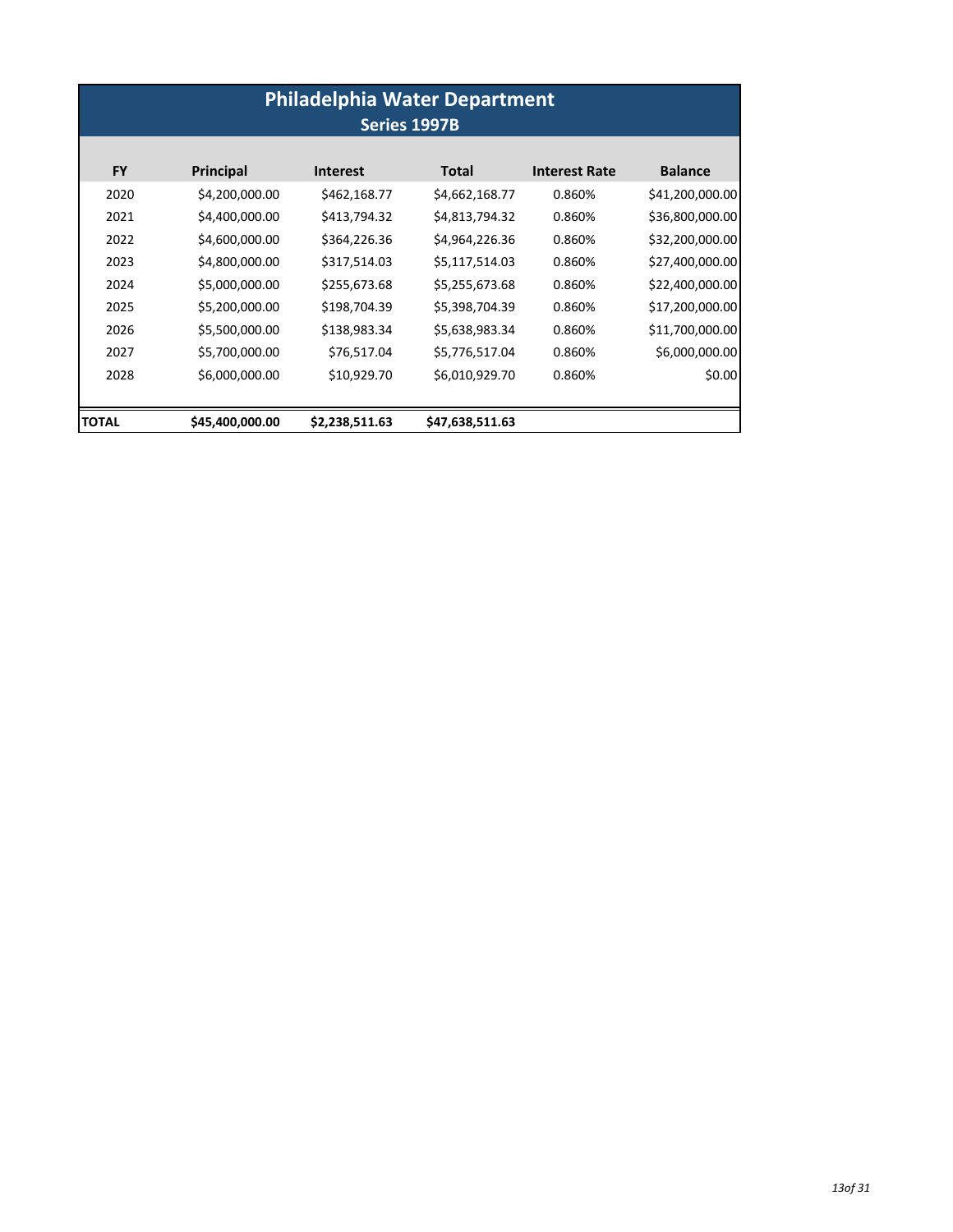| <b>Philadelphia Water Department</b><br><b>Refunding Series 2010A</b> |                 |                 |                 |                      |                |  |  |  |
|-----------------------------------------------------------------------|-----------------|-----------------|-----------------|----------------------|----------------|--|--|--|
| <b>FY</b>                                                             | Principal       | <b>Interest</b> | <b>Total</b>    | <b>Interest Rate</b> | <b>Balance</b> |  |  |  |
| 2019                                                                  | \$35,760,000.00 | \$846,817.50    | \$36,606,817.50 | 4.10%-5.00%          | \$0.00         |  |  |  |
| \$35,760,000.00<br>\$846,817.50<br>\$36,606,817.50<br><b>TOTAL</b>    |                 |                 |                 |                      |                |  |  |  |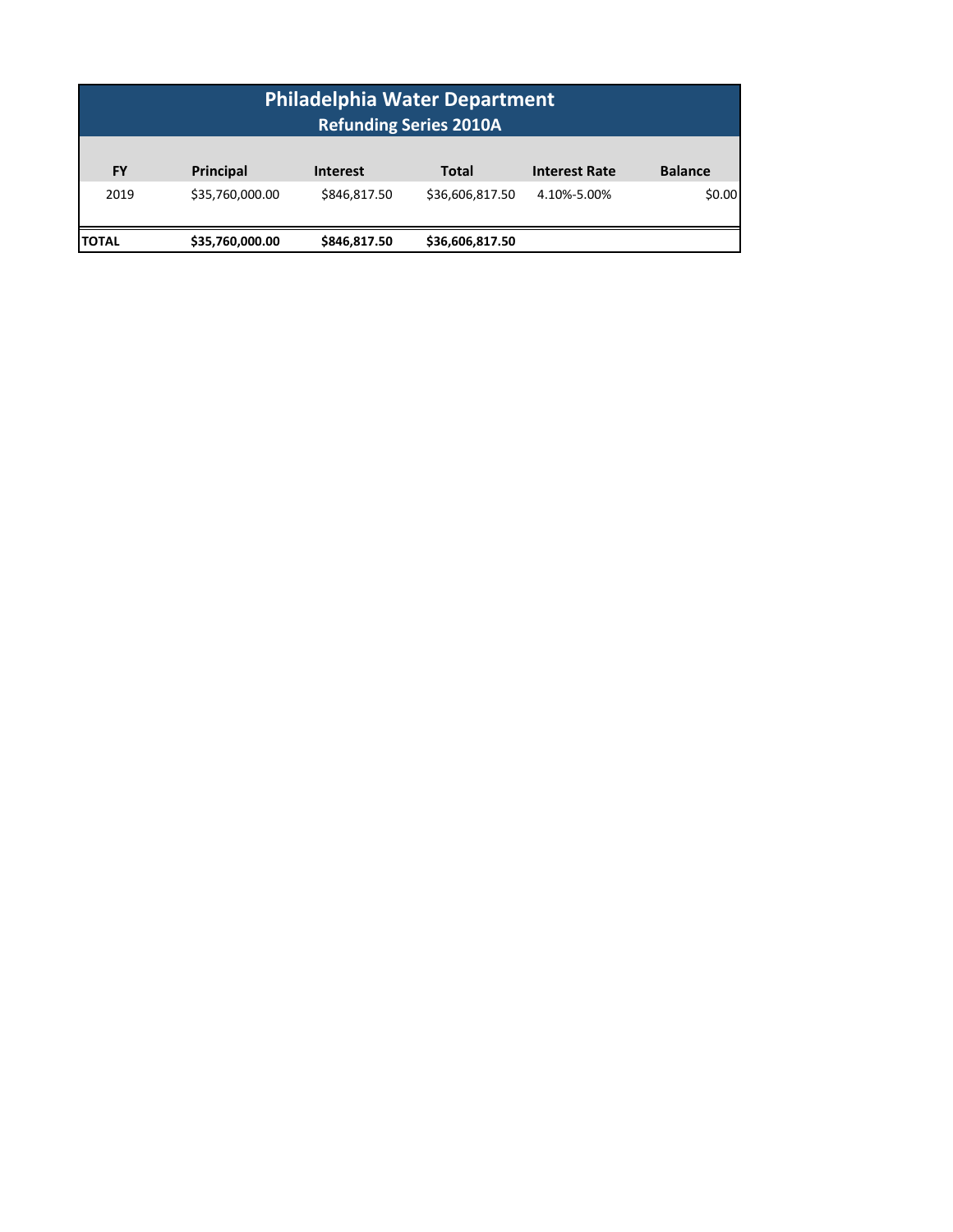| <b>Philadelphia Water Department</b><br><b>Refunding Series 2010C</b> |                |                 |                |                      |                |  |  |  |  |
|-----------------------------------------------------------------------|----------------|-----------------|----------------|----------------------|----------------|--|--|--|--|
|                                                                       |                |                 |                |                      |                |  |  |  |  |
| <b>FY</b>                                                             | Principal      | <b>Interest</b> | <b>Total</b>   | <b>Interest Rate</b> | <b>Balance</b> |  |  |  |  |
| 2020                                                                  | \$3,075,000.00 | \$286,013.00    | \$3,361,013.00 | 4.00%-5.00%          | \$4,275,000.00 |  |  |  |  |
| 2021                                                                  | \$3,230,000.00 | \$130,388.00    | \$3,360,388.00 | 5.000%               | \$1,045,000.00 |  |  |  |  |
| 2022                                                                  |                | \$49,638.00     | \$49,638.00    |                      | \$1,045,000.00 |  |  |  |  |
| 2023                                                                  |                | \$49,638.00     | \$49,638.00    |                      | \$1,045,000.00 |  |  |  |  |
| 2024                                                                  |                | \$49,638.00     | \$49,638.00    |                      | \$1,045,000.00 |  |  |  |  |
| 2025                                                                  |                | \$49,638.00     | \$49,638.00    |                      | \$1,045,000.00 |  |  |  |  |
| 2026                                                                  |                | \$49,638.00     | \$49,638.00    |                      | \$1,045,000.00 |  |  |  |  |
| 2027                                                                  |                | \$49,638.00     | \$49,638.00    |                      | \$1,045,000.00 |  |  |  |  |
| 2028                                                                  |                | \$49,638.00     | \$49,638.00    |                      | \$1,045,000.00 |  |  |  |  |
| 2029                                                                  |                | \$49,638.00     | \$49,638.00    |                      | \$1,045,000.00 |  |  |  |  |
| 2030                                                                  |                | \$49,638.00     | \$49,638.00    |                      | \$1,045,000.00 |  |  |  |  |
| 2031                                                                  |                | \$49,638.00     | \$49,638.00    |                      | \$1,045,000.00 |  |  |  |  |
| 2032                                                                  |                | \$49,638.00     | \$49,638.00    |                      | \$1,045,000.00 |  |  |  |  |
| 2033                                                                  |                | \$49,638.00     | \$49,638.00    |                      | \$1,045,000.00 |  |  |  |  |
| 2034                                                                  |                | \$49,638.00     | \$49,638.00    |                      | \$1,045,000.00 |  |  |  |  |
| 2035                                                                  |                | \$49,638.00     | \$49,638.00    |                      | \$1,045,000.00 |  |  |  |  |
| 2036                                                                  | \$1,045,000.00 | \$24,819.00     | \$1,069,819.00 | 4.750%               | \$0.00         |  |  |  |  |
|                                                                       |                |                 |                |                      |                |  |  |  |  |
| <b>TOTAL</b>                                                          | \$7,350,000.00 | \$1,136,152.00  | \$8,486,152.00 |                      |                |  |  |  |  |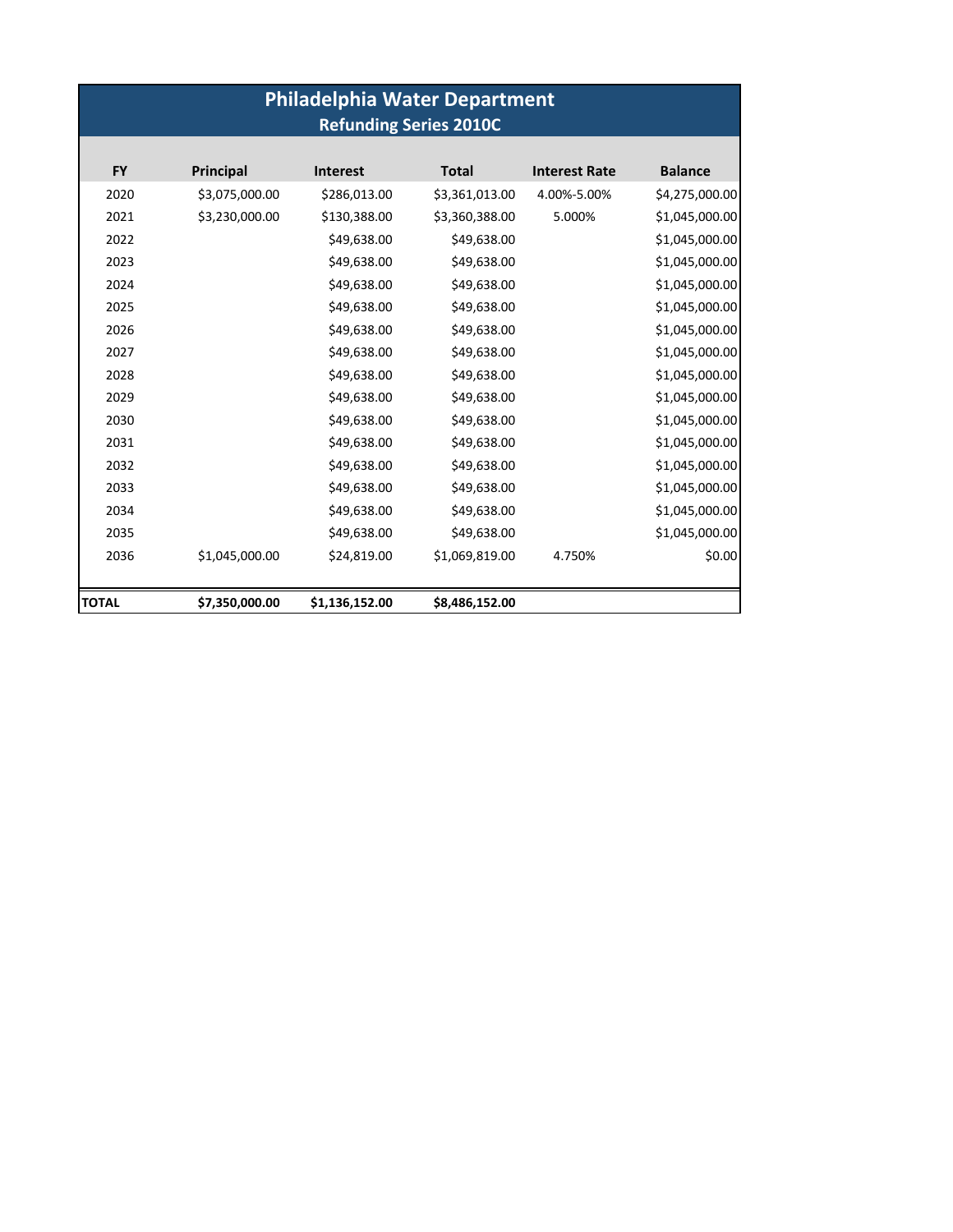| <b>Philadelphia Water Department</b><br>Series 2011A |                  |                  |                  |                      |                  |  |  |  |
|------------------------------------------------------|------------------|------------------|------------------|----------------------|------------------|--|--|--|
| <b>FY</b>                                            | Principal        | <b>Interest</b>  | <b>Total</b>     | <b>Interest Rate</b> | <b>Balance</b>   |  |  |  |
| 2020                                                 |                  | \$6,737,000.00   | \$6,737,000.00   |                      | \$135,000,000.00 |  |  |  |
| 2021                                                 |                  | \$6,737,000.00   | \$6,737,000.00   |                      | \$135,000,000.00 |  |  |  |
| 2022                                                 |                  | \$6,737,000.00   | \$6,737,000.00   |                      | \$135,000,000.00 |  |  |  |
| 2023                                                 |                  | \$6,737,000.00   | \$6,737,000.00   |                      | \$135,000,000.00 |  |  |  |
| 2024                                                 |                  | \$6,737,000.00   | \$6,737,000.00   |                      | \$135,000,000.00 |  |  |  |
| 2025                                                 |                  | \$6,737,000.00   | \$6,737,000.00   |                      | \$135,000,000.00 |  |  |  |
| 2026                                                 |                  | \$6,737,000.00   | \$6,737,000.00   |                      | \$135,000,000.00 |  |  |  |
| 2027                                                 |                  | \$6,737,000.00   | \$6,737,000.00   |                      | \$135,000,000.00 |  |  |  |
| 2028                                                 |                  | \$6,737,000.00   | \$6,737,000.00   |                      | \$135,000,000.00 |  |  |  |
| 2029                                                 |                  | \$6,737,000.00   | \$6,737,000.00   |                      | \$135,000,000.00 |  |  |  |
| 2030                                                 |                  | \$6,737,000.00   | \$6,737,000.00   |                      | \$135,000,000.00 |  |  |  |
| 2031                                                 |                  | \$6,737,000.00   | \$6,737,000.00   |                      | \$135,000,000.00 |  |  |  |
| 2032                                                 |                  | \$6,737,000.00   | \$6,737,000.00   |                      | \$135,000,000.00 |  |  |  |
| 2033                                                 | \$12,250,000.00  | \$6,737,000.00   | \$18,987,000.00  | 4.50%-5.00%          | \$122,750,000.00 |  |  |  |
| 2034                                                 | \$12,860,000.00  | \$6,127,500.00   | \$18,987,500.00  | 4.50%-5.00%          | \$109,890,000.00 |  |  |  |
| 2035                                                 | \$13,500,000.00  | \$5,487,675.00   | \$18,987,675.00  | 4.50%-5.00%          | \$96,390,000.00  |  |  |  |
| 2036                                                 | \$14,175,000.00  | \$4,816,000.00   | \$18,991,000.00  | 4.50%-5.00%          | \$82,215,000.00  |  |  |  |
| 2037                                                 | \$14,880,000.00  | \$4,110,750.00   | \$18,990,750.00  | 5.000%               | \$67,335,000.00  |  |  |  |
| 2038                                                 | \$15,620,000.00  | \$3,366,750.00   | \$18,986,750.00  | 5.000%               | \$51,715,000.00  |  |  |  |
| 2039                                                 | \$16,405,000.00  | \$2,585,750.00   | \$18,990,750.00  | 5.000%               | \$35,310,000.00  |  |  |  |
| 2040                                                 | \$17,225,000.00  | \$1,765,500.00   | \$18,990,500.00  | 5.000%               | \$18,085,000.00  |  |  |  |
| 2041                                                 | \$18,085,000.00  | \$904,250.00     | \$18,989,250.00  | 5.000%               | \$0.00           |  |  |  |
|                                                      |                  |                  |                  |                      |                  |  |  |  |
| TOTAL                                                | \$135,000,000.00 | \$123,482,175.00 | \$258,482,175.00 |                      |                  |  |  |  |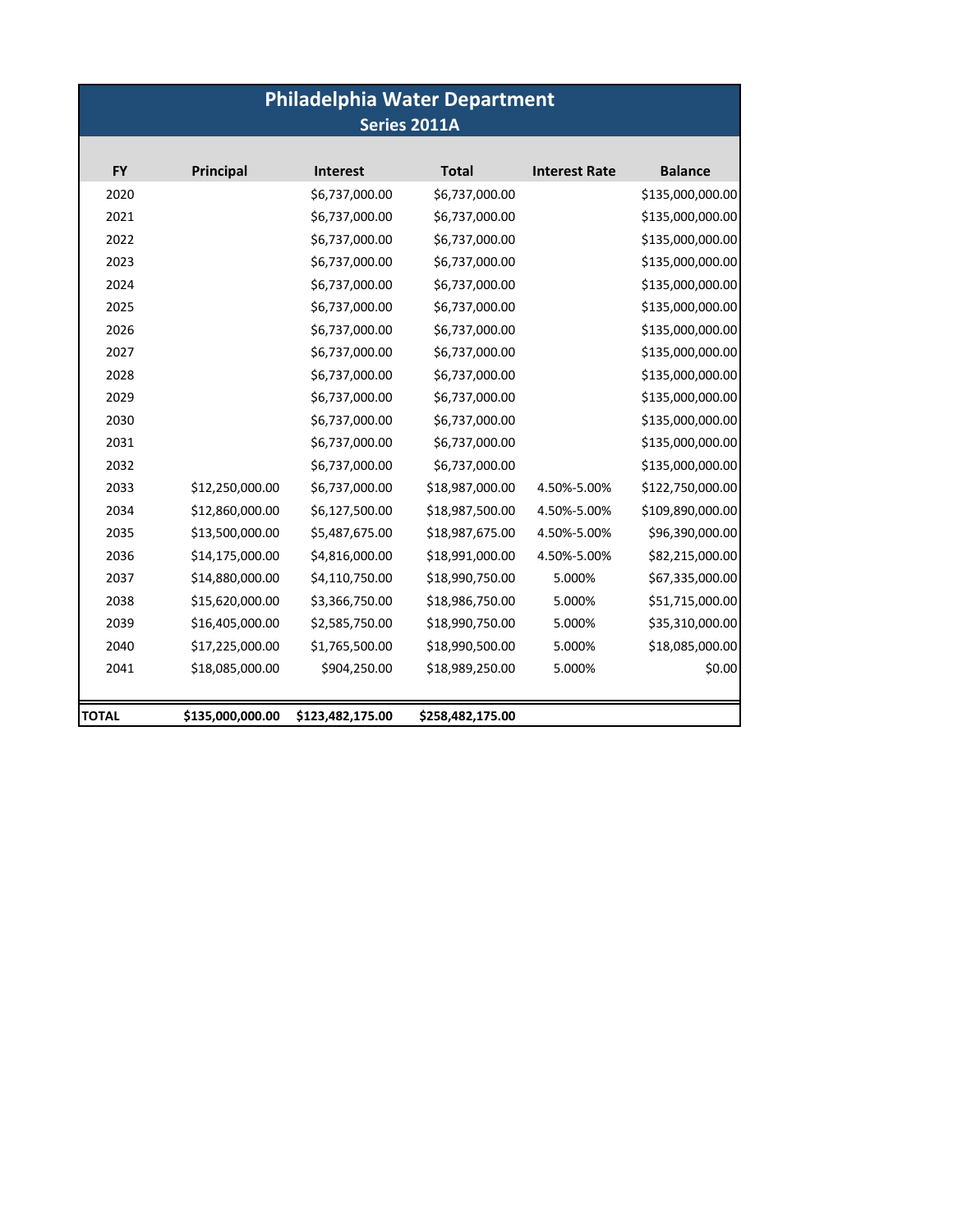| <b>Philadelphia Water Department</b><br><b>Refunding Series 2011B</b> |                 |                 |                 |                      |                 |  |  |  |
|-----------------------------------------------------------------------|-----------------|-----------------|-----------------|----------------------|-----------------|--|--|--|
| <b>FY</b>                                                             | Principal       | <b>Interest</b> | <b>Total</b>    | <b>Interest Rate</b> | <b>Balance</b>  |  |  |  |
| 2020                                                                  | \$8,150,000.00  | \$833,750.00    | \$8,983,750.00  | 5.000%               | \$12,600,000.00 |  |  |  |
| 2021                                                                  | \$1,690,000.00  | \$587,750.00    | \$2,277,750.00  | 5.000%               | \$10,910,000.00 |  |  |  |
| 2022                                                                  | \$9,045,000.00  | \$319,375.00    | \$9,364,375.00  | 5.000%               | \$1,865,000.00  |  |  |  |
| 2023                                                                  | \$1,865,000.00  | \$46,625.00     | \$1,911,625.00  | 5.000%               | \$0.00          |  |  |  |
| <b>ITOTAL</b>                                                         | \$20,750,000.00 | \$1,787,500.00  | \$22,537,500.00 |                      |                 |  |  |  |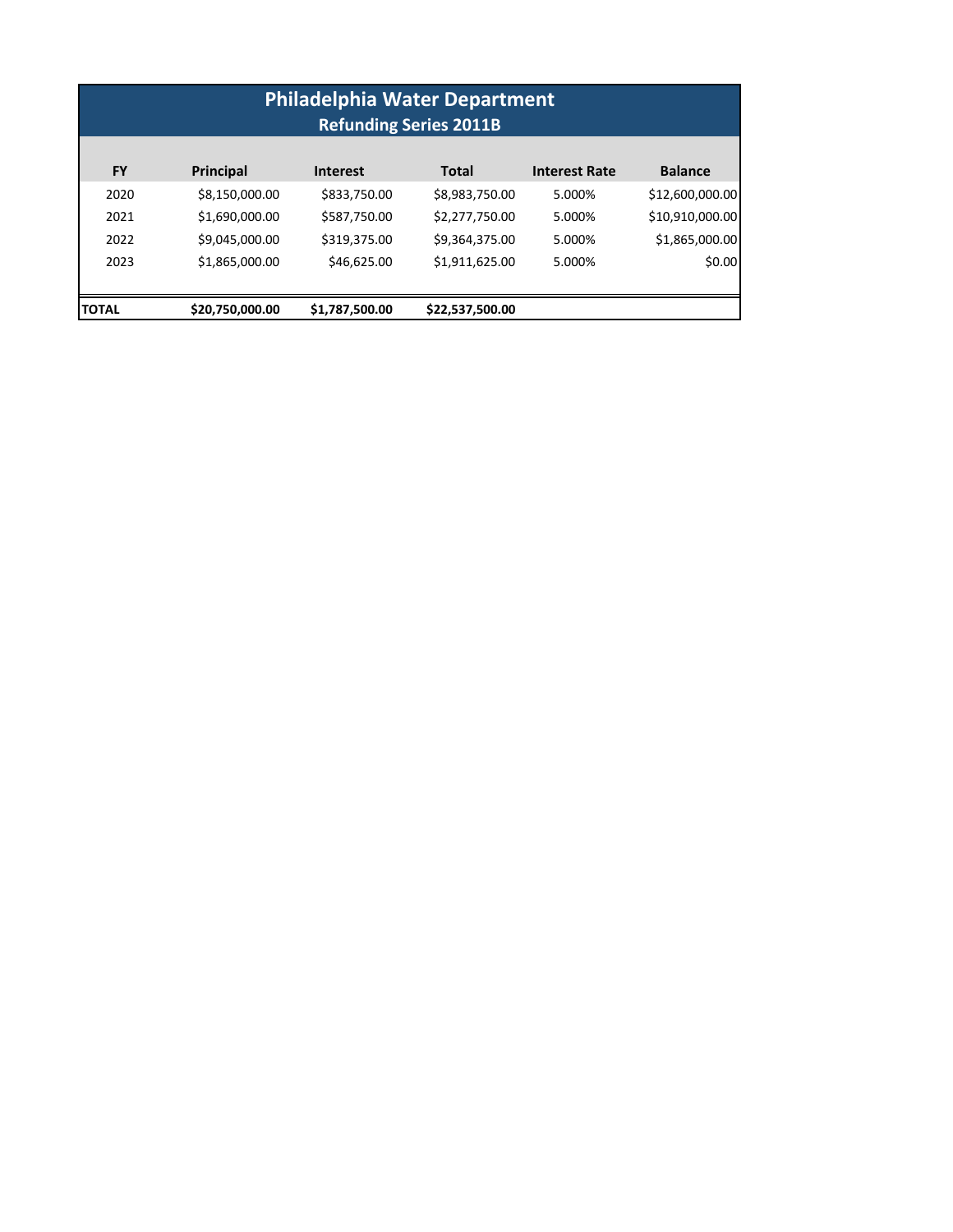| <b>Philadelphia Water Department</b><br><b>Refunding Series 2012</b> |                  |                 |                 |                      |                 |  |  |  |
|----------------------------------------------------------------------|------------------|-----------------|-----------------|----------------------|-----------------|--|--|--|
| <b>FY</b>                                                            | <b>Principal</b> | <b>Interest</b> | <b>Total</b>    | <b>Interest Rate</b> | <b>Balance</b>  |  |  |  |
| 2020                                                                 |                  | \$1,720,000.00  | \$1,720,000.00  |                      | \$34,400,000.00 |  |  |  |
| 2021                                                                 |                  | \$1,720,000.00  | \$1,720,000.00  |                      | \$34,400,000.00 |  |  |  |
| 2022                                                                 |                  | \$1,720,000.00  | \$1,720,000.00  |                      | \$34,400,000.00 |  |  |  |
| 2023                                                                 |                  | \$1,720,000.00  | \$1,720,000.00  |                      | \$34,400,000.00 |  |  |  |
| 2024                                                                 |                  | \$1,720,000.00  | \$1,720,000.00  |                      | \$34,400,000.00 |  |  |  |
| 2025                                                                 |                  | \$1,720,000.00  | \$1,720,000.00  |                      | \$34,400,000.00 |  |  |  |
| 2026                                                                 |                  | \$1,720,000.00  | \$1,720,000.00  |                      | \$34,400,000.00 |  |  |  |
| 2027                                                                 |                  | \$1,720,000.00  | \$1,720,000.00  |                      | \$34,400,000.00 |  |  |  |
| 2028                                                                 |                  | \$1,720,000.00  | \$1,720,000.00  |                      | \$34,400,000.00 |  |  |  |
| 2029                                                                 | \$34,400,000.00  | \$860,000.00    | \$35,260,000.00 | 5.000%               | \$0.00          |  |  |  |
| <b>TOTAL</b>                                                         | \$34,400,000.00  | \$16,340,000.00 | \$50,740,000.00 |                      |                 |  |  |  |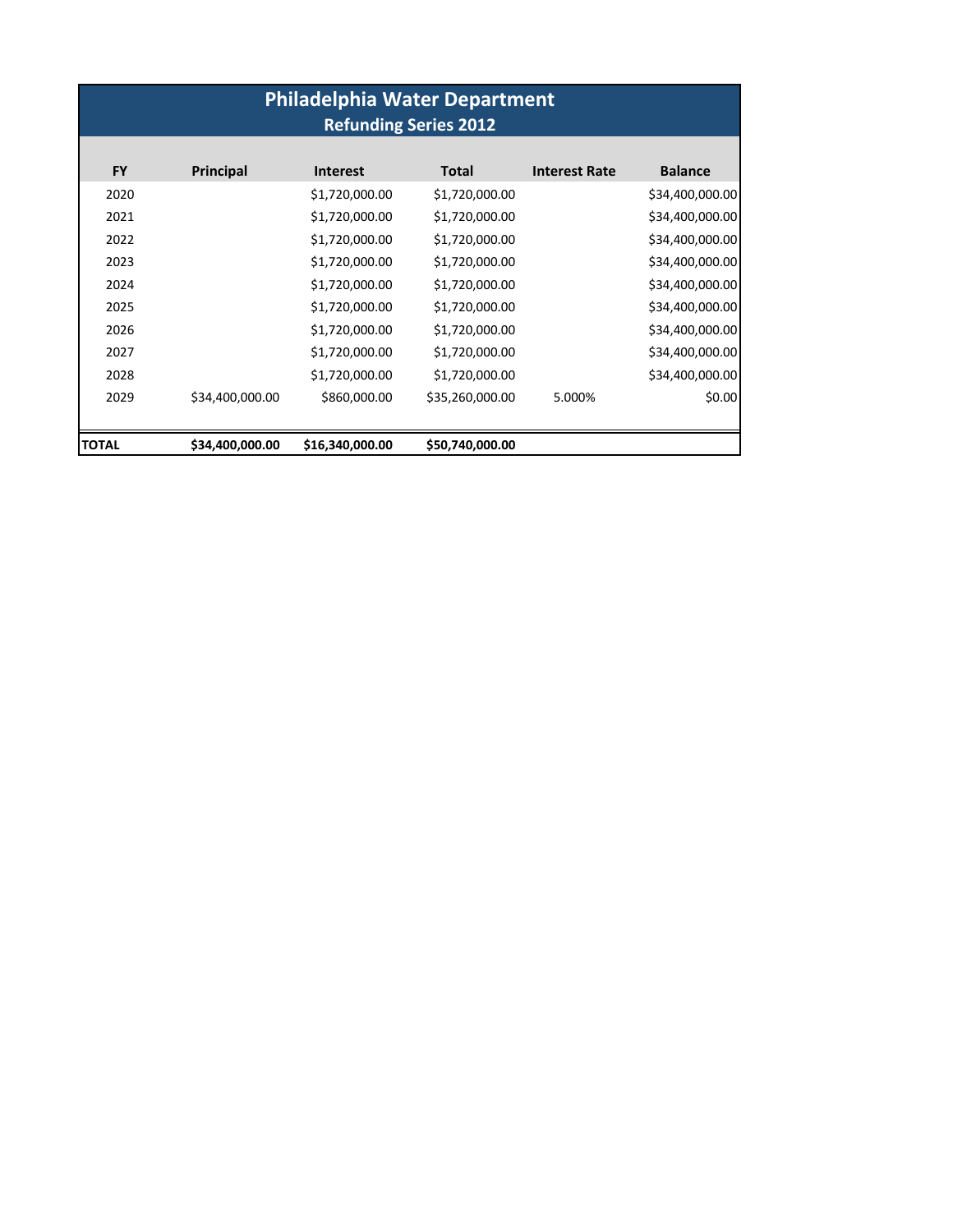# **Philadelphia Water Department Series 2013A**

| 2020<br>2021<br>2022<br>2023<br>2024<br>2025<br>2026<br>2027<br>2028<br>2029 |                  |                 | <b>Total</b>     | <b>Interest Rate</b> | <b>Balance</b>   |
|------------------------------------------------------------------------------|------------------|-----------------|------------------|----------------------|------------------|
|                                                                              | \$30,845,000.00  | \$7,992,200.00  | \$38,837,200.00  | 3.00%-5.00%          | \$128,880,000.00 |
|                                                                              | \$31,880,000.00  | \$6,454,150.00  | \$38,334,150.00  | 4.00%-5.00%          | \$97,000,000.00  |
|                                                                              | \$22,925,000.00  | \$4,910,400.00  | \$27,835,400.00  | 5.000%               | \$74,075,000.00  |
|                                                                              | \$24,075,000.00  | \$3,764,150.00  | \$27,839,150.00  | 4.00%-5.00%          | \$50,000,000.00  |
|                                                                              |                  | \$2,562,500.00  | \$2,562,500.00   |                      | \$50,000,000.00  |
|                                                                              |                  | \$2,562,500.00  | \$2,562,500.00   |                      | \$50,000,000.00  |
|                                                                              |                  | \$2,562,500.00  | \$2,562,500.00   |                      | \$50,000,000.00  |
|                                                                              |                  | \$2,562,500.00  | \$2,562,500.00   |                      | \$50,000,000.00  |
|                                                                              |                  | \$2,562,500.00  | \$2,562,500.00   |                      | \$50,000,000.00  |
|                                                                              |                  | \$2,562,500.00  | \$2,562,500.00   |                      | \$50,000,000.00  |
| 2030                                                                         |                  | \$2,562,500.00  | \$2,562,500.00   |                      | \$50,000,000.00  |
| 2031                                                                         |                  | \$2,562,500.00  | \$2,562,500.00   |                      | \$50,000,000.00  |
| 2032                                                                         |                  | \$2,562,500.00  | \$2,562,500.00   |                      | \$50,000,000.00  |
| 2033                                                                         |                  | \$2,562,500.00  | \$2,562,500.00   |                      | \$50,000,000.00  |
| 2034                                                                         |                  | \$2,562,500.00  | \$2,562,500.00   |                      | \$50,000,000.00  |
| 2035                                                                         |                  | \$2,562,500.00  | \$2,562,500.00   |                      | \$50,000,000.00  |
| 2036                                                                         |                  | \$2,562,500.00  | \$2,562,500.00   |                      | \$50,000,000.00  |
| 2037                                                                         |                  | \$2,562,500.00  | \$2,562,500.00   |                      | \$50,000,000.00  |
| 2038                                                                         |                  | \$2,562,500.00  | \$2,562,500.00   |                      | \$50,000,000.00  |
| 2039                                                                         |                  | \$2,562,500.00  | \$2,562,500.00   |                      | \$50,000,000.00  |
| 2040                                                                         |                  | \$2,562,500.00  | \$2,562,500.00   |                      | \$50,000,000.00  |
| 2041                                                                         | \$15,840,000.00  | \$2,562,500.00  | \$18,402,500.00  | 5.125%               | \$34,160,000.00  |
| 2042                                                                         | \$16,655,000.00  | \$1,750,700.00  | \$18,405,700.00  | 5.125%               | \$17,505,000.00  |
| 2043                                                                         | \$17,505,000.00  | \$897,131.25    | \$18,402,131.25  | 5.125%               | \$0.00           |
| TOTAL                                                                        | \$159,725,000.00 | \$71,893,731.25 | \$231,618,731.25 |                      |                  |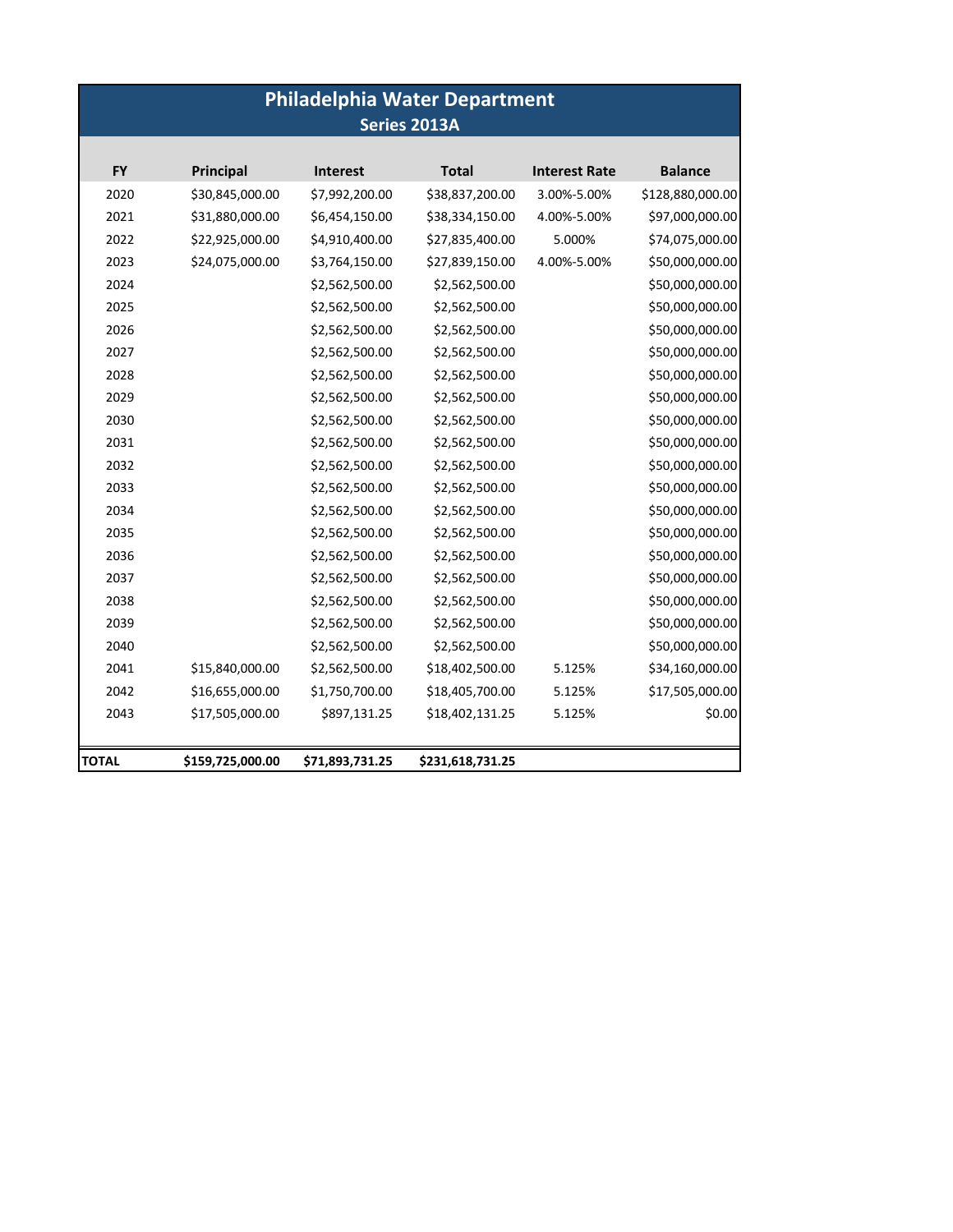| <b>Philadelphia Water Department</b><br>Series 2014A |                  |                 |                  |                      |                 |  |  |
|------------------------------------------------------|------------------|-----------------|------------------|----------------------|-----------------|--|--|
|                                                      |                  |                 |                  |                      |                 |  |  |
| <b>FY</b>                                            | <b>Principal</b> | <b>Interest</b> | <b>Total</b>     | <b>Interest Rate</b> | <b>Balance</b>  |  |  |
| 2020                                                 | \$6,800,000.00   | \$4,970,250.00  | \$11,770,250.00  | 5.000%               | \$97,700,000.00 |  |  |
| 2021                                                 | \$7,140,000.00   | \$4,621,750.00  | \$11,761,750.00  | 5.000%               | \$90,560,000.00 |  |  |
| 2022                                                 | \$7,490,000.00   | \$4,268,225.00  | \$11,758,225.00  | 4.00%-5.00%          | \$83,070,000.00 |  |  |
| 2023                                                 | \$7,840,000.00   | \$3,911,300.00  | \$11,751,300.00  | 4.00%-5.00%          | \$75,230,000.00 |  |  |
| 2024                                                 | \$8,200,000.00   | \$3,540,450.00  | \$11,740,450.00  | 4.00%-5.00%          | \$67,030,000.00 |  |  |
| 2025                                                 | \$8,595,000.00   | \$3,136,625.00  | \$11,731,625.00  | 5.000%               | \$58,435,000.00 |  |  |
| 2026                                                 | \$9,020,000.00   | \$2,696,250.00  | \$11,716,250.00  | 5.000%               | \$49,415,000.00 |  |  |
| 2027                                                 | \$9,470,000.00   | \$2,234,000.00  | \$11,704,000.00  | 5.000%               | \$39,945,000.00 |  |  |
| 2028                                                 | \$9,945,000.00   | \$1,748,625.00  | \$11,693,625.00  | 5.000%               | \$30,000,000.00 |  |  |
| 2029                                                 |                  | \$1,500,000.00  | \$1,500,000.00   |                      | \$30,000,000.00 |  |  |
| 2030                                                 |                  | \$1,500,000.00  | \$1,500,000.00   |                      | \$30,000,000.00 |  |  |
| 2031                                                 |                  | \$1,500,000.00  | \$1,500,000.00   |                      | \$30,000,000.00 |  |  |
| 2032                                                 |                  | \$1,500,000.00  | \$1,500,000.00   |                      | \$30,000,000.00 |  |  |
| 2033                                                 |                  | \$1,500,000.00  | \$1,500,000.00   |                      | \$30,000,000.00 |  |  |
| 2034                                                 |                  | \$1,500,000.00  | \$1,500,000.00   |                      | \$30,000,000.00 |  |  |
| 2035                                                 |                  | \$1,500,000.00  | \$1,500,000.00   |                      | \$30,000,000.00 |  |  |
| 2036                                                 |                  | \$1,500,000.00  | \$1,500,000.00   |                      | \$30,000,000.00 |  |  |
| 2037                                                 |                  | \$1,500,000.00  | \$1,500,000.00   |                      | \$30,000,000.00 |  |  |
| 2038                                                 |                  | \$1,500,000.00  | \$1,500,000.00   |                      | \$30,000,000.00 |  |  |
| 2039                                                 |                  | \$1,500,000.00  | \$1,500,000.00   |                      | \$30,000,000.00 |  |  |
| 2040                                                 |                  | \$1,500,000.00  | \$1,500,000.00   |                      | \$30,000,000.00 |  |  |
| 2041                                                 |                  | \$1,500,000.00  | \$1,500,000.00   |                      | \$30,000,000.00 |  |  |
| 2042                                                 | \$9,505,000.00   | \$1,262,375.00  | \$10,767,375.00  | 5.000%               | \$20,495,000.00 |  |  |
| 2043                                                 | \$9,990,000.00   | \$775,000.00    | \$10,765,000.00  | 5.000%               | \$10,505,000.00 |  |  |
| 2044                                                 | \$10,505,000.00  | \$262,625.00    | \$10,767,625.00  | 5.000%               | \$0.00          |  |  |
| TOTAL                                                | \$104,500,000.00 | \$52,927,475.00 | \$157,427,475.00 |                      |                 |  |  |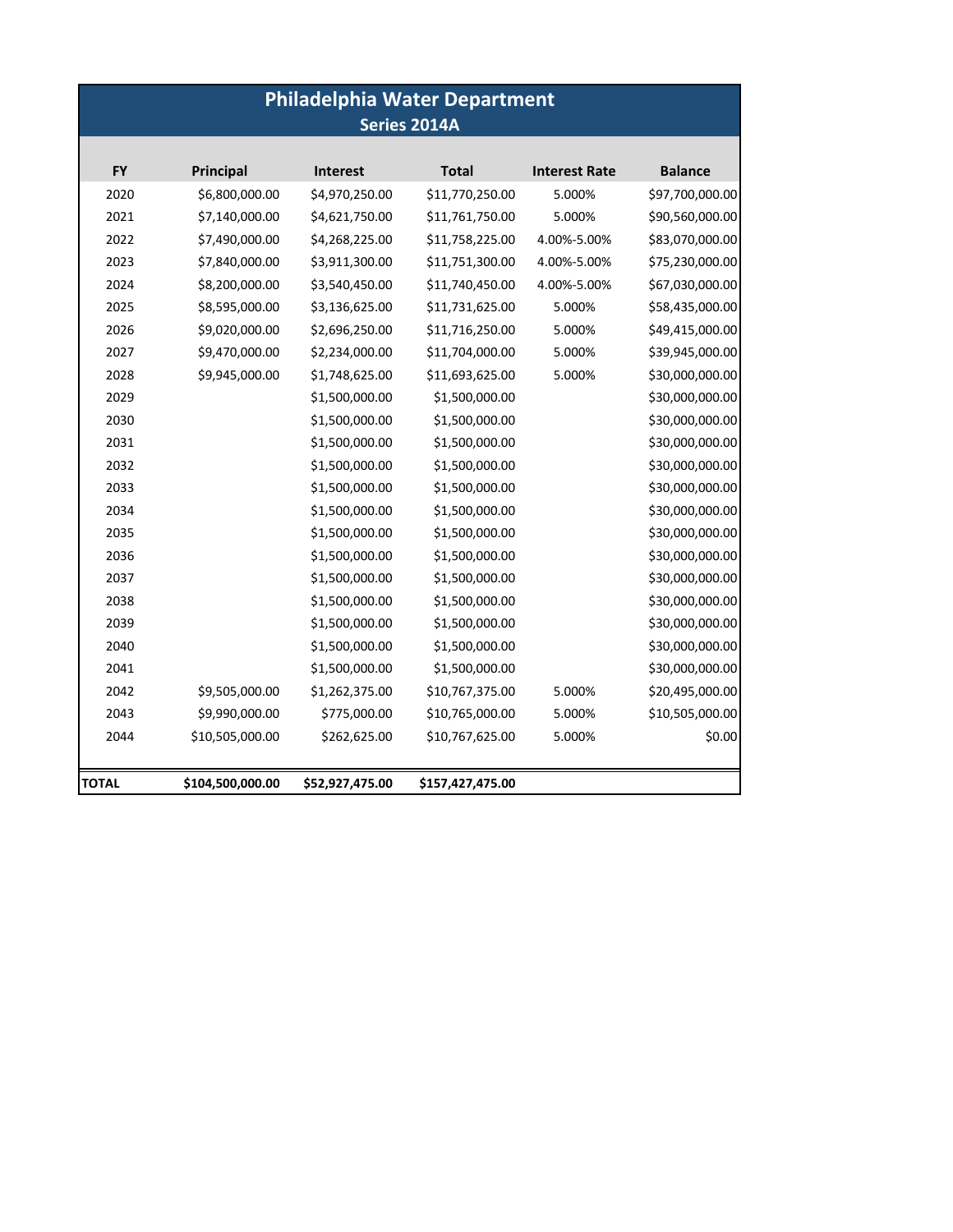# **Philadelphia Water Department Series 2015A**

| <b>FY</b> | Principal        | <b>Interest</b>  | <b>Total</b>     | <b>Interest Rate</b> | <b>Balance</b>   |
|-----------|------------------|------------------|------------------|----------------------|------------------|
| 2020      |                  | \$13,791,000.00  | \$13,791,000.00  |                      | \$275,820,000.00 |
| 2021      |                  | \$13,791,000.00  | \$13,791,000.00  |                      | \$275,820,000.00 |
| 2022      |                  | \$13,791,000.00  | \$13,791,000.00  |                      | \$275,820,000.00 |
| 2023      |                  | \$13,791,000.00  | \$13,791,000.00  |                      | \$275,820,000.00 |
| 2024      |                  | \$13,791,000.00  | \$13,791,000.00  |                      | \$275,820,000.00 |
| 2025      |                  | \$13,791,000.00  | \$13,791,000.00  |                      | \$275,820,000.00 |
| 2026      |                  | \$13,791,000.00  | \$13,791,000.00  |                      | \$275,820,000.00 |
| 2027      |                  | \$13,791,000.00  | \$13,791,000.00  |                      | \$275,820,000.00 |
| 2028      |                  | \$13,791,000.00  | \$13,791,000.00  |                      | \$275,820,000.00 |
| 2029      |                  | \$13,791,000.00  | \$13,791,000.00  |                      | \$275,820,000.00 |
| 2030      |                  | \$13,791,000.00  | \$13,791,000.00  |                      | \$275,820,000.00 |
| 2031      |                  | \$13,791,000.00  | \$13,791,000.00  |                      | \$275,820,000.00 |
| 2032      |                  | \$13,791,000.00  | \$13,791,000.00  |                      | \$275,820,000.00 |
| 2033      |                  | \$13,791,000.00  | \$13,791,000.00  |                      | \$275,820,000.00 |
| 2034      |                  | \$13,791,000.00  | \$13,791,000.00  |                      | \$275,820,000.00 |
| 2035      |                  | \$13,791,000.00  | \$13,791,000.00  |                      | \$275,820,000.00 |
| 2036      |                  | \$13,791,000.00  | \$13,791,000.00  |                      | \$275,820,000.00 |
| 2037      | \$21,800,000.00  | \$13,246,000.00  | \$35,046,000.00  | 5.000%               | \$254,020,000.00 |
| 2038      | \$22,915,000.00  | \$12,128,125.00  | \$35,043,125.00  | 5.000%               | \$231,105,000.00 |
| 2039      | \$24,090,000.00  | \$10,953,000.00  | \$35,043,000.00  | 5.000%               | \$207,015,000.00 |
| 2040      | \$25,330,000.00  | \$9,717,500.00   | \$35,047,500.00  | 5.000%               | \$181,685,000.00 |
| 2041      | \$26,625,000.00  | \$8,418,625.00   | \$35,043,625.00  | 5.000%               | \$155,060,000.00 |
| 2042      | \$27,990,000.00  | \$7,053,250.00   | \$35,043,250.00  | 5.000%               | \$127,070,000.00 |
| 2043      | \$29,425,000.00  | \$5,617,875.00   | \$35,042,875.00  | 5.000%               | \$97,645,000.00  |
| 2044      | \$30,935,000.00  | \$4,108,875.00   | \$35,043,875.00  | 5.000%               | \$66,710,000.00  |
| 2045      | \$32,520,000.00  | \$2,522,500.00   | \$35,042,500.00  | 5.000%               | \$34,190,000.00  |
| 2046      | \$34,190,000.00  | \$854,750.00     | \$35,044,750.00  | 5.000%               | \$0.00           |
|           |                  |                  |                  |                      |                  |
| TOTAL     | \$275,820,000.00 | \$309,067,500.00 | \$584,887,500.00 |                      |                  |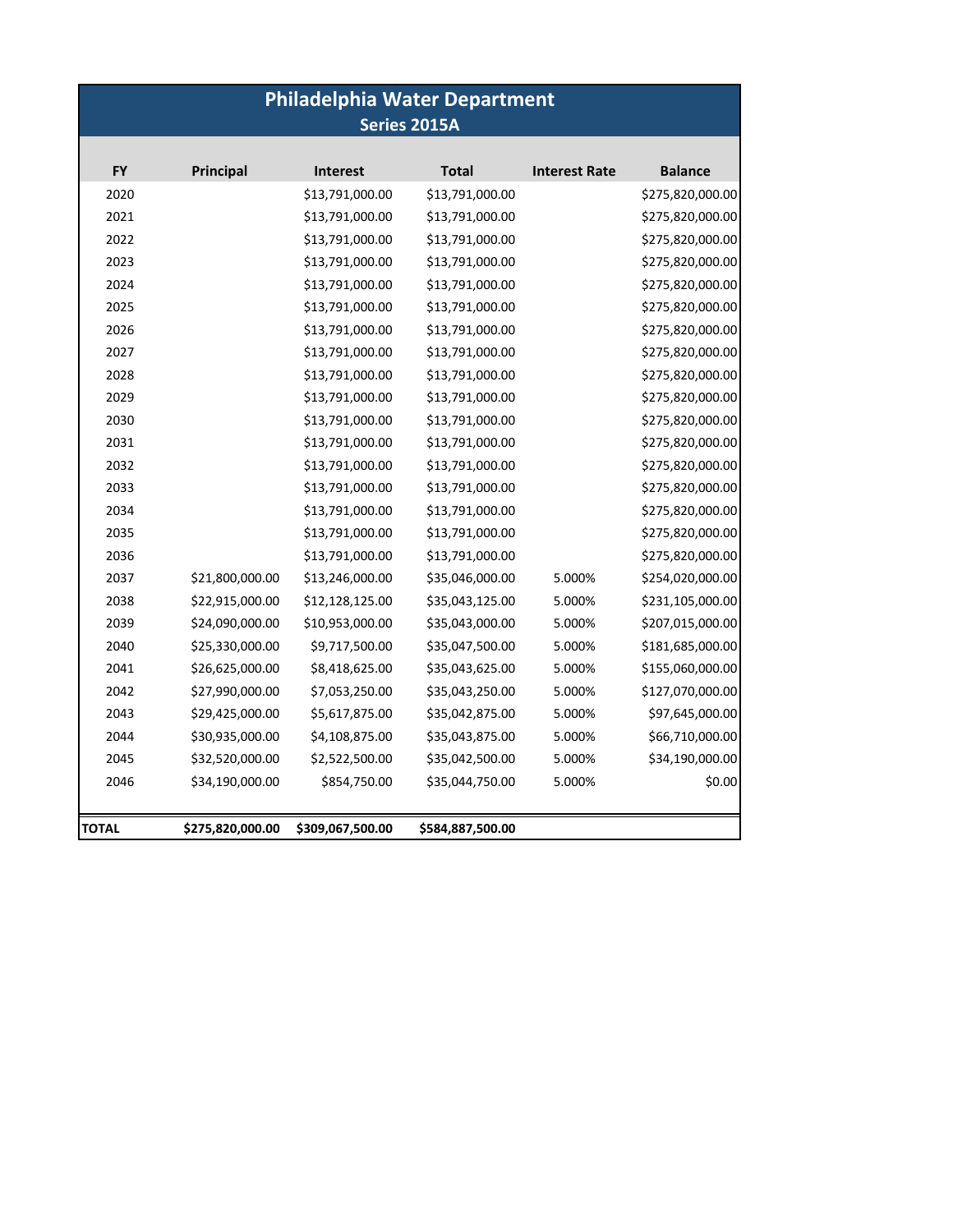|                               | <b>Philadelphia Water Department</b> |                 |                  |                      |                  |  |  |  |  |
|-------------------------------|--------------------------------------|-----------------|------------------|----------------------|------------------|--|--|--|--|
| <b>Refunding Series 2015B</b> |                                      |                 |                  |                      |                  |  |  |  |  |
|                               |                                      |                 |                  |                      |                  |  |  |  |  |
| <b>FY</b>                     | <b>Principal</b>                     | <b>Interest</b> | <b>Total</b>     | <b>Interest Rate</b> | <b>Balance</b>   |  |  |  |  |
| 2020                          | \$10,365,000.00                      | \$6,550,975.00  | \$16,915,975.00  | 5.000%               | \$131,375,000.00 |  |  |  |  |
| 2021                          | \$10,900,000.00                      | \$6,019,350.00  | \$16,919,350.00  | 5.000%               | \$120,475,000.00 |  |  |  |  |
| 2022                          | \$11,460,000.00                      | \$5,460,350.00  | \$16,920,350.00  | 5.000%               | \$109,015,000.00 |  |  |  |  |
| 2023                          | \$12,045,000.00                      | \$4,872,725.00  | \$16,917,725.00  | 5.000%               | \$96,970,000.00  |  |  |  |  |
| 2024                          |                                      | \$4,571,600.00  | \$4,571,600.00   |                      | \$96,970,000.00  |  |  |  |  |
| 2025                          |                                      | \$4,571,600.00  | \$4,571,600.00   |                      | \$96,970,000.00  |  |  |  |  |
| 2026                          |                                      | \$4,571,600.00  | \$4,571,600.00   |                      | \$96,970,000.00  |  |  |  |  |
| 2027                          |                                      | \$4,571,600.00  | \$4,571,600.00   |                      | \$96,970,000.00  |  |  |  |  |
| 2028                          |                                      | \$4,571,600.00  | \$4,571,600.00   |                      | \$96,970,000.00  |  |  |  |  |
| 2029                          | \$10,190,000.00                      | \$4,316,850.00  | \$14,506,850.00  | 5.000%               | \$86,780,000.00  |  |  |  |  |
| 2030                          | \$10,695,000.00                      | \$3,794,725.00  | \$14,489,725.00  | 5.000%               | \$76,085,000.00  |  |  |  |  |
| 2031                          | \$11,230,000.00                      | \$3,246,600.00  | \$14,476,600.00  | 5.000%               | \$64,855,000.00  |  |  |  |  |
| 2032                          | \$11,790,000.00                      | \$2,671,100.00  | \$14,461,100.00  | 5.000%               | \$53,065,000.00  |  |  |  |  |
| 2033                          | \$12,380,000.00                      | \$2,066,850.00  | \$14,446,850.00  | 5.000%               | \$40,685,000.00  |  |  |  |  |
| 2034                          | \$12,995,000.00                      | \$1,432,475.00  | \$14,427,475.00  | 5.000%               | \$27,690,000.00  |  |  |  |  |
| 2035                          | \$13,580,000.00                      | \$836,000.00    | \$14,416,000.00  | 4.000%               | \$14,110,000.00  |  |  |  |  |
| 2036                          | \$14,110,000.00                      | \$282,200.00    | \$14,392,200.00  | 4.000%               | \$0.00           |  |  |  |  |
| TOTAL                         | \$141,740,000.00                     | \$64,408,200.00 | \$206,148,200.00 |                      |                  |  |  |  |  |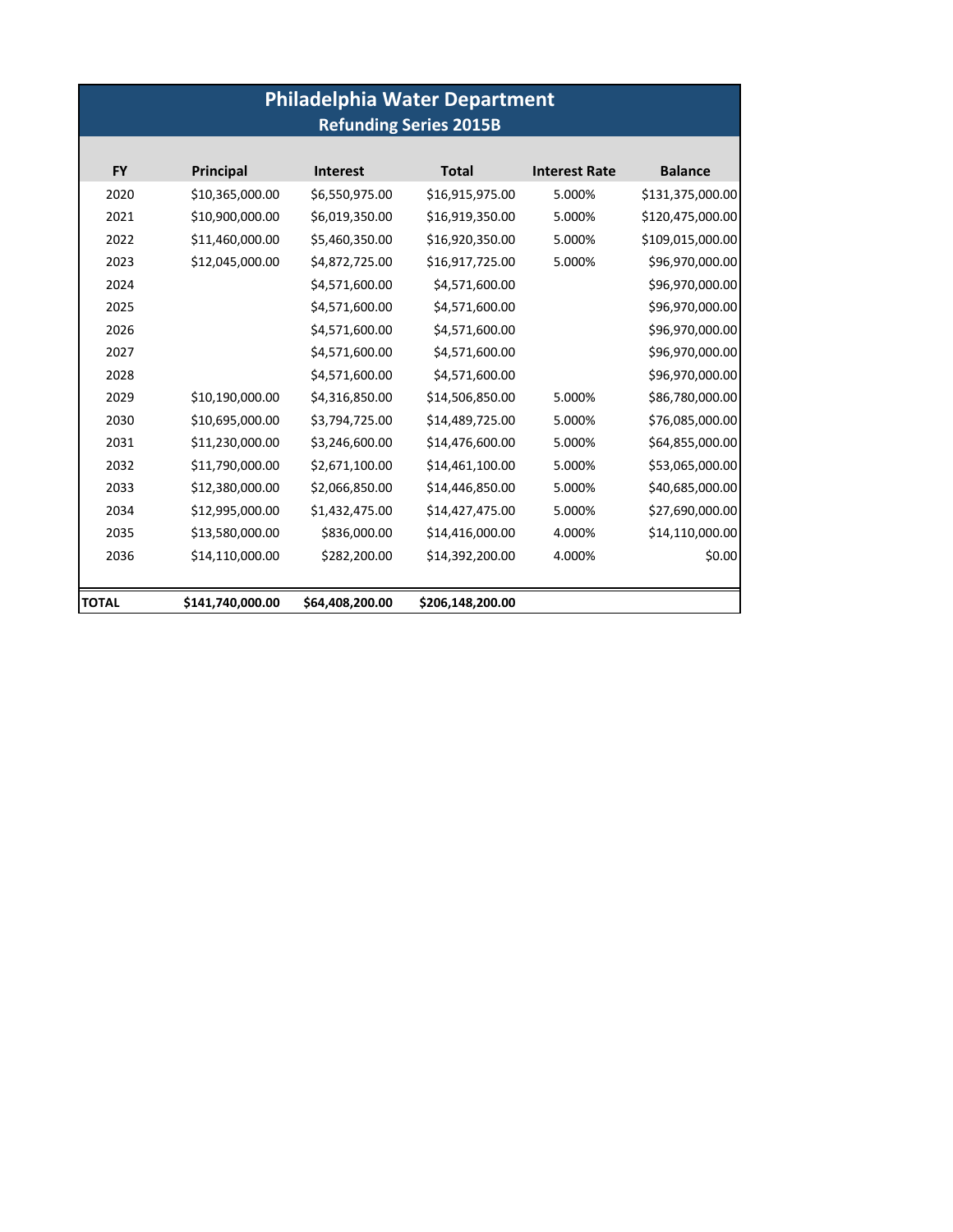|              | <b>Philadelphia Water Department</b><br><b>Refunding Series 2016</b> |                 |                  |                      |                  |  |  |  |
|--------------|----------------------------------------------------------------------|-----------------|------------------|----------------------|------------------|--|--|--|
| <b>FY</b>    | <b>Principal</b>                                                     | <b>Interest</b> | <b>Total</b>     | <b>Interest Rate</b> | <b>Balance</b>   |  |  |  |
| 2020         | \$3,785,000.00                                                       | \$8,484,312.50  | \$12,269,312.50  | 5.000%               | \$177,985,000.00 |  |  |  |
| 2021         | \$3,975,000.00                                                       | \$8,290,312.50  | \$12,265,312.50  | 5.000%               | \$174,010,000.00 |  |  |  |
| 2022         | \$4,180,000.00                                                       | \$8,086,437.50  | \$12,266,437.50  | 5.000%               | \$169,830,000.00 |  |  |  |
| 2023         | \$7,965,000.00                                                       | \$7,782,812.50  | \$15,747,812.50  | 5.000%               | \$161,865,000.00 |  |  |  |
| 2024         | \$20,805,000.00                                                      | \$7,068,062.50  | \$27,873,062.50  | 3.00%-5.00%          | \$141,060,000.00 |  |  |  |
| 2025         | \$22,875,000.00                                                      | \$5,980,562.50  | \$28,855,562.50  | 5.000%               | \$118,185,000.00 |  |  |  |
| 2026         | \$24,030,000.00                                                      | \$4,807,937.50  | \$28,837,937.50  | 5.000%               | \$94,155,000.00  |  |  |  |
| 2027         | \$23,365,000.00                                                      | \$3,623,062.50  | \$26,988,062.50  | 5.000%               | \$70,790,000.00  |  |  |  |
| 2028         | \$11,105,000.00                                                      | \$2,761,312.50  | \$13,866,312.50  | 5.000%               | \$59,685,000.00  |  |  |  |
| 2029         | \$6,340,000.00                                                       | \$2,325,187.50  | \$8,665,187.50   | 5.000%               | \$53,345,000.00  |  |  |  |
| 2030         | \$6,670,000.00                                                       | \$1,999,937.50  | \$8,669,937.50   | 5.000%               | \$46,675,000.00  |  |  |  |
| 2031         | \$7,010,000.00                                                       | \$1,657,937.50  | \$8,667,937.50   | 5.000%               | \$39,665,000.00  |  |  |  |
| 2032         | \$7,330,000.00                                                       | \$1,336,087.50  | \$8,666,087.50   | 4.000%               | \$32,335,000.00  |  |  |  |
| 2033         | \$7,630,000.00                                                       | \$1,036,887.50  | \$8,666,887.50   | 4.000%               | \$24,705,000.00  |  |  |  |
| 2034         | \$7,940,000.00                                                       | \$725,487.50    | \$8,665,487.50   | 4.000%               | \$16,765,000.00  |  |  |  |
| 2035         | \$8,240,000.00                                                       | \$427,112.50    | \$8,667,112.50   | 3.00%-4.00%          | \$8,525,000.00   |  |  |  |
| 2036         | \$8,525,000.00                                                       | \$143,768.75    | \$8,668,768.75   | 3.125%-4.00%         | \$0.00           |  |  |  |
|              |                                                                      |                 |                  |                      |                  |  |  |  |
| <b>TOTAL</b> | \$181,770,000.00                                                     | \$66,537,218.75 | \$248,307,218.75 |                      |                  |  |  |  |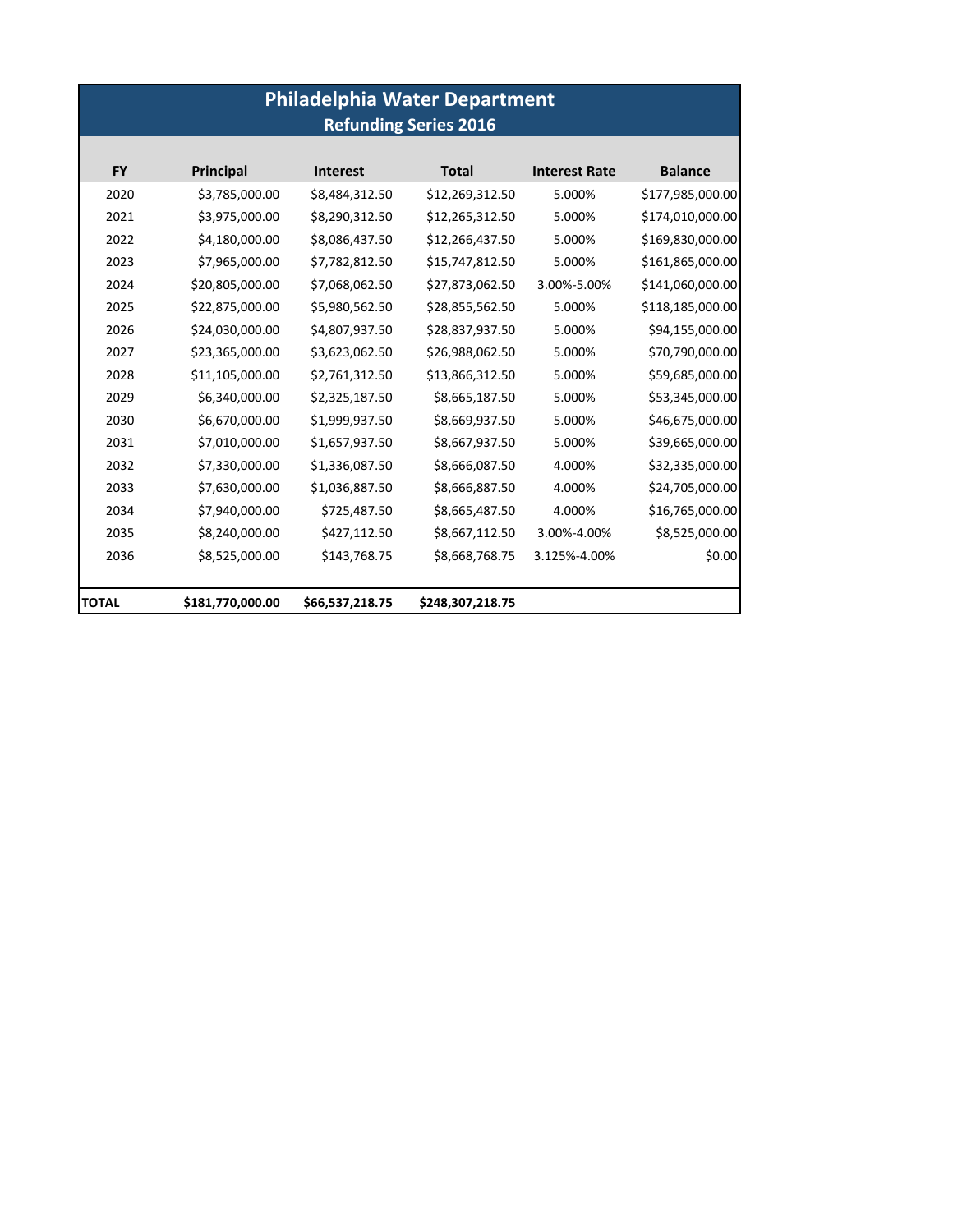# **Philadelphia Water Department Series 2017A**

| <b>FY</b> | <b>Principal</b> | <b>Interest</b>  | <b>Total</b>     | <b>Interest Rate</b> | <b>Balance</b>   |
|-----------|------------------|------------------|------------------|----------------------|------------------|
| 2020      | \$20,000,000.00  | \$12,616,125.00  | \$32,616,125.00  | 5.000%               | \$239,865,000.00 |
| 2021      | \$0.00           | \$12,116,125.00  | \$12,116,125.00  |                      | \$239,865,000.00 |
| 2022      | \$0.00           | \$12,116,125.00  | \$12,116,125.00  |                      | \$239,865,000.00 |
| 2023      | \$0.00           | \$12,116,125.00  | \$12,116,125.00  |                      | \$239,865,000.00 |
| 2024      | \$0.00           | \$12,116,125.00  | \$12,116,125.00  |                      | \$239,865,000.00 |
| 2025      | \$0.00           | \$12,116,125.00  | \$12,116,125.00  |                      | \$239,865,000.00 |
| 2026      | \$0.00           | \$12,116,125.00  | \$12,116,125.00  |                      | \$239,865,000.00 |
| 2027      | \$0.00           | \$12,116,125.00  | \$12,116,125.00  |                      | \$239,865,000.00 |
| 2028      | \$0.00           | \$12,116,125.00  | \$12,116,125.00  |                      | \$239,865,000.00 |
| 2029      | \$0.00           | \$12,116,125.00  | \$12,116,125.00  |                      | \$239,865,000.00 |
| 2030      | \$0.00           | \$12,116,125.00  | \$12,116,125.00  |                      | \$239,865,000.00 |
| 2031      | \$0.00           | \$12,116,125.00  | \$12,116,125.00  |                      | \$239,865,000.00 |
| 2032      | \$0.00           | \$12,116,125.00  | \$12,116,125.00  |                      | \$239,865,000.00 |
| 2033      | \$7,145,000.00   | \$11,937,500.00  | \$19,082,500.00  | 5.000%               | \$232,720,000.00 |
| 2034      | \$7,515,000.00   | \$11,571,000.00  | \$19,086,000.00  | 5.000%               | \$225,205,000.00 |
| 2035      | \$7,900,000.00   | \$11,185,625.00  | \$19,085,625.00  | 5.000%               | \$217,305,000.00 |
| 2036      | \$8,305,000.00   | \$10,780,500.00  | \$19,085,500.00  | 5.000%               | \$209,000,000.00 |
| 2037      | \$8,730,000.00   | \$10,354,625.00  | \$19,084,625.00  | 5.000%               | \$200,270,000.00 |
| 2038      | \$9,175,000.00   | \$9,907,000.00   | \$19,082,000.00  | 5.000%               | \$191,095,000.00 |
| 2039      | \$9,650,000.00   | \$9,436,375.00   | \$19,086,375.00  | 5.000%               | \$181,445,000.00 |
| 2040      | \$10,140,000.00  | \$8,941,625.00   | \$19,081,625.00  | 5.000%               | \$171,305,000.00 |
| 2041      |                  | \$8,688,125.00   | \$8,688,125.00   |                      | \$171,305,000.00 |
| 2042      | \$10,660,000.00  | \$8,421,625.00   | \$19,081,625.00  | 5.000%               | \$160,645,000.00 |
| 2043      | \$11,210,000.00  | \$7,874,875.00   | \$19,084,875.00  | 5.000%               | \$149,435,000.00 |
| 2044      | \$11,785,000.00  | \$7,300,000.00   | \$19,085,000.00  | 5.000%               | \$137,650,000.00 |
| 2045      | \$12,390,000.00  | \$6,695,625.00   | \$19,085,625.00  | 5.000%               | \$125,260,000.00 |
| 2046      | \$13,025,000.00  | \$6,060,250.00   | \$19,085,250.00  | 5.000%               | \$112,235,000.00 |
| 2047      | \$13,690,000.00  | \$5,392,375.00   | \$19,082,375.00  | 5.000%               | \$98,545,000.00  |
| 2048      | \$14,395,000.00  | \$4,690,250.00   | \$19,085,250.00  | 5.000%               | \$84,150,000.00  |
| 2049      | \$15,145,000.00  | \$3,940,656.25   | \$19,085,656.25  | 5.00%-5.25%          | \$69,005,000.00  |
| 2050      | \$15,945,000.00  | \$3,140,631.25   | \$19,085,631.25  | 5.00%-5.25%          | \$53,060,000.00  |
| 2051      | \$16,785,000.00  | \$2,298,406.25   | \$19,083,406.25  | 5.00%-5.25%          | \$36,275,000.00  |
| 2052      | \$17,670,000.00  | \$1,411,793.75   | \$19,081,793.75  | 5.00%-5.25%          | \$18,605,000.00  |
| 2053      | \$18,605,000.00  | \$478,550.00     | \$19,083,550.00  | 5.00%-5.25%          | \$0.00           |
| TOTAL     | \$259,865,000.00 | \$308,517,037.50 | \$568,382,037.50 |                      |                  |
|           |                  |                  |                  |                      |                  |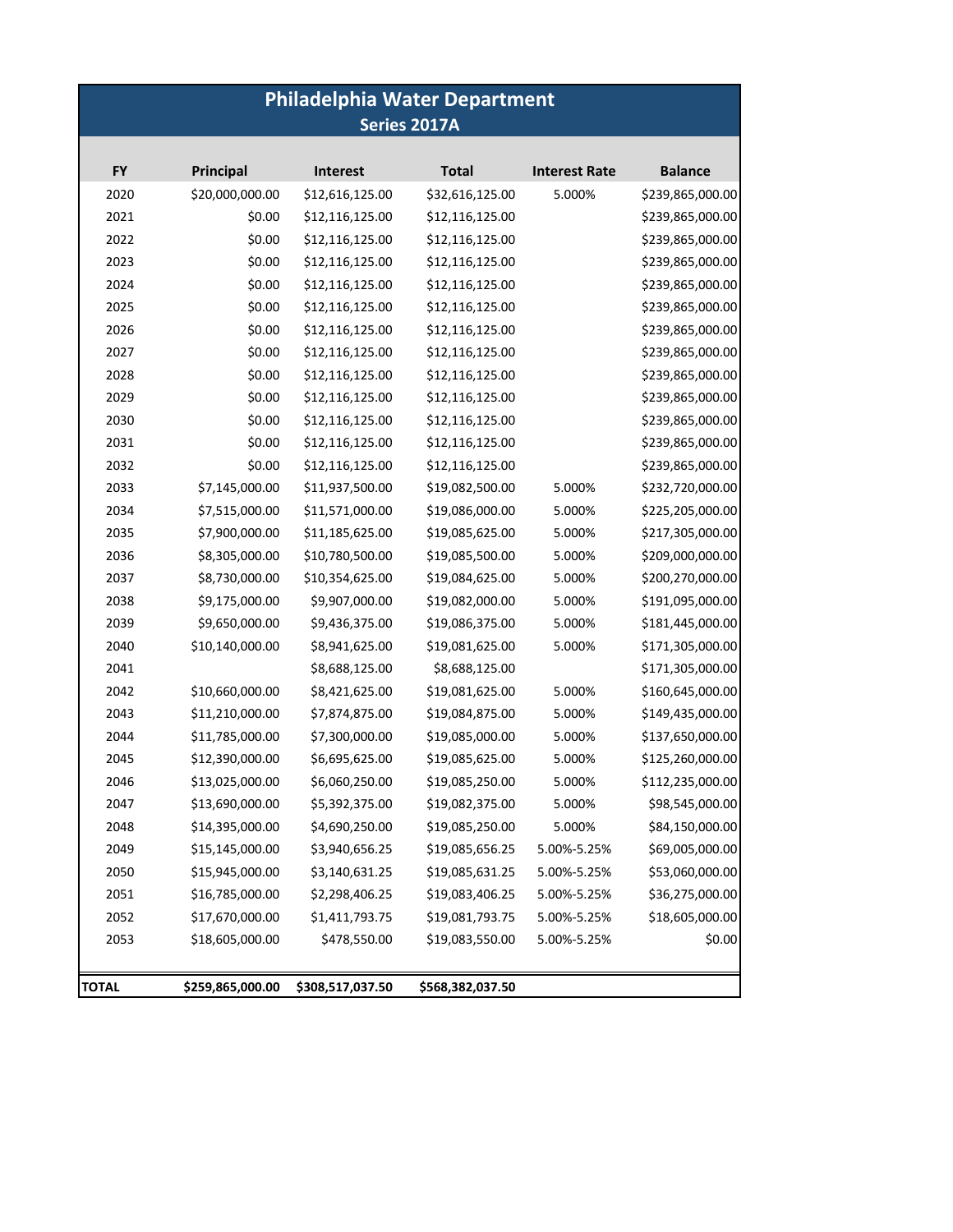| <b>Philadelphia Water Department</b><br><b>Refunding Series 2017B</b> |                  |                 |                  |                      |                  |  |
|-----------------------------------------------------------------------|------------------|-----------------|------------------|----------------------|------------------|--|
| <b>FY</b>                                                             | Principal        | <b>Interest</b> | <b>Total</b>     | <b>Interest Rate</b> | <b>Balance</b>   |  |
| 2020                                                                  |                  | \$8,560,250.00  | \$8,560,250.00   | 5.000%               | \$171,205,000.00 |  |
| 2021                                                                  | \$5,980,000.00   | \$8,410,750.00  | \$14,390,750.00  | 5.000%               | \$165,225,000.00 |  |
| 2022                                                                  | \$3,140,000.00   | \$8,182,750.00  | \$11,322,750.00  | 5.000%               | \$162,085,000.00 |  |
| 2023                                                                  | \$6,590,000.00   | \$7,939,500.00  | \$14,529,500.00  | 5.000%               | \$155,495,000.00 |  |
| 2024                                                                  | \$7,895,000.00   | \$7,577,375.00  | \$15,472,375.00  | 5.000%               | \$147,600,000.00 |  |
| 2025                                                                  | \$7,325,000.00   | \$7,196,875.00  | \$14,521,875.00  | 5.000%               | \$140,275,000.00 |  |
| 2026                                                                  | \$7,160,000.00   | \$6,834,750.00  | \$13,994,750.00  | 5.000%               | \$133,115,000.00 |  |
| 2027                                                                  | \$9,365,000.00   | \$6,421,625.00  | \$15,786,625.00  | 5.000%               | \$123,750,000.00 |  |
| 2028                                                                  | \$9,835,000.00   | \$5,941,625.00  | \$15,776,625.00  | 5.000%               | \$113,915,000.00 |  |
| 2029                                                                  | \$4,390,000.00   | \$5,586,000.00  | \$9,976,000.00   | 5.000%               | \$109,525,000.00 |  |
| 2030                                                                  | \$31,750,000.00  | \$4,682,500.00  | \$36,432,500.00  | 5.000%               | \$77,775,000.00  |  |
| 2031                                                                  | \$32,495,000.00  | \$3,076,375.00  | \$35,571,375.00  | 5.000%               | \$45,280,000.00  |  |
| 2032                                                                  | \$34,425,000.00  | \$1,403,375.00  | \$35,828,375.00  | 5.000%               | \$10,855,000.00  |  |
| 2033                                                                  | \$3,390,000.00   | \$458,000.00    | \$3,848,000.00   | 5.000%               | \$7,465,000.00   |  |
| 2034                                                                  | \$3,615,000.00   | \$282,875.00    | \$3,897,875.00   | 5.000%               | \$3,850,000.00   |  |
| 2035                                                                  | \$3,850,000.00   | \$96,250.00     | \$3,946,250.00   | 5.000%               | \$0.00           |  |
| TOTAL                                                                 | \$171,205,000.00 | \$82,650,875.00 | \$253,855,875.00 |                      |                  |  |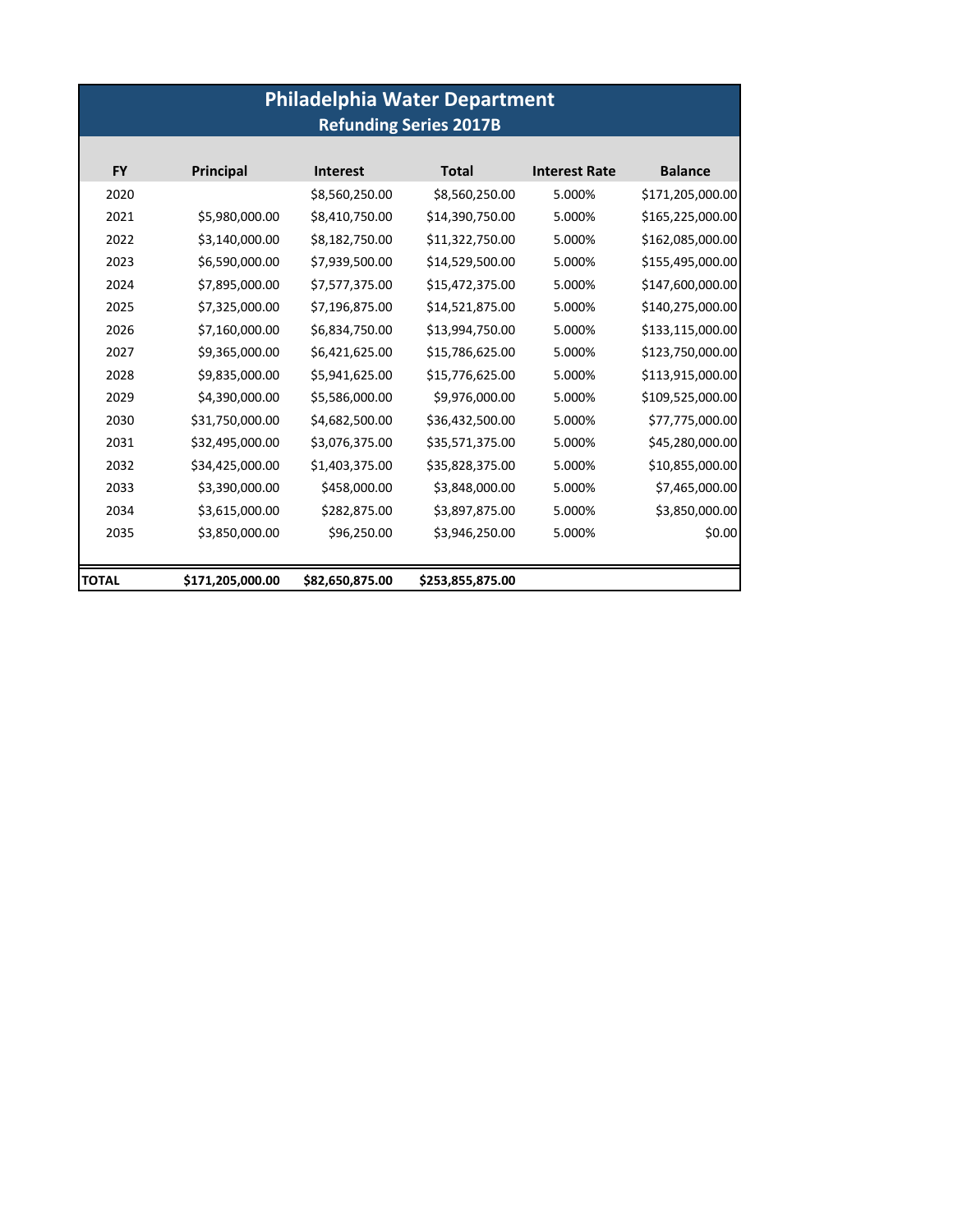# **Philadelphia Water Department Refunding Series 2018A**

| <b>FY</b> | Principal       | <b>Interest</b> | <b>Total</b>    | <b>Interest Rate</b> | <b>Balance</b>   |
|-----------|-----------------|-----------------|-----------------|----------------------|------------------|
| 2020      | \$10,000,000.00 | \$13,596,750.00 | \$23,596,750.00 | 5.000%               | \$266,935,000.00 |
| 2021      | \$10,000,000.00 | \$13,096,750.00 | \$23,096,750.00 | 5.000%               | \$256,935,000.00 |
| 2022      | \$10,000,000.00 | \$12,596,750.00 | \$22,596,750.00 | 5.000%               | \$246,935,000.00 |
| 2023      | \$5,000,000.00  | \$12,221,750.00 | \$17,221,750.00 | 5.000%               | \$241,935,000.00 |
| 2024      |                 | \$12,096,750.00 | \$12,096,750.00 | 5.000%               | \$241,935,000.00 |
| 2025      |                 | \$12,096,750.00 | \$12,096,750.00 | 5.000%               | \$241,935,000.00 |
| 2026      |                 | \$12,096,750.00 | \$12,096,750.00 | 5.000%               | \$241,935,000.00 |
| 2027      |                 | \$12,096,750.00 | \$12,096,750.00 | 5.000%               | \$241,935,000.00 |
| 2028      |                 | \$12,096,750.00 | \$12,096,750.00 | 5.000%               | \$241,935,000.00 |
| 2029      |                 | \$12,096,750.00 | \$12,096,750.00 | 5.000%               | \$241,935,000.00 |
| 2030      |                 | \$12,096,750.00 | \$12,096,750.00 | 5.000%               | \$241,935,000.00 |
| 2031      |                 | \$12,096,750.00 | \$12,096,750.00 | 5.000%               | \$241,935,000.00 |
| 2032      |                 | \$12,096,750.00 | \$12,096,750.00 | 5.000%               | \$241,935,000.00 |
| 2033      | \$6,190,000.00  | \$11,942,000.00 | \$18,132,000.00 | 5.000%               | \$235,745,000.00 |
| 2034      | \$6,505,000.00  | \$11,624,625.00 | \$18,129,625.00 | 5.000%               | \$229,240,000.00 |
| 2035      | \$6,840,000.00  | \$11,291,000.00 | \$18,131,000.00 | 5.000%               | \$222,400,000.00 |
| 2036      | \$7,190,000.00  | \$10,940,250.00 | \$18,130,250.00 | 5.000%               | \$215,210,000.00 |
| 2037      | \$7,560,000.00  | \$10,571,500.00 | \$18,131,500.00 | 5.000%               | \$207,650,000.00 |
| 2038      | \$7,945,000.00  | \$10,183,875.00 | \$18,128,875.00 | 5.000%               | \$199,705,000.00 |
| 2039      | \$8,355,000.00  | \$9,776,375.00  | \$18,131,375.00 | 5.000%               | \$191,350,000.00 |
| 2040      | \$8,780,000.00  | \$9,348,000.00  | \$18,128,000.00 | 5.000%               | \$182,570,000.00 |
| 2041      | \$9,235,000.00  | \$8,897,625.00  | \$18,132,625.00 | 5.000%               | \$173,335,000.00 |
| 2042      | \$9,705,000.00  | \$8,424,125.00  | \$18,129,125.00 | 5.000%               | \$163,630,000.00 |
| 2043      | \$10,205,000.00 | \$7,926,375.00  | \$18,131,375.00 | 5.000%               | \$153,425,000.00 |
| 2044      | \$10,725,000.00 | \$7,403,125.00  | \$18,128,125.00 | 5.000%               | \$142,700,000.00 |
| 2045      | \$11,275,000.00 | \$6,853,125.00  | \$18,128,125.00 | 5.000%               | \$131,425,000.00 |
| 2046      | \$11,855,000.00 | \$6,274,875.00  | \$18,129,875.00 | 5.000%               | \$119,570,000.00 |
| 2047      | \$12,465,000.00 | \$5,666,875.00  | \$18,131,875.00 | 5.000%               | \$107,105,000.00 |
| 2048      | \$13,105,000.00 | \$5,027,625.00  | \$18,132,625.00 | 5.000%               | \$94,000,000.00  |
| 2049      | \$13,775,000.00 | \$4,355,625.00  | \$18,130,625.00 | 5.000%               | \$80,225,000.00  |
| 2050      | \$14,480,000.00 | \$3,649,250.00  | \$18,129,250.00 | 5.000%               | \$65,745,000.00  |
| 2051      | \$15,225,000.00 | \$2,906,625.00  | \$18,131,625.00 | 5.000%               | \$50,520,000.00  |
| 2052      | \$16,005,000.00 | \$2,125,875.00  | \$18,130,875.00 | 5.000%               | \$34,515,000.00  |
| 2053      | \$16,825,000.00 | \$1,305,125.00  | \$18,130,125.00 | 5.000%               | \$17,690,000.00  |
| 2054      | \$17,690,000.00 | \$442,250.00    | \$18,132,250.00 | 5.000%               | \$0.00           |
| TOTAL     |                 |                 |                 |                      |                  |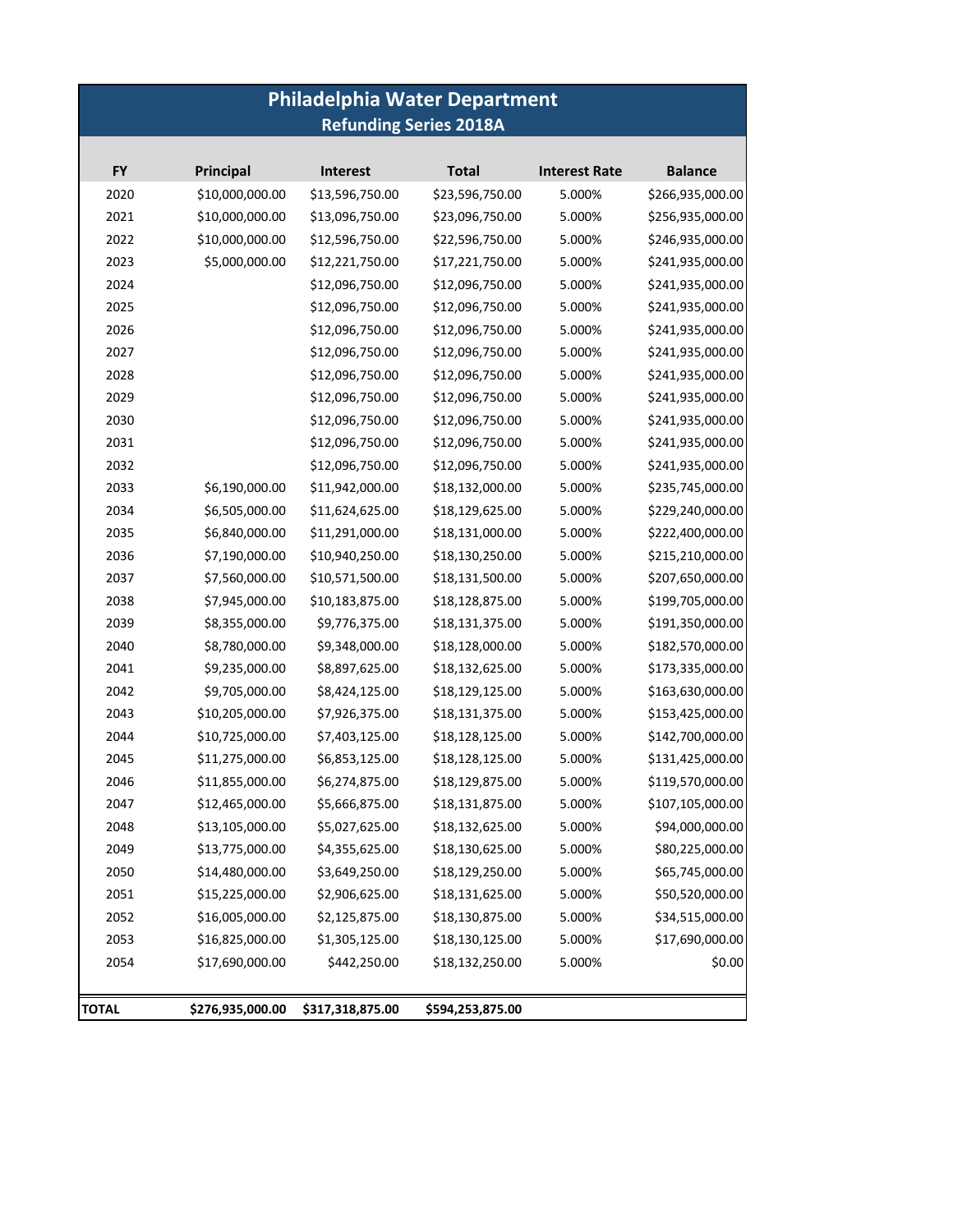# **Philadelphia Water Department Taxable Refunding Series 2019A**

| <b>FY</b> | Principal       | <b>Interest</b> | <b>Total</b>     | <b>Interest Rate</b> | <b>Balance</b>  |
|-----------|-----------------|-----------------|------------------|----------------------|-----------------|
| 2020      |                 | \$2,702,897.72  | \$2,702,897.72   |                      |                 |
| 2021      | \$340,000.00    | \$2,698,093.52  | \$3,038,093.52   | 2.826%               | \$67,995,000.00 |
| 2022      | \$350,000.00    | \$2,688,256.32  | \$3,038,256.32   | 2.876%               | \$67,645,000.00 |
| 2023      | \$365,000.00    | \$2,677,814.02  | \$3,042,814.02   | 2.964%               | \$67,280,000.00 |
| 2024      | \$2,320,000.00  | \$2,637,407.52  | \$4,957,407.52   | 3.017%               | \$64,960,000.00 |
| 2025      | \$2,390,000.00  | \$2,565,162.17  | \$4,955,162.17   | 3.117%               | \$62,570,000.00 |
| 2026      | \$3,845,000.00  | \$2,466,682.40  | \$6,311,682.40   | 3.185%               | \$58,725,000.00 |
| 2027      | \$3,975,000.00  | \$2,339,763.90  | \$6,314,763.90   | 3.305%               | \$54,750,000.00 |
| 2028      | \$1,720,000.00  | \$2,244,845.62  | \$3,964,845.62   | 3.399%               | \$53,030,000.00 |
| 2029      | \$185,000.00    | \$2,212,331.39  | \$2,397,331.39   | 3.549%               | \$52,845,000.00 |
| 2030      | \$1,435,000.00  | \$2,183,225.73  | \$3,618,225.73   | 3.599%               | \$51,410,000.00 |
| 2031      | \$2,460,000.00  | \$2,111,659.20  | \$4,571,659.20   | 3.719%               | \$48,950,000.00 |
| 2032      | \$1,215,000.00  | \$2,042,229.08  | \$3,257,229.08   | 3.899%               | \$47,735,000.00 |
| 2033      | \$1,210,000.00  | \$1,994,348.71  | \$3,204,348.71   | 3.999%               | \$46,525,000.00 |
| 2034      | \$1,210,000.00  | \$1,945,658.31  | \$3,155,658.31   | 4.049%               | \$45,315,000.00 |
| 2035      | \$1,215,000.00  | \$1,896,260.43  | \$3,111,260.43   | 4.099%               | \$44,100,000.00 |
| 2036      | \$5,705,000.00  | \$1,751,867.78  | \$7,456,867.78   | 4.189%               | \$38,395,000.00 |
| 2037      | \$7,040,000.00  | \$1,484,923.76  | \$8,524,923.76   | 4.189%               | \$31,355,000.00 |
| 2038      | \$7,345,000.00  | \$1,183,629.93  | \$8,528,629.93   | 4.189%               | \$24,010,000.00 |
| 2039      | \$7,660,000.00  | \$865,520.20    | \$8,525,520.20   | 4.289%               | \$16,350,000.00 |
| 2040      | \$8,000,000.00  | \$529,691.50    | \$8,529,691.50   | 4.289%               | \$8,350,000.00  |
| 2041      | \$8,350,000.00  | \$179,065.75    | \$8,529,065.75   | 4.289%               | \$0.00          |
|           |                 |                 |                  |                      |                 |
| TOTAL     | \$68,335,000.00 | \$43,401,334.96 | \$111,736,334.96 |                      |                 |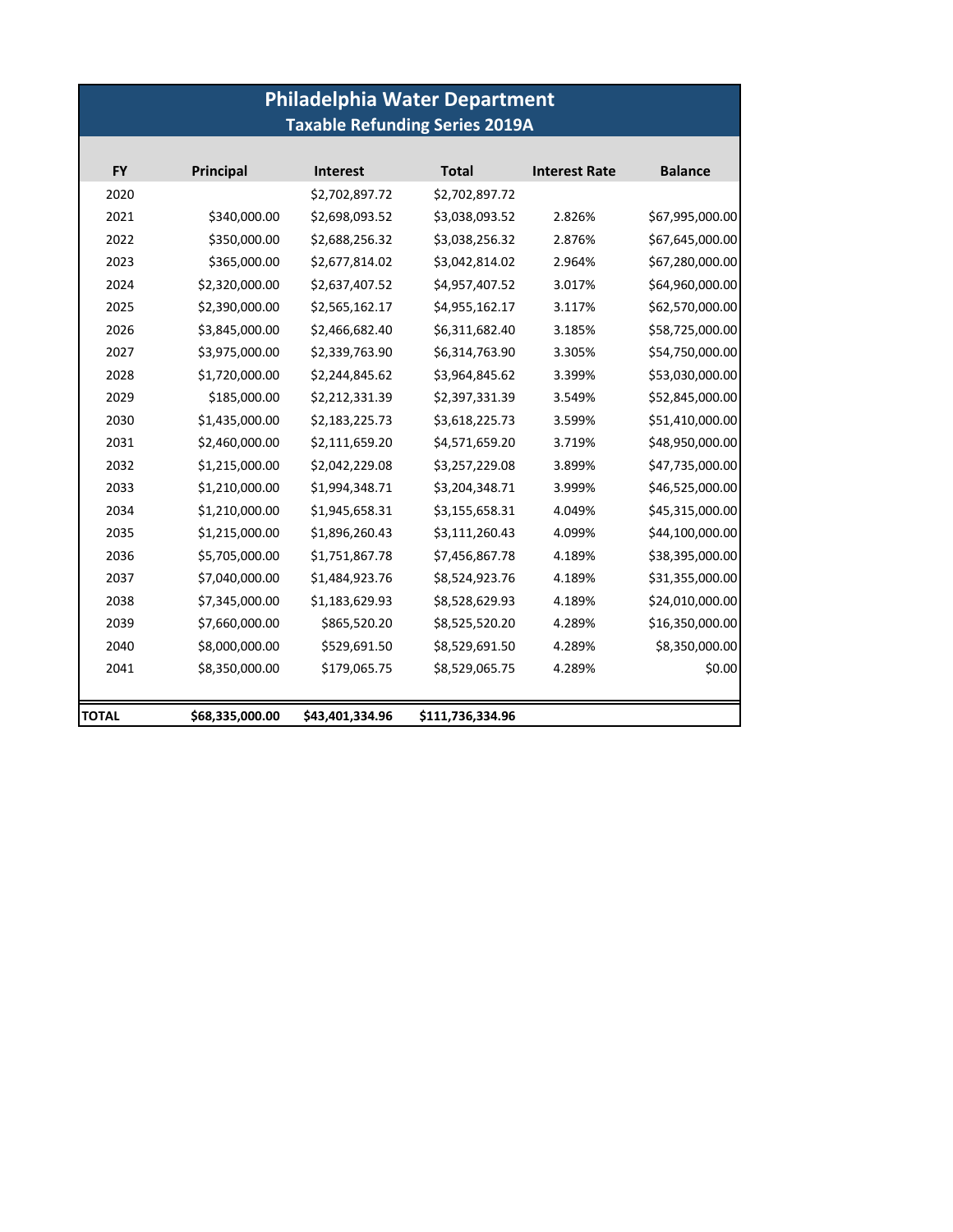| <b>Philadelphia Water Department</b> |                 |                 |                 |                      |                 |  |  |  |
|--------------------------------------|-----------------|-----------------|-----------------|----------------------|-----------------|--|--|--|
| <b>Pennvest Loan 2009B</b>           |                 |                 |                 |                      |                 |  |  |  |
| <b>FY</b>                            | Principal       | <b>Interest</b> | <b>Total</b>    | <b>Interest Rate</b> | <b>Balance</b>  |  |  |  |
| 2019                                 | \$198,457.08    | \$64,538.34     | \$262,995.42    | 2.110%               | \$18,229,377.40 |  |  |  |
| 2020                                 | \$1,205,476.69  | \$372,495.83    | \$1,577,972.52  | 2.110%               | \$17,023,900.71 |  |  |  |
| 2021                                 | \$1,231,122.79  | \$346,849.73    | \$1,577,972.52  | 2.110%               | \$15,792,777.92 |  |  |  |
| 2022                                 | \$1,257,314.51  | \$320,658.01    | \$1,577,972.52  | 2.110%               | \$14,535,463.41 |  |  |  |
| 2023                                 | \$1,284,063.49  | \$293,909.03    | \$1,577,972.52  | 2.110%               | \$13,251,399.92 |  |  |  |
| 2024                                 | \$1,311,381.49  | \$266,591.03    | \$1,577,972.52  | 2.110%               | \$11,940,018.43 |  |  |  |
| 2025                                 | \$1,339,280.71  | \$238,691.81    | \$1,577,972.52  | 2.110%               | \$10,600,737.72 |  |  |  |
| 2026                                 | \$1,367,773.48  | \$210,199.04    | \$1,577,972.52  | 2.110%               | \$9,232,964.24  |  |  |  |
| 2027                                 | \$1,396,872.41  | \$181,100.11    | \$1,577,972.52  | 2.110%               | \$7,836,091.83  |  |  |  |
| 2028                                 | \$1,426,590.41  | \$151,382.11    | \$1,577,972.52  | 2.110%               | \$6,409,501.42  |  |  |  |
| 2029                                 | \$1,456,940.63  | \$121,031.89    | \$1,577,972.52  | 2.110%               | \$4,952,560.79  |  |  |  |
| 2030                                 | \$1,487,936.58  | \$90,035.94     | \$1,577,972.52  | 2.110%               | \$3,464,624.21  |  |  |  |
| 2031                                 | \$1,519,591.94  | \$58,380.58     | \$1,577,972.52  | 2.110%               | \$1,945,032.27  |  |  |  |
| 2032                                 | \$1,551,920.78  | \$26,051.74     | \$1,577,972.52  | 2.110%               | \$393,111.49    |  |  |  |
| 2033                                 | \$393,111.49    | \$1,381.28      | \$394,492.77    | 2.110%               | \$0.00          |  |  |  |
|                                      |                 |                 |                 |                      |                 |  |  |  |
| <b>TOTAL</b>                         | \$18,427,834.48 | \$2,743,296.47  | \$21,171,130.95 |                      |                 |  |  |  |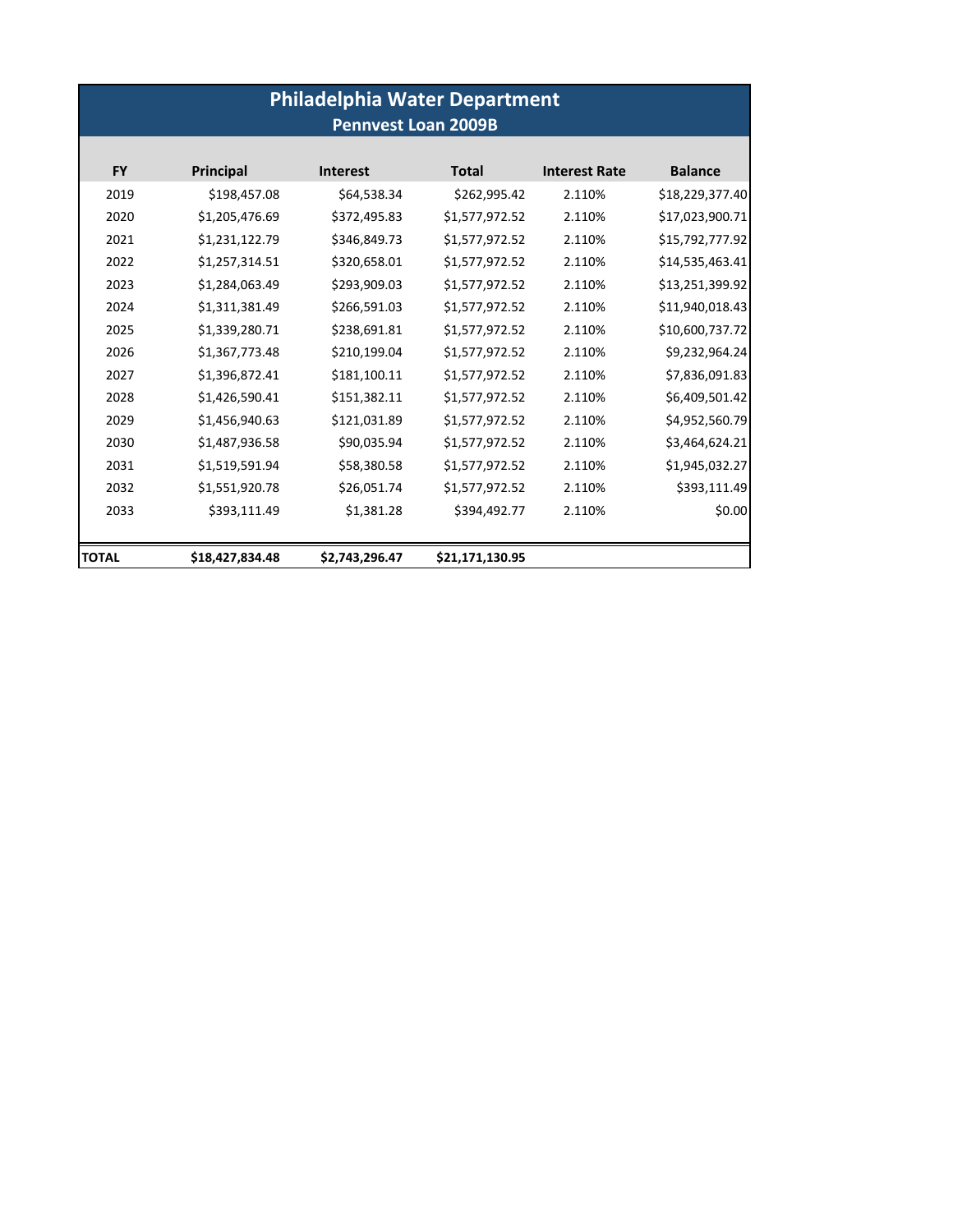| <b>Philadelphia Water Department</b><br><b>Pennvest Loan 2009C</b> |                 |                 |                 |                      |                 |  |
|--------------------------------------------------------------------|-----------------|-----------------|-----------------|----------------------|-----------------|--|
| <b>FY</b>                                                          | Principal       | <b>Interest</b> | <b>Total</b>    | <b>Interest Rate</b> | <b>Balance</b>  |  |
| 2019                                                               | \$350,901.01    | \$111,672.29    | \$462,573.30    | 2.110%               | \$31,537,114.74 |  |
| 2020                                                               | \$2,131,458.23  | \$643,981.57    | \$2,775,439.80  | 2.110%               | \$29,405,656.51 |  |
| 2021                                                               | \$2,176,804.29  | \$598,635.51    | \$2,775,439.80  | 2.110%               | \$27,228,852.22 |  |
| 2022                                                               | \$2,223,115.08  | \$552,324.72    | \$2,775,439.80  | 2.110%               | \$25,005,737.14 |  |
| 2023                                                               | \$2,270,411.13  | \$505,028.67    | \$2,775,439.80  | 2.110%               | \$22,735,326.01 |  |
| 2024                                                               | \$2,318,713.39  | \$456,726.41    | \$2,775,439.80  | 2.110%               | \$20,416,612.62 |  |
| 2025                                                               | \$2,368,043.24  | \$407,396.56    | \$2,775,439.80  | 2.110%               | \$18,048,569.38 |  |
| 2026                                                               | \$2,418,422.58  | \$357,017.22    | \$2,775,439.80  | 2.110%               | \$15,630,146.80 |  |
| 2027                                                               | \$2,469,873.74  | \$305,566.06    | \$2,775,439.80  | 2.110%               | \$13,160,273.06 |  |
| 2028                                                               | \$2,522,419.45  | \$253,020.35    | \$2,775,439.80  | 2.110%               | \$10,637,853.61 |  |
| 2029                                                               | \$2,576,083.12  | \$199,356.68    | \$2,775,439.80  | 2.110%               | \$8,061,770.49  |  |
| 2030                                                               | \$2,630,888.42  | \$144,551.38    | \$2,775,439.80  | 2.110%               | \$5,430,882.07  |  |
| 2031                                                               | \$2,686,859.72  | \$88,580.08     | \$2,775,439.80  | 2.110%               | \$2,744,022.35  |  |
| 2032                                                               | \$2,744,022.35  | \$31,418.04     | \$2,775,440.39  | 2.110%               | \$0.00          |  |
| <b>TOTAL</b>                                                       | \$31,888,015.75 | \$4,655,275.54  | \$36,543,291.29 |                      |                 |  |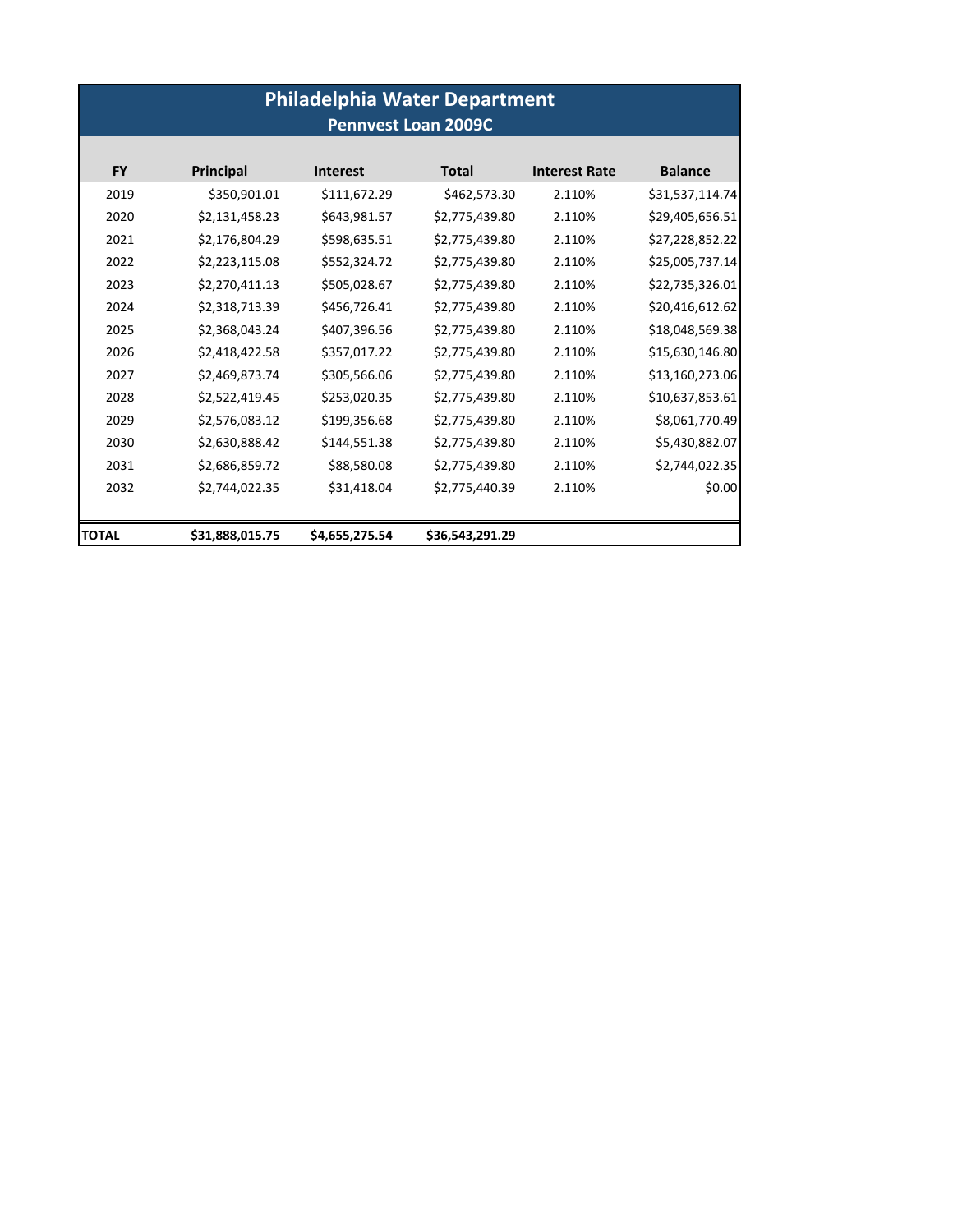| <b>Philadelphia Water Department</b><br><b>Pennvest Loan 2009D</b> |                 |                 |                 |                      |                 |  |  |
|--------------------------------------------------------------------|-----------------|-----------------|-----------------|----------------------|-----------------|--|--|
| <b>FY</b>                                                          | Principal       | <b>Interest</b> | <b>Total</b>    | <b>Interest Rate</b> | <b>Balance</b>  |  |  |
| 2019                                                               | \$568,545.64    | \$174,391.16    | \$742,936.80    | 2.110%               | \$49,233,977.89 |  |  |
| 2020                                                               | \$3,453,484.71  | \$1,004,136.09  | \$4,457,620.80  | 2.110%               | \$45,780,493.18 |  |  |
| 2021                                                               | \$3,526,956.46  | \$930,664.34    | \$4,457,620.80  | 2.110%               | \$42,253,536.72 |  |  |
| 2022                                                               | \$3,601,991.30  | \$855,629.50    | \$4,457,620.80  | 2.110%               | \$38,651,545.42 |  |  |
| 2023                                                               | \$3,678,622.46  | \$778,998.34    | \$4,457,620.80  | 2.110%               | \$34,972,922.96 |  |  |
| 2024                                                               | \$3,756,883.97  | \$700,736.83    | \$4,457,620.80  | 2.110%               | \$31,216,038.99 |  |  |
| 2025                                                               | \$3,836,810.43  | \$620,810.37    | \$4,457,620.80  | 2.110%               | \$27,379,228.56 |  |  |
| 2026                                                               | \$3,918,437.29  | \$539,183.51    | \$4,457,620.80  | 2.110%               | \$23,460,791.27 |  |  |
| 2027                                                               | \$4,001,800.77  | \$455,820.03    | \$4,457,620.80  | 2.110%               | \$19,458,990.50 |  |  |
| 2028                                                               | \$4,086,937.75  | \$370,683.05    | \$4,457,620.80  | 2.110%               | \$15,372,052.75 |  |  |
| 2029                                                               | \$4,173,886.01  | \$283,734.79    | \$4,457,620.80  | 2.110%               | \$11,198,166.74 |  |  |
| 2030                                                               | \$4,262,684.06  | \$194,936.74    | \$4,457,620.80  | 2.110%               | \$6,935,482.68  |  |  |
| 2031                                                               | \$4,353,371.26  | \$104,249.54    | \$4,457,620.80  | 2.110%               | \$2,582,111.42  |  |  |
| 2032                                                               | \$2,582,111.42  | \$18,166.83     | \$2,600,278.25  | 2.110%               | \$0.00          |  |  |
| <b>TOTAL</b>                                                       | \$49,802,523.53 | \$7,032,141.12  | \$56,834,664.65 |                      |                 |  |  |